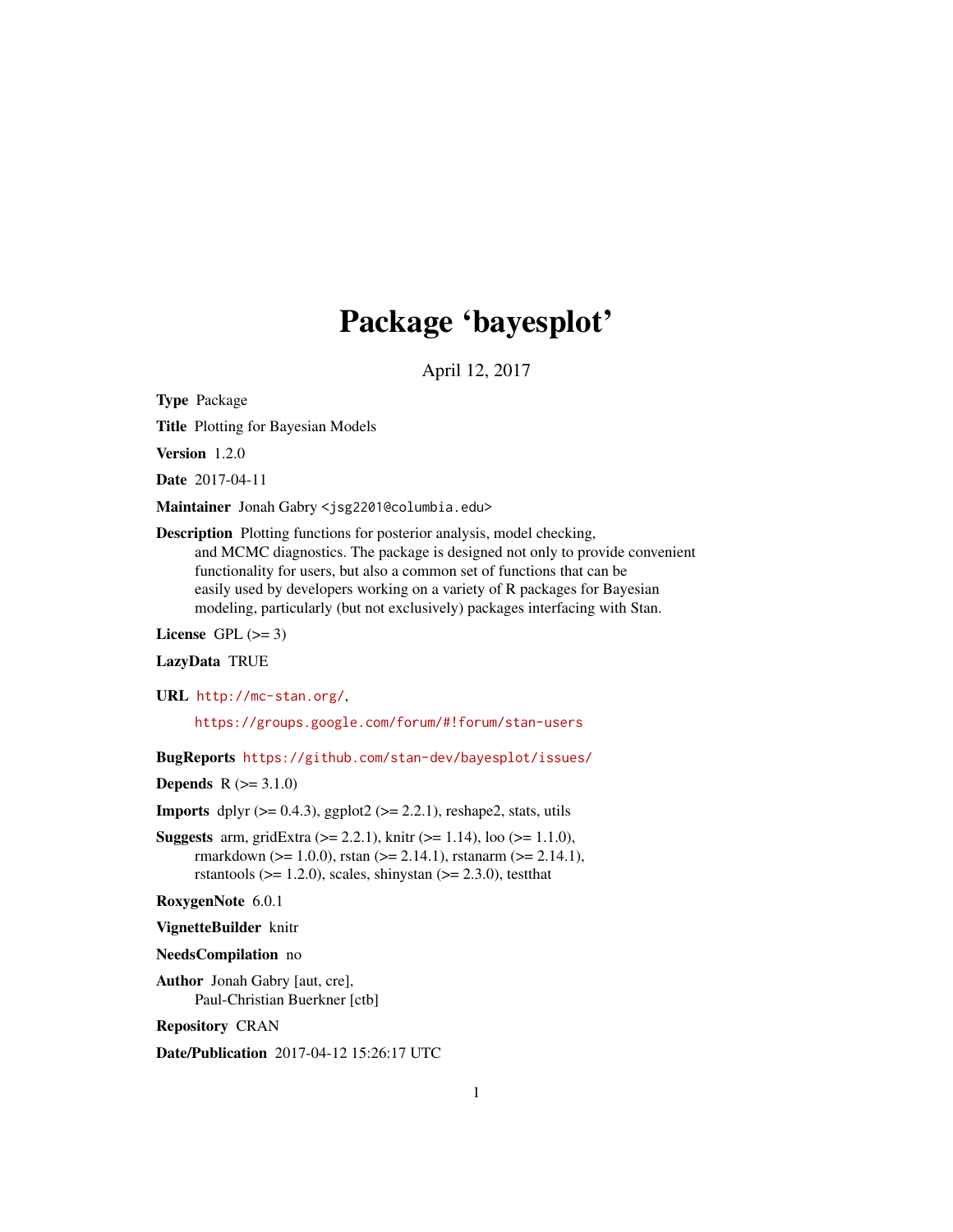# <span id="page-1-0"></span>R topics documented:

| Index | 62             |
|-------|----------------|
|       | 60             |
|       | 59             |
|       |                |
|       |                |
|       |                |
|       |                |
|       | 49             |
|       | 46             |
|       | 43             |
|       |                |
|       |                |
|       |                |
|       |                |
|       |                |
|       |                |
|       | 23             |
|       |                |
|       |                |
|       | <b>16</b>      |
|       | 14             |
|       | 9              |
|       | $\overline{7}$ |
|       | 5              |
|       | $\overline{4}$ |
|       | $\overline{2}$ |

bayesplot-package *Plots for Bayesian Models*

## Description

The bayesplot package provides a variety of ggplot2-based plotting functions for use after fitting Bayesian models (typically, though not exclusively, via Markov chain Monte Carlo). The package is designed not only to provide convenient functionality for users, but also a common set of functions that can be easily used by developers working on a variety of packages for Bayesian modeling, particularly (but not necessarily) packages powered by [rstan](#page-0-0). Examples of packages that will soon (or already are) using bayesplot are rstan itself, as well as the rstan-dependent rstanarm and brms packages for applied regression modeling.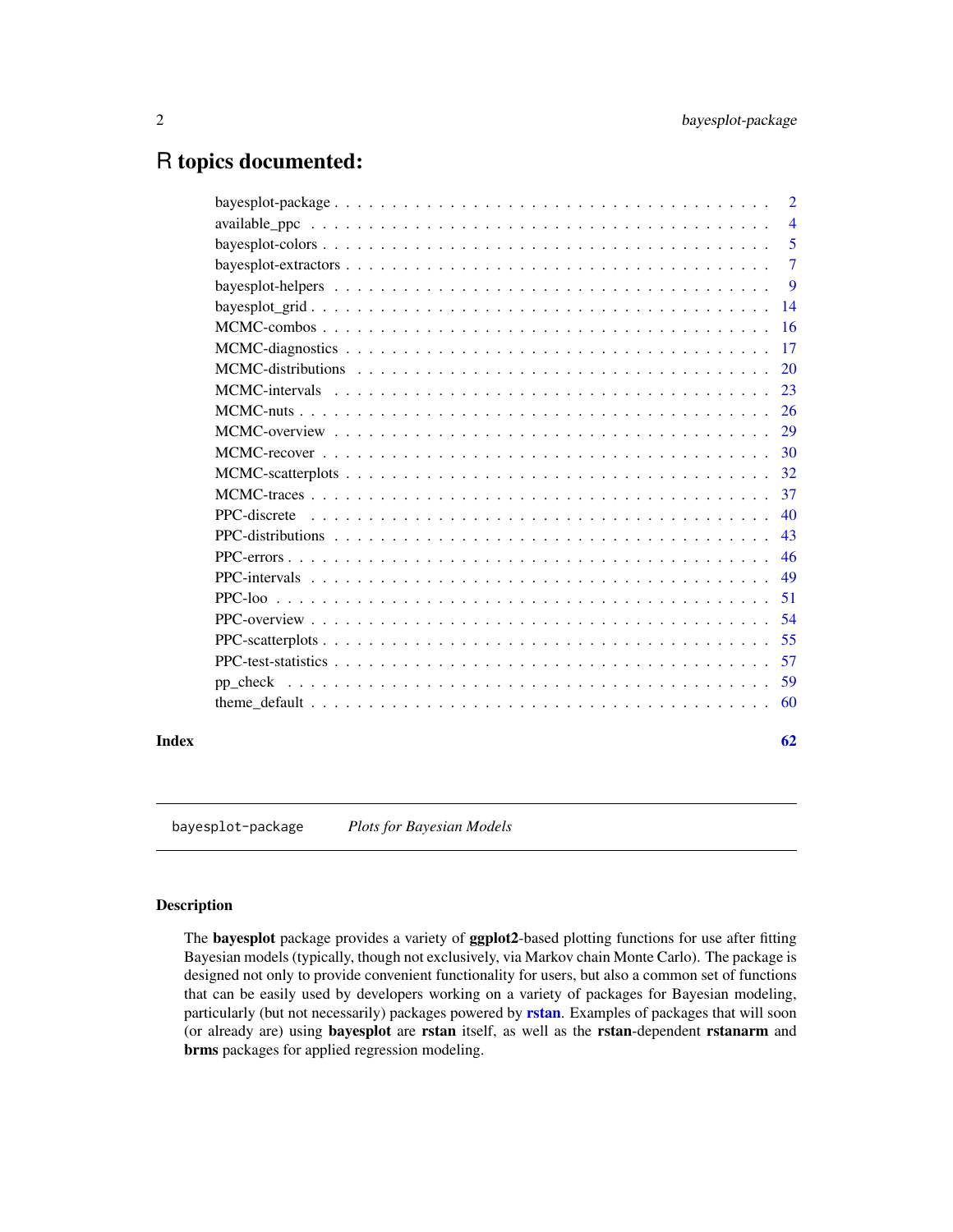#### <span id="page-2-0"></span>Plotting functionality

The plotting functions in bayesplot are organized into several modules:

- [MCMC](#page-28-1): Visualizations of Markov chain Monte Carlo (MCMC) simulations generated by *any* MCMC algorithm. There are also additional functions specifically for use with models fit using the [No-U-Turn Sampler \(NUTS\).](#page-25-1)
- **[PPC](#page-53-1)**: Graphical posterior predictive checks (PPCs).
- Coming soon: In future releases modules will be added specifically for forecasting/out-ofsample prediction and other inference-related tasks.

#### Questions, feature requests, bug reports

- Bug reports and feature requests: If you'd like to request a new feature or if you've noticed a bug that needs to be fixed please let us know at the bayesplot issue tracker on GitHub: <https://github.com/stan-dev/bayesplot/issues/>.
- General questions and help: To ask a question about bayesplot on the Stan-users forum please visit

<https://groups.google.com/forum/#!forum/stan-users/>.

## See Also

[theme\\_default](#page-59-1) for the default ggplot theme used by bayesplot.

[bayesplot-colors](#page-4-1) to set or view the color scheme used for plotting.

[ggsave](#page-0-0) in ggplot2 for saving plots.

```
# A few quick examples (all of the functions have many examples
# on their individual help pages)
# MCMC plots
x <- example_mcmc_draws(params = 5)
mcmc_intervals(x, prob = 0.5)
mcmc_intervals(x, regex_pars = "beta")
color_scheme_set("purple")
mcmc_areas(x, regex_pars = "beta", prob = 0.8)
color_scheme_set("mix-blue-red")
mcmc_trace(x, pars = c("alpha", "sigma"),
           facet_{args} = list(nrow = 2)color_scheme_set("brightblue")
mcmc_scatter(x, pars = c("beta[1]", "sigma"),
             transformations = list(sigma = "log"))
# Graphical PPCs
y <- example_y_data()
```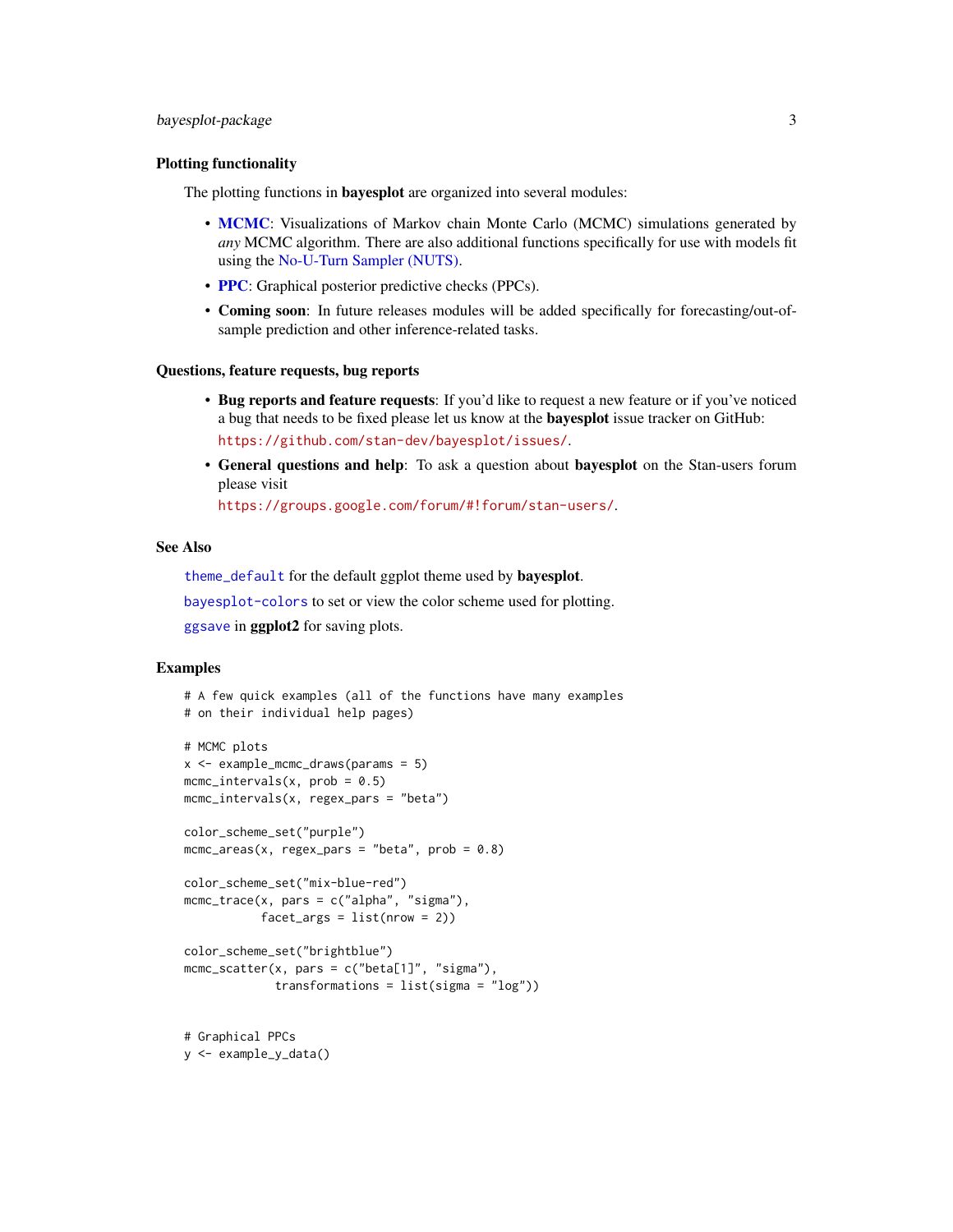```
yrep <- example_yrep_draws()
ppc_dens_overlay(y, yrep[1:50, ])
color_scheme_set("pink")
ppc\_stat(y, yrep, stat = "median") + grid\_lines()ppc_hist(y, yrep[1:8, ])
```
available\_ppc *Get or view the names of available plotting functions*

#### Description

Get or view the names of available plotting functions

## Usage

```
available_ppc(pattern, fixed = FALSE, invert = FALSE)
available_mcmc(pattern, fixed = FALSE, invert = FALSE)
```
#### Arguments

pattern, fixed, invert Passed to [grep](#page-0-0).

## Value

A possibly empty character vector of function names with several additional attributes (for use by a custom print method). If pattern is missing then the returned object contains the names of all available plotting functions in the [MCMC](#page-28-2) or [PPC](#page-53-2) module, depending on which function is called. If pattern is specified then a subset of function names is returned.

```
available_mcmc()
available_mcmc("nuts")
available_mcmc("rhat|neff")
available_ppc("grouped")
available_ppc("grouped", invert = TRUE)
```
<span id="page-3-0"></span>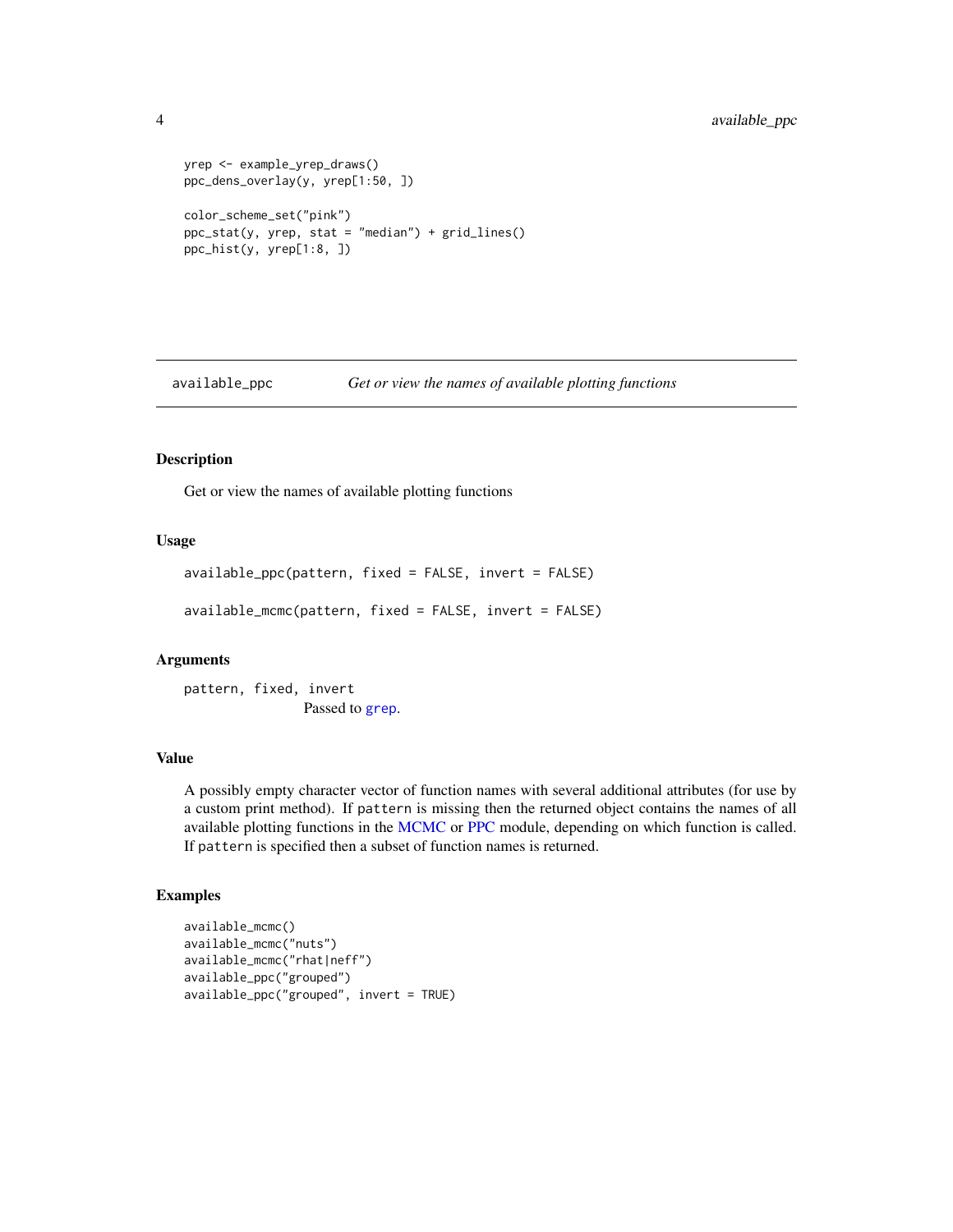<span id="page-4-1"></span><span id="page-4-0"></span>bayesplot-colors *Set, get, or view color schemes*

#### **Description**

Set, get, or view color schemes. Choose from a preset scheme or create a custom scheme.

## Usage

```
color_scheme_set(scheme = "blue")
```

```
color_scheme_get(scheme, i)
```
color\_scheme\_view(scheme)

## Arguments

scheme For color\_scheme\_set, either a string naming one of the available color schemes or a character vector of *exactly six* colors specifying a custom scheme (see the Custom Color Schemes section, below, for more on specifying a custom scheme).

> For color\_scheme\_get, scheme can be missing (to get the current color scheme) or a string naming one of the preset schemes.

For color\_scheme\_view, scheme can be missing (to use the current color scheme) or a character vector containing a subset of the available scheme names.

Currently, the available preset color schemes are:

- "blue", "brightblue"
- "gray", "darkgray"
- "green"
- "pink"
- "purple"
- "red"
- "teal"
- "yellow"
- ["viridis"](https://CRAN.R-project.org/package=viridis), "viridisA", "viridisB", "viridisC"
- "mix-x-y", replacing x and y with any two of the scheme names listed above (e.g. "mix-teal-pink", "mix-blue-red", etc.). The order of x and y matters, i.e., the color schemes "mix-blue-red" and "mix-red-blue" are not identical. There is no gaurantee that every possible mixed scheme will look good with every possible plot.

If you have a suggestion for a new color scheme please let us know via the bayesplot [issue tracker.](https://github.com/stan-dev/bayesplot/issues)

i For color\_scheme\_get, a subset of the integers from 1 (lightest) to 6 (darkest) indicating which of the colors in the scheme to return. If i is not specified then all six colors in the scheme are included.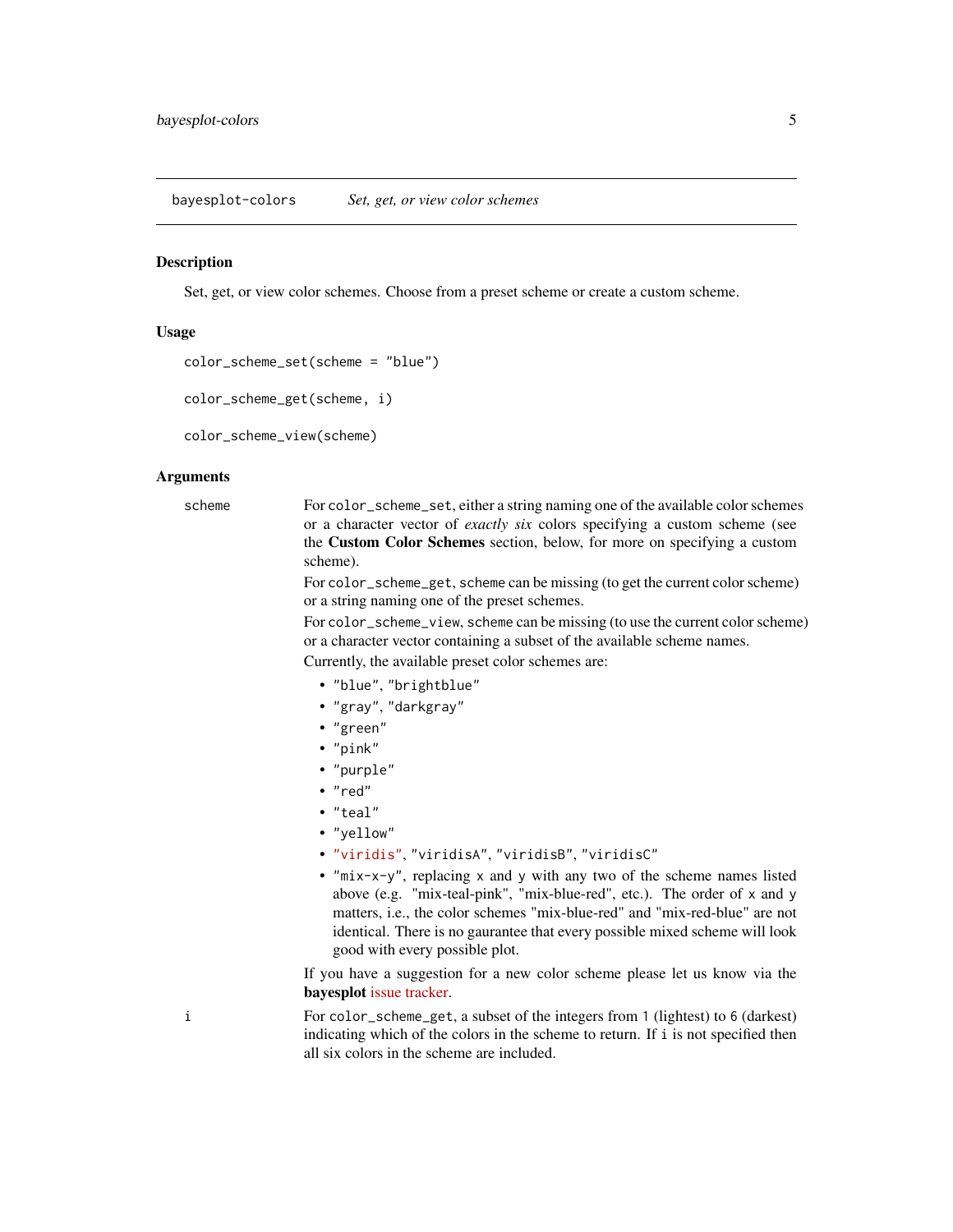Value

color\_scheme\_set has the side effect of setting the color scheme used for plotting. It also returns ([invisibly](#page-0-0)) a list of the hexidecimal color values used in scheme.

color\_scheme\_get returns a list of the hexadecimal color values (without changing the current scheme). If the scheme argument is not specified the returned values correspond to the current color scheme. If the optional argument i is specified then the returned list only contains length(i) elements.

color\_scheme\_view returns a ggplot object if only a single scheme is specified and a gtable object if multiple schemes names are specified.

## Custom Color Schemes

A bayesplot color scheme consists of six colors. To specify a custom color scheme simply pass a character vector containing either the names of six [colors](#page-0-0) or six hexidecimal color values (or a mix of names and hex values). The colors should be in order from lightest to darkest. See the end of the Examples section for a demonstration.

## See Also

[theme\\_default](#page-59-1) for the default ggplot theme used by bayesplot.

```
color_scheme_set("blue")
color_scheme_view()
color_scheme_get()
color_scheme\_get(i = c(3, 5)) # 3rd and 5th colors only
color_scheme_get("brightblue")
color_scheme_view("brightblue")
# compare multiple schemes
color_scheme_view(c("pink", "gray", "teal"))
color_scheme_view(c("viridis", "viridisA", "viridisB", "viridisC"))
color_scheme_set("pink")
x <- example_mcmc_draws()
mcmc_intervals(x)
color_scheme_set("teal")
color_scheme_view()
mcmc_intervals(x)
color_scheme_set("red")
mcmc_areas(x, regex_pars = "beta")
color_scheme_set("purple")
color_scheme_view()
y <- example_y_data()
```
<span id="page-5-0"></span>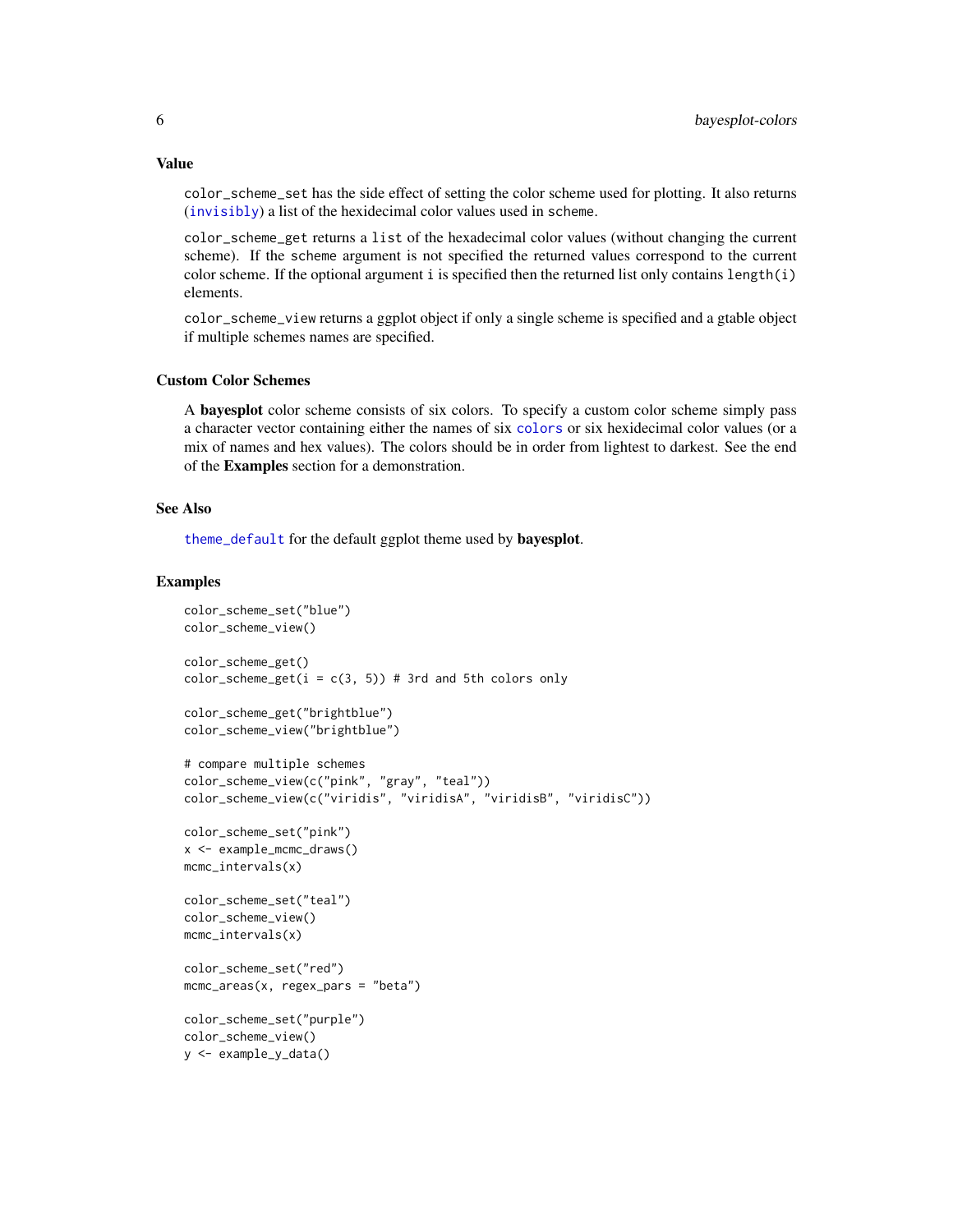## <span id="page-6-0"></span>bayesplot-extractors 7

```
yrep <- example_yrep_draws()
ppc\_stat(y, yrep, stat = "mean") + legend\_none()color_scheme_set("mix-teal-pink")
ppc\_stat(y, yrep, stat = "sd") + legend\_none()mcmc_areas(x, regex_pars = "beta")
###########################
### custom color scheme ###
###########################
orange_scheme <- c("#ffebcc", "#ffcc80",
                   "#ffad33", "#e68a00",
                   "#995c00", "#663d00")
color_scheme_set(orange_scheme)
mcmc_areas(x, regex_pars = "alpha")
mcmc_dens_overlay(x)
ppc_stat(y, yrep, stat = "var") + legend_none()
```
bayesplot-extractors *Extract quantities needed for plotting from model objects*

## <span id="page-6-1"></span>**Description**

Generics and methods for extracting quantities needed for plotting from various types of model objects. Currently methods are only provided for stanfit (rstan) and stanreg (rstanarm) objects, but adding new methods should be relatively straightforward.

## Usage

```
log_posterior(object, ...)
nuts_params(object, ...)
rhat(object, ...)
neff_ratio(object, ...)
## S3 method for class 'stanfit'
log_posterior(object, inc_warmup = FALSE, ...)
## S3 method for class 'stanreg'
log_{10}posterior(object, inc_warmup = FALSE, ...)
## S3 method for class 'stanfit'
nuts_params(object, pars = NULL, inc_warmup = FALSE, ...)
## S3 method for class 'stanreg'
```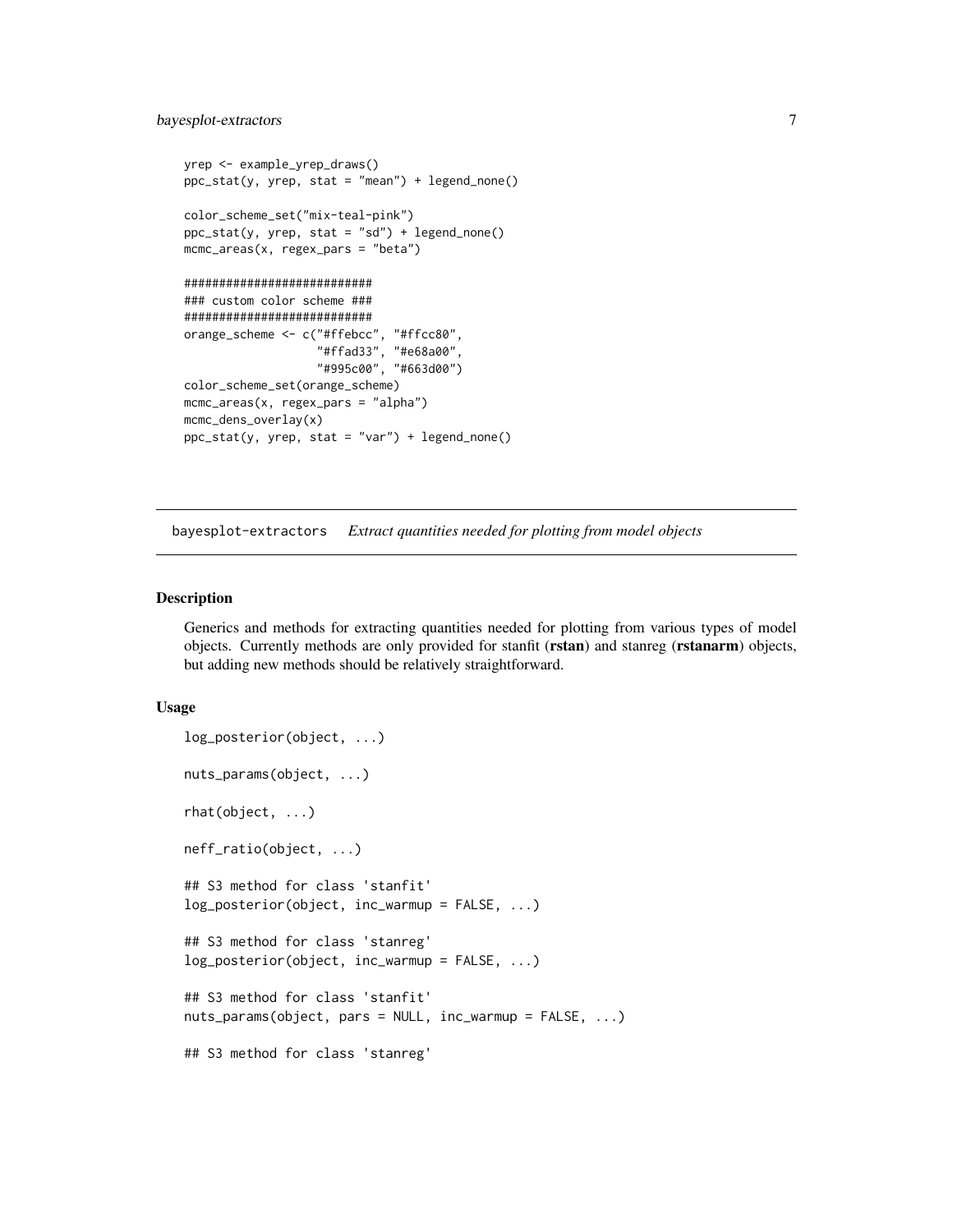```
nuts_params(object, pars = NULL, inc_warmup = FALSE, ...)
## S3 method for class 'list'
nuts_params(object, pars = NULL, ...)
## S3 method for class 'stanfit'
rhat(object, pars = NULL, ...)## S3 method for class 'stanreg'
rhat(object, pars = NULL, regex\_pars = NULL, ...)## S3 method for class 'stanfit'
neff_ratio(object, pars = NULL, ...)
## S3 method for class 'stanreg'
neff_ratio(object, pars = NULL, regex_pars = NULL, ...)
```
## Arguments

| object     | The object to use.                                                                                                                                                                              |
|------------|-------------------------------------------------------------------------------------------------------------------------------------------------------------------------------------------------|
| $\ddots$   | Arguments passed to individual methods.                                                                                                                                                         |
| inc_warmup | A logical scalar (defaulting to FALSE) indicating whether to include warmup<br>draws, if applicable.                                                                                            |
| pars       | An optional character vector of parameter names. For nuts_params these will<br>be NUTS sampler parameter names rather than model parameters. If pars is<br>omitted all parameters are included. |
| regex_pars | An optional regular expression to use for parameter selection. Can be specified<br>instead of pars or in addition to pars.                                                                      |

## Value

- log\_posterior log\_posterior methods return a molten data frame (see [melt](#page-0-0)). The data frame should have columns "Iteration" (integer), "Chain" (integer), and "Value" (numeric). See Examples, below.
- nuts\_params nuts\_params methods return a molten data frame (see [melt](#page-0-0)). The data frame should have columns "Parameter" (factor), "Iteration" (integer), "Chain" (integer), and "Value" (numeric). See Examples, below.

rhat, neff\_ratio Methods return (named) vectors.

## See Also

[MCMC-nuts](#page-25-2), [MCMC-diagnostics](#page-16-1)

```
## Not run:
library(rstanarm)
fit \le stan_glm(mpg \sim wt, data = mtcars)
```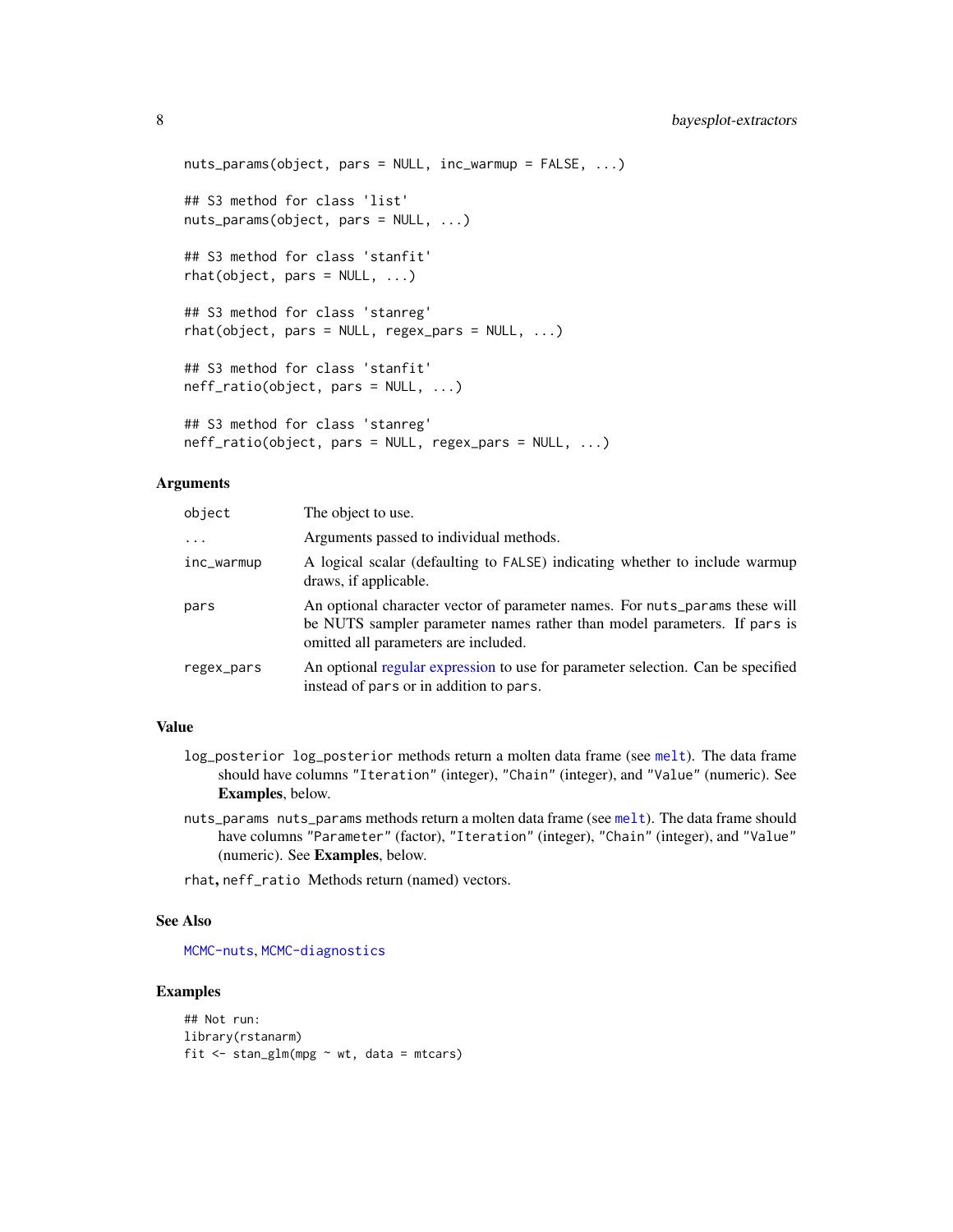## <span id="page-8-0"></span>bayesplot-helpers 9

```
np <- nuts_params(fit)
head(np)
tail(np)
lp <- log_posterior(fit)
head(lp)
tail(lp)
## End(Not run)
```
<span id="page-8-2"></span>bayesplot-helpers *Convenience functions for adding or changing plot details*

## <span id="page-8-1"></span>Description

Convenience functions for adding to (and changing details of) ggplot objects (many of the objects returned by bayesplot functions). See the Examples section, below.

## Usage

```
vline_at(v, fun, ..., na.rm = TRUE)
hline_at(v, fun, ..., na.rm = TRUE)
vline_0(..., na.rm = TRUE)hline_0(\ldots, na.rm = TRUE)abline_01(..., na.rm = TRUE)lbbb(p, med = TRUE)legend_move(position = "right")
legend_none()
legend_text(...)
xaxis_title(on = TRUE, ...)
xaxis\_text(on = TRUE, ...)
xaxis\_ticks(on = TRUE, ...)
yaxis_title(on = TRUE, ...)
```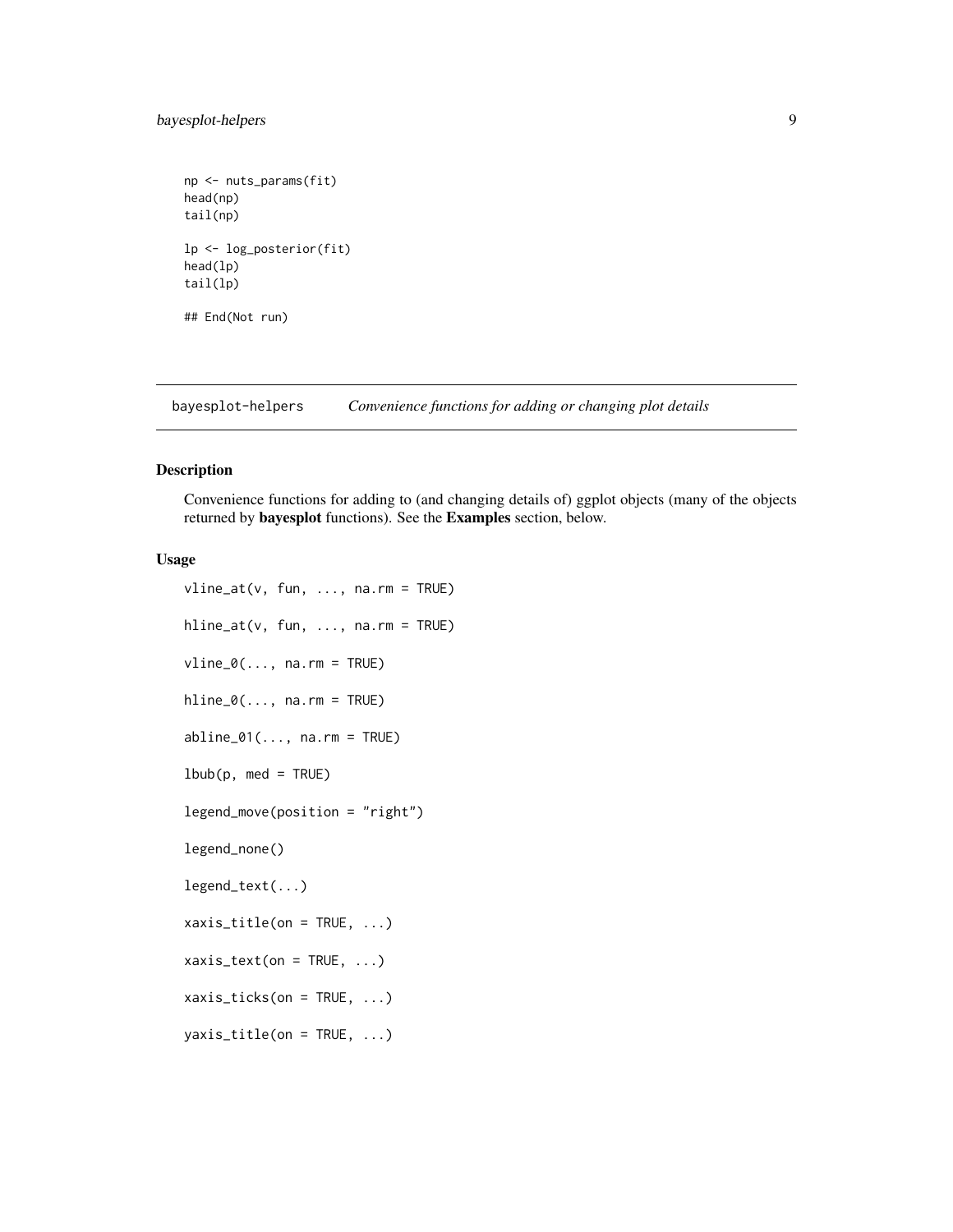```
yaxis\_text(on = TRUE, ...)yaxis_ticks(on = TRUE, ...)
factor\_text(on = TRUE, ...)facet_bg(on = TRUE, ...)panel_bg(on = TRUE, ...)
plot_bg(on = TRUE, \ldots)
grid\_lines(color = "gray50", size = 0.2)overlay_function(...)
```
# Arguments

| $\vee$      | Either a numeric vector specifying the value(s) at which to draw the vertical or<br>horizontal line(s), or an object of any type to use as the first argument to fun.                                                                                                                                                              |
|-------------|------------------------------------------------------------------------------------------------------------------------------------------------------------------------------------------------------------------------------------------------------------------------------------------------------------------------------------|
| fun         | A function, or the name of a function, that returns a numeric vector.                                                                                                                                                                                                                                                              |
| $\cdots$    | For the various vline, hline, and abline functions,  is passed to<br>geom_vline, geom_hline, and geom_abline, respectively, to control the ap-<br>pearance of the line(s).                                                                                                                                                         |
|             | For functions ending in _bg,  is passed to element_rect.                                                                                                                                                                                                                                                                           |
|             | For functions ending in _text or _title,  is passed to element_text.                                                                                                                                                                                                                                                               |
|             | For xaxis_ticks and yaxis_ticks,  is passed to element_line.                                                                                                                                                                                                                                                                       |
|             | For overlay_function,  is passed to stat_function.                                                                                                                                                                                                                                                                                 |
| na.rm       | A logical scalar passed to the appropriate geom (e.g. geom_vline). The default<br>is TRUE.                                                                                                                                                                                                                                         |
| p           | The probability mass (in $[0,1]$ ) to include in the interval.                                                                                                                                                                                                                                                                     |
| med         | Should the median also be included in addition to the lower and upper bounds<br>of the interval?                                                                                                                                                                                                                                   |
| position    | The position of the legend. Either a numeric vector (of length 2) giving the rel-<br>ative coordinates (between 0 and 1) for the legend, or a string among "right",<br>"left", "top", "bottom". Using position = "none" is also allowed and is<br>equivalent to using legend_none().                                               |
| on          | For functions modifying ggplot theme elements, set on=FALSE to set the ele-<br>ment to element_blank. For example, facet text can be removed by adding<br>facet_text(on=FALSE), or simply facet_text(FALSE) to a ggplot object. If<br>on=TRUE (the default), then can be used to customize the appearance of the<br>theme element. |
| color, size | Passed to element_line.                                                                                                                                                                                                                                                                                                            |

<span id="page-9-0"></span>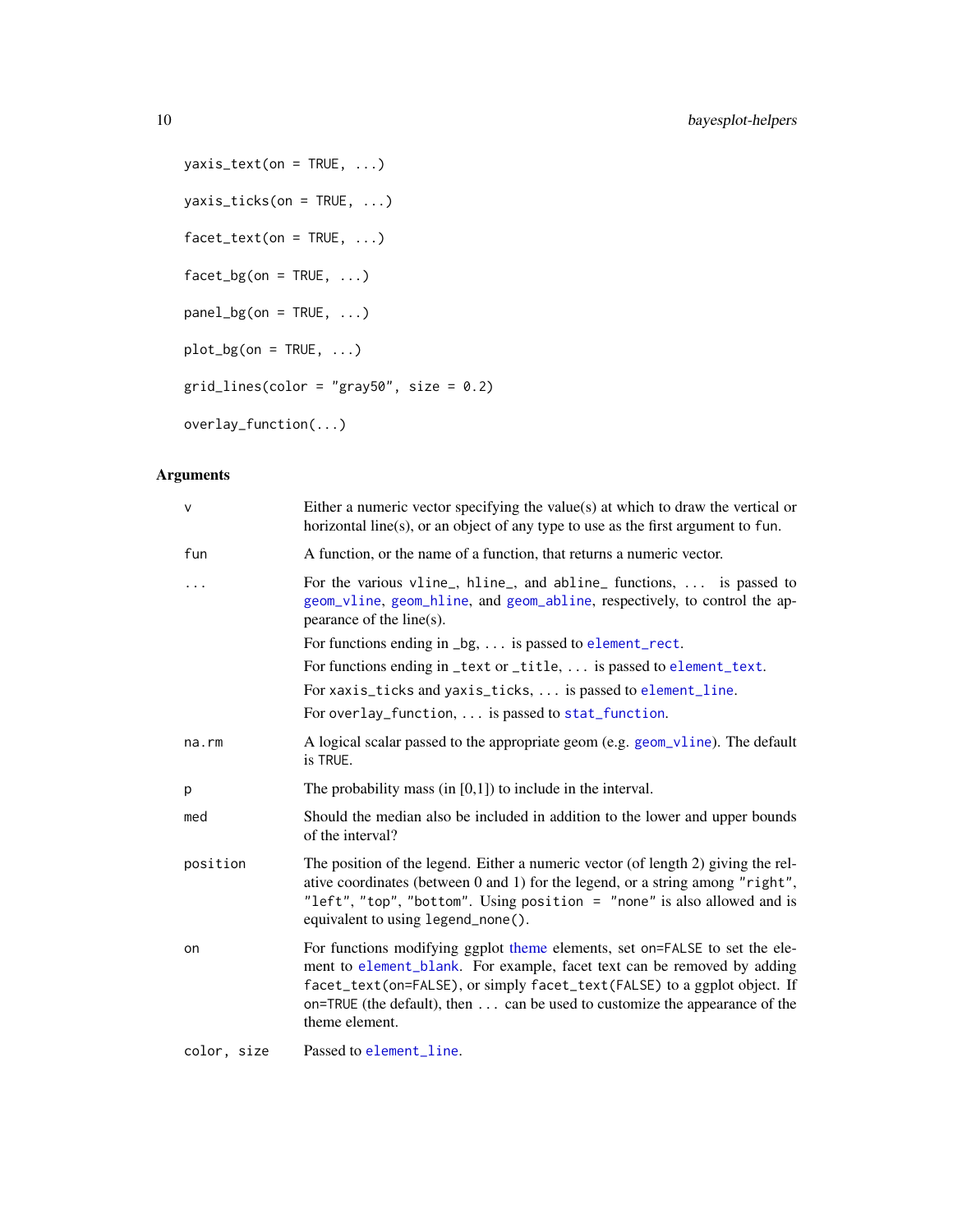## <span id="page-10-0"></span>bayesplot-helpers 11

#### Details

## Add vertical, horizontal, and diagonal lines to plots:

- vline\_at and hline\_at return an object created by either geom\_vline or geom\_hline that can be added to a ggplot object to draw a vertical or horizontal line (at one or several values). If fun is missing then the lines are drawn at the values in v. If fun is specified then the lines are drawn at the values returned by  $fun(v)$ .
- vline\_0 and hline\_0 are wrappers for vline\_at and hline\_at with  $v = 0$  and fun missing.
- abline\_01 is a wrapper for geom\_abline with the intercept set to 0 and the slope set to 1.
- lbub returns a *function* that takes a single argument x and returns the lower and upper bounds (lb, ub) of the 100\*p% central interval of x, as well as the median (if med is TRUE).

## Control appearance of facet strips:

• facet\_text and facet\_bg return ggplot2 theme objects that can be added to an existing plot (ggplot object) to format the text and the background for the facet strips.

## Move legend, remove legend, or style the legend text:

• legend\_move and legend\_none return a ggplot2 theme object that can be added to an existing plot (ggplot object) in order to change the position of the legend (legend\_move) or remove the legend (legend\_none). legend\_text works much like facet\_text, except it controls the legend text.

## Control appearance of  $x$ -axis and  $y$ -axis features:

- xaxis\_title and yaxis\_title return a ggplot2 theme object that can be added to an existing plot (ggplot object) in order to toggle or format the titles displayed on the x or y axis. (To change the titles themselves use [labs](#page-0-0).)
- xaxis\_text and yaxis\_text return a ggplot2 theme object that can be added to an existing plot (ggplot object) in order to toggle or format the text displayed on the x or y axis (e.g. tick labels).
- xaxis\_ticks and yaxis\_ticks return a ggplot2 theme object that can be added to an existing plot (ggplot object) to change the appearance of the axis tick marks.

#### Customize plot background:

- plot\_bg returns a ggplot2 theme object that can be added to an existing plot (ggplot object) to format the background of the *entire* plot.
- panel\_bg returns a ggplot2 theme object that can be added to an existing plot (ggplot object) to format the background of the just the plotting area.
- grid\_lines returns a ggplot2 theme object that can be added to an existing plot (ggplot object) to add grid lines to the plot background.

#### Superimpose a function on an existing plot:

• overlay\_function is a simple wrapper for [stat\\_function](#page-0-0) but with the inherit.aes argument fixed to FALSE. Fixing inherit.aes=FALSE will avoid potential errors due to the [aes](#page-0-0)thetic mapping used by certain bayesplot plotting functions).

#### Value

A ggplot2 layer or [theme](#page-0-0) object that can be added to existing ggplot objects, like those created by many of the **bayesplot** plotting functions. See the **Details** section.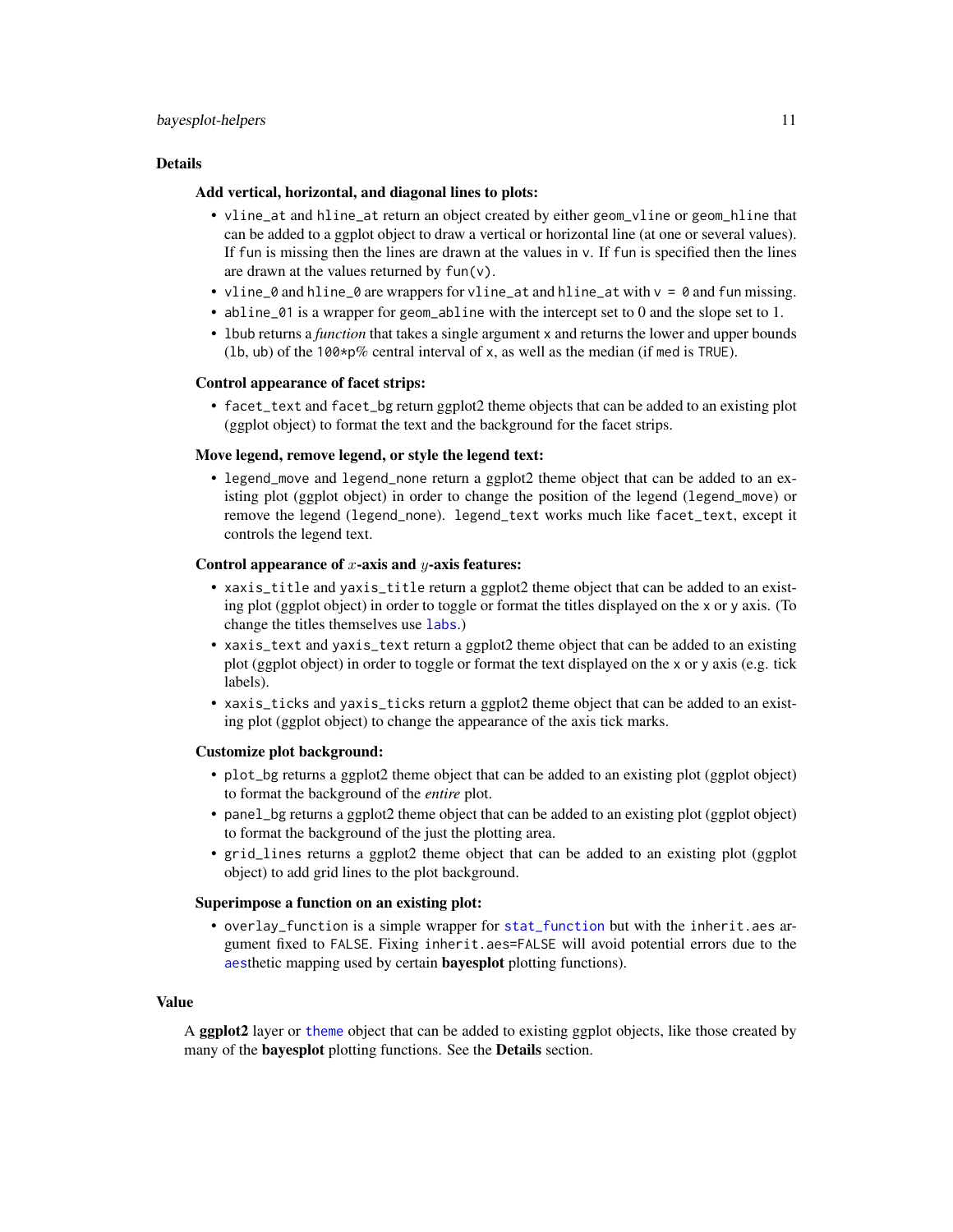## See Also

[theme\\_default](#page-59-1) for the default ggplot theme used by bayesplot.

```
color_scheme_set("gray")
x \le - example_mcmc_draws(chains = 1)
dim(x)
colnames(x)
```

```
###################################
### vertical & horizontal lines ###
###################################
(p \le - mcmc_intervals(x, regex_pars = "beta"))
# vertical line at zero (with some optional styling)
p + vline_0()
p + vline_0(size = 0.25, color = "darkgray", linetype = 2)
# vertical line(s) at specified values
v \leq -c(-0.5, 0, 0.5)p + vline_at(v, linetype = 3, size = 0.25)
my_lines <- vline_at(v, alpha = 0.25, size = 0.75 * c(1, 2, 1),
                     color = c("maroon", "skyblue", "violet"))
p + my_lines
# add vertical line(s) at computed values
# (three ways of getting lines at column means)
color_scheme_set("brightblue")
p <- mcmc_intervals(x, regex_pars = "beta")
p + vline_at(x[, 3:4], colMeans)
p + vline_at(x[, 3:4], "colMeans", color = "darkgray",
             lty = 2, size = 0.25)
p + vline_at(x[, 3:4], function(a) apply(a, 2, mean),
             color = "orange",
             size = 2, alpha = 0.1)
```

```
# using the lbub function to get interval lower and upper bounds (lb, ub)
color_scheme_set("pink")
parsed <- ggplot2::label_parsed
p2 \leq mcmc_hist(x, pars = "beta[1]", binwidth = 1/20,
                facet_args = list(labeller = parsed))
(p2 < -p2 + \text{facet\_text(size = 16)})b1 <- x[, "beta[1]"]
p2 + vline_at(b1, fun = 1bub(0.8), color = "gray20",size = 2 * c(1, .5, 1), alpha = 0.75)
```

```
p2 + vline_at(b1, lbub(0.8, med = FALSE), color = "gray20",
```
<span id="page-11-0"></span>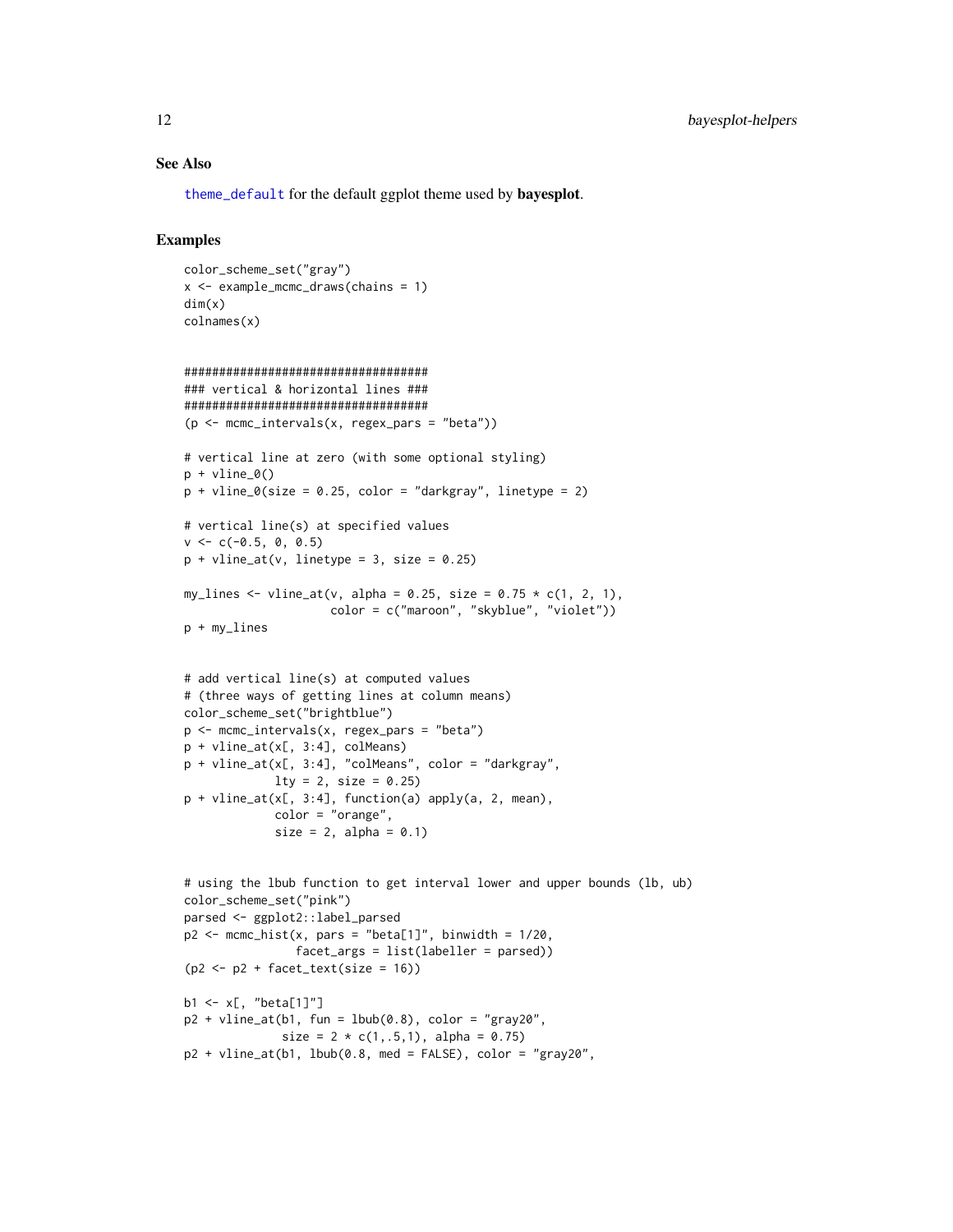```
size = 2, alpha = 0.75)
```

```
##########################
### format axis titles ###
##########################
color_scheme_set("green")
y <- example_y_data()
yrep <- example_yrep_draws()
(p3 \leq ppc\_stat(y, yrep, stat = "median", binwidth = 1/4))# turn off the legend, turn on x-axis title
p3 +
 legend_none() +
 xaxis_title(size = 13, family = "sans") +
 ggplot2::xlab(expression(italic(T(y)) == median(italic(y))))################################
### format axis & facet text ###
################################
color_scheme_set("gray")
p4 <- mcmc_trace(example_mcmc_draws(), pars = c("alpha", "sigma"))
myfacets <-
facet_bg(fill = "gray30", color = NA) +facet_text(face = "bold", color = "skyblue", size = 14)
p4 + myfacets
##########################
### control tick marks ###
##########################
p4 +
myfacets +
yaxis_text(FALSE) +
yaxis_ticks(FALSE) +
 xaxis_ticks(size = 1, color = "skyblue")
##############################
### change plot background ###
##############################
color_scheme_set("blue")
# add grid lines
ppc_stat(y, yrep) + grid_lines()
# panel_bg vs plot_bg
ppc_scatter_avg(y, yrep) + panel_bg(fill = "gray90")
ppc_scatter_avg(y, yrep) + plot_bg(fill = "gray90")
color_scheme_set("yellow")
```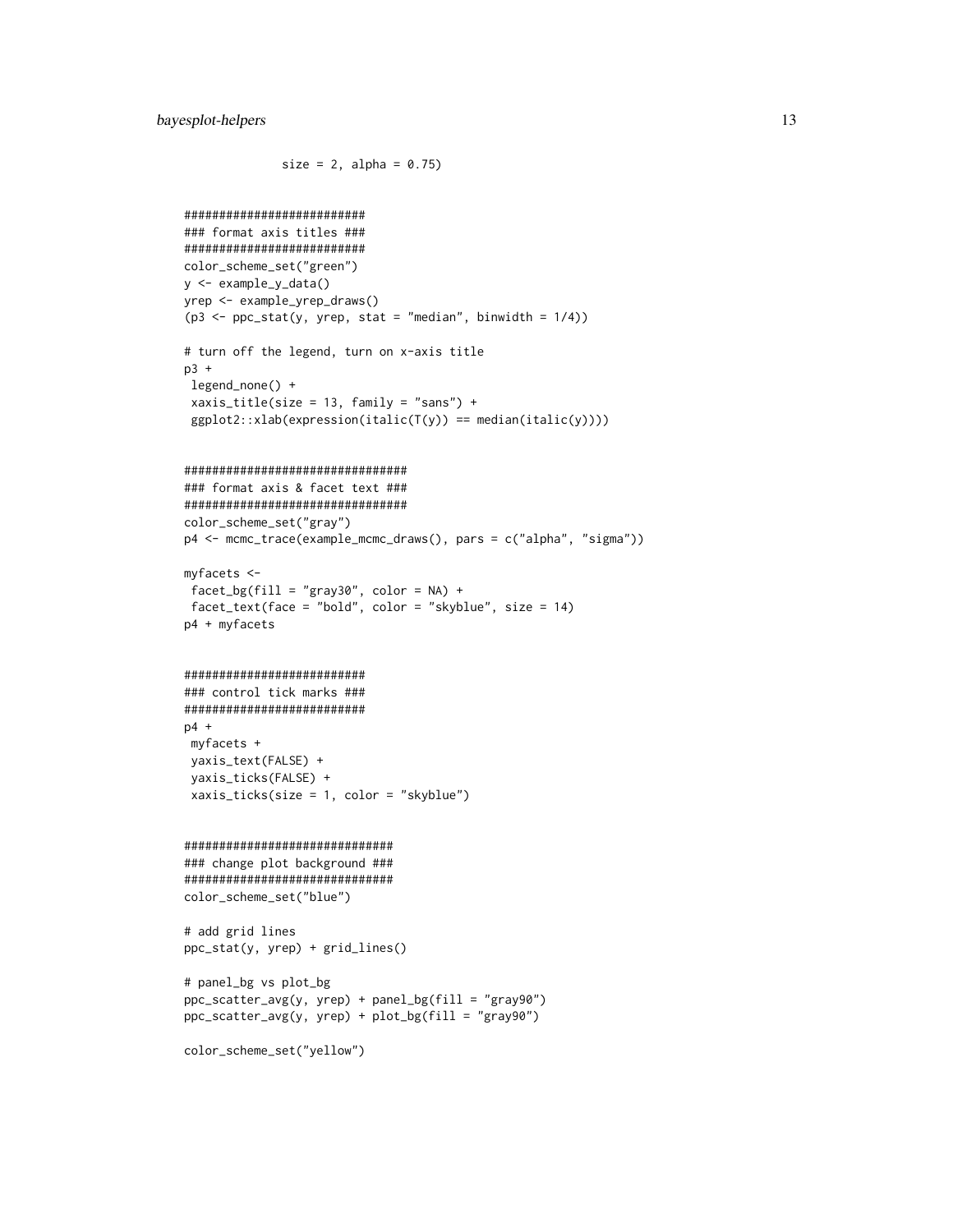```
p5 <- ppc_scatter_avg(y, yrep, alpha = 1)
p5 + panel_bg(fill = "gray20") + grid\_lines(color = "white")color_scheme_set("purple")
ppc_dens_overlay(y, yrep[1:30, ]) +
legend_test(size = 14) +legend_move(c(0.75, 0.5)) +
 plot_bg(fill = "gray90") +
 panel_bg(color = "black", fill = "gray99", size = 3)
```

```
###############################################
### superimpose a function on existing plot ###
###############################################
# compare posterior of beta[1] to Gaussian with same posterior mean
# and sd as beta[1]
x <- example_mcmc_draws(chains = 4)
dim(x)
purple_gaussian <-
 overlay_function(
   fun = dnorm,
   args = list(mean(x[,, "beta[1]"]), sd(x[,, "beta[1]"])),color = "purple",
   size = 2)
color_scheme_set("gray")
mcmc\_hist(x, pars = "beta[1]") + purple\_gaussianmcmc\_dens(x, pars = "beta[1]") + purple\_gaussian
```
<span id="page-13-1"></span>bayesplot\_grid *Arrange plots in a grid*

#### Description

The bayesplot\_grid function makes it simple to juxtapose plots using common  $x$  and/or  $y$  axes.

#### Usage

```
bayesplot_grid(..., plots = list(), xlim = NULL, ylim = NULL,
  grid_{args} = list(), titles = character(), subtitles = character(),
  legends = TRUE)
```
#### Arguments

| $\cdots$ | One or more ggplot objects.                                                               |
|----------|-------------------------------------------------------------------------------------------|
| plots    | A list of ggplot objects. Can be used as an alternative to specifying plot objects<br>via |

<span id="page-13-0"></span>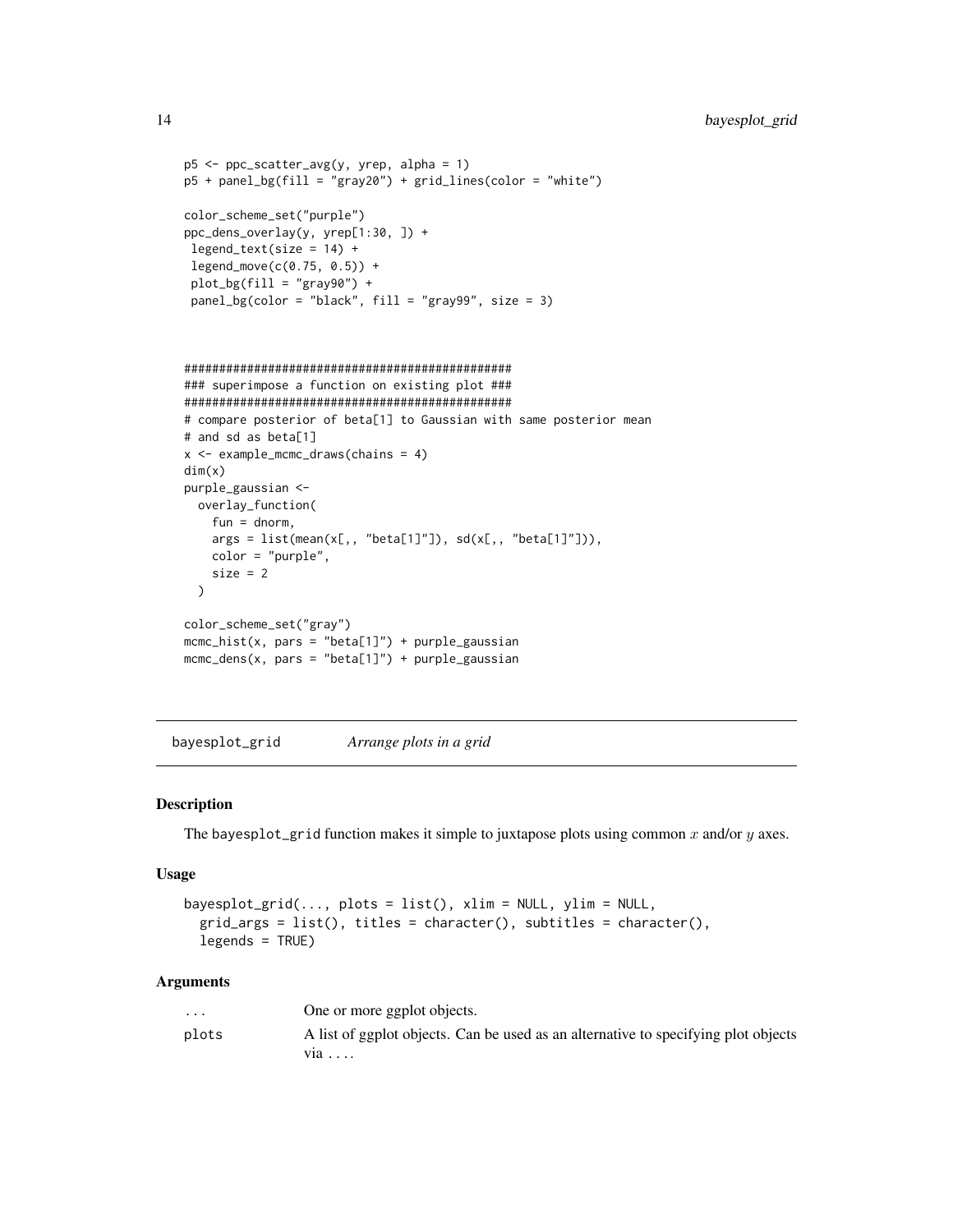## <span id="page-14-0"></span>bayesplot\_grid 15

| xlim, ylim        | Optionally, numeric vectors of length 2 specifying lower and upper limits for<br>the axes that will be shared across all plots.                              |
|-------------------|--------------------------------------------------------------------------------------------------------------------------------------------------------------|
| grid_args         | An optional named list of arguments to pass to arrange Grob (nrow, ncol,<br>widths, etc.).                                                                   |
| titles, subtitles |                                                                                                                                                              |
|                   | Optional character vectors of plot titles and subtitles. If specified, titles and<br>subtitles must must have length equal to the number of plots speficied. |
| legends           | If any of the plots have legends should they be displayed? Defaults to TRUE.                                                                                 |

## Value

An object of class "bayesplot\_grid" (essentially a gtable object from [arrangeGrob](#page-0-0)), which has a plot method.

```
y <- example_y_data()
yrep <- example_yrep_draws()
stats <- c("sd", "median", "max", "min")
color_scheme_set("pink")
bayesplot_grid(
plots = lapply(stats, function(s) ppc\_stat(y, yrep, stat = s)),
titles = stats,
legends = FALSE,
grid_args = list(ncol = 1)\lambda## Not run:
library(rstanarm)
mtcars$log_mpg <- log(mtcars$mpg)
fit1 \le stan_glm(mpg \sim wt, data = mtcars)
fit2 <- stan_glm(log_mpg ~ wt, data = mtcars)
y <- mtcars$mpg
yrep1 <- posterior_predict(fit1, draws = 50)
yrep2 <- posterior_predict(fit2, fun = exp, draws = 50)
color_scheme_set("blue")
ppc1 <- ppc_dens_overlay(y, yrep1)
ppc1
ppc1 + yaxis_text()
color_scheme_set("red")
ppc2 <- ppc_dens_overlay(y, yrep2)
bayesplot_grid(ppc1, ppc2)
# make sure the plots use the same limits for the axes
bayesplot_grid(ppc1, ppc2, xlim = c(-5, 60), ylim = c(0, 0.2))
# remove the legends and add text
```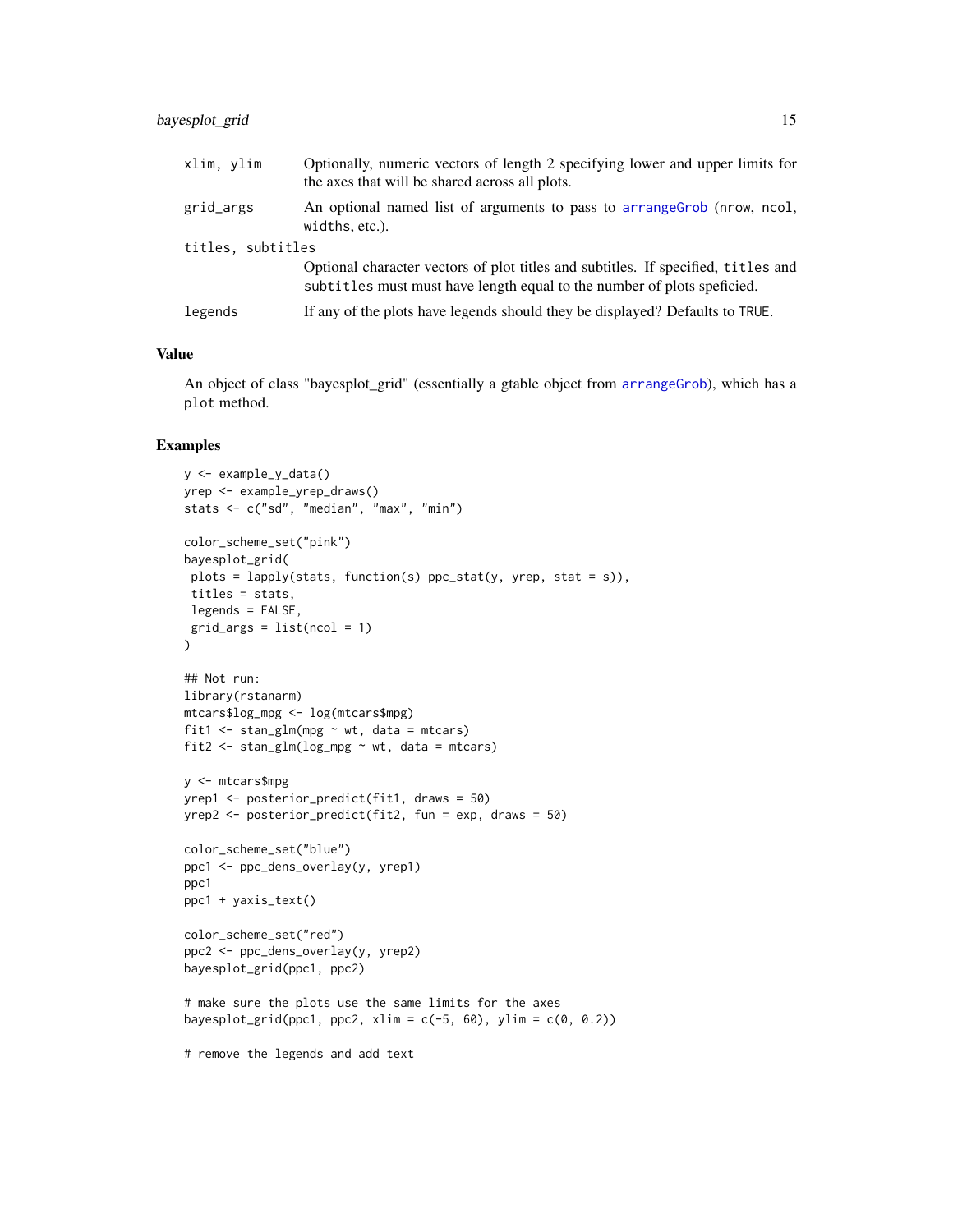```
bayesplot_grid(ppc1, ppc2, xlim = c(-5, 60), ylim = c(0, 0.2),
              legends = FALSE, subtitles = rep("Predicted MPG", 2))
```
## End(Not run)

<span id="page-15-1"></span>MCMC-combos *Combination plots*

## Description

Combination plots

## Usage

```
mcmc_combo(x, combo = c("dens", "trace"), widths = NULL, gg_theme = NULL,
  ...)
```
## Arguments

| X        | A 3-D array, matrix, list of matrices, or data frame of MCMC draws. The<br>MCMC-overview page provides details on how to specify each these allowed<br>inputs.                                                                                                                                                                                                                                                                                                                                                                                                                                         |
|----------|--------------------------------------------------------------------------------------------------------------------------------------------------------------------------------------------------------------------------------------------------------------------------------------------------------------------------------------------------------------------------------------------------------------------------------------------------------------------------------------------------------------------------------------------------------------------------------------------------------|
| combo    | A character vector with at least two elements. Each element of combo corre-<br>sponds to a column in the resulting graphic and should be the name of one of<br>the available MCMC functions (omitting the mcmc_ prefix).                                                                                                                                                                                                                                                                                                                                                                               |
| widths   | A numeric vector the same length as combo specifying relative column widths.<br>For example, if the plot has two columns, then widths = $c(2, 1)$ will allocate<br>more space for the first column by a factor of 2 (as would widths = $c(.3, .15)$ ,<br>etc.). The default, NULL, allocates the same horiztonal space for each column.                                                                                                                                                                                                                                                                |
| gg_theme | Unlike most of the other <b>bayesplot</b> functions, mcmc_combo returns a gtable ob-<br>ject rather than a ggplot object, and so theme objects can't be added directly to<br>the returned plot object. The gg_theme argument helps get around this problem<br>by accepting a <b>ggplot2</b> theme object that is added to each of the plots <i>before</i><br>combining them into the gtable object that is returned. This can be a theme ob-<br>ject created by a call to ggplot2:: theme or one of the <b>bayesplot</b> convenience<br>functions, e.g. legend_none (see the Examples section, below). |
| $\ddots$ | Arguments passed to the plotting functions named in combo.                                                                                                                                                                                                                                                                                                                                                                                                                                                                                                                                             |

## Value

A gtable object (the result of calling [arrangeGrob](#page-0-0)) with length(combo) columns and a row for each parameter.

## See Also

Other MCMC: [MCMC-diagnostics](#page-16-1), [MCMC-distributions](#page-19-1), [MCMC-intervals](#page-22-1), [MCMC-nuts](#page-25-2), [MCMC-overview](#page-28-1), [MCMC-recover](#page-29-1), [MCMC-scatterplots](#page-31-1), [MCMC-traces](#page-36-1)

<span id="page-15-0"></span>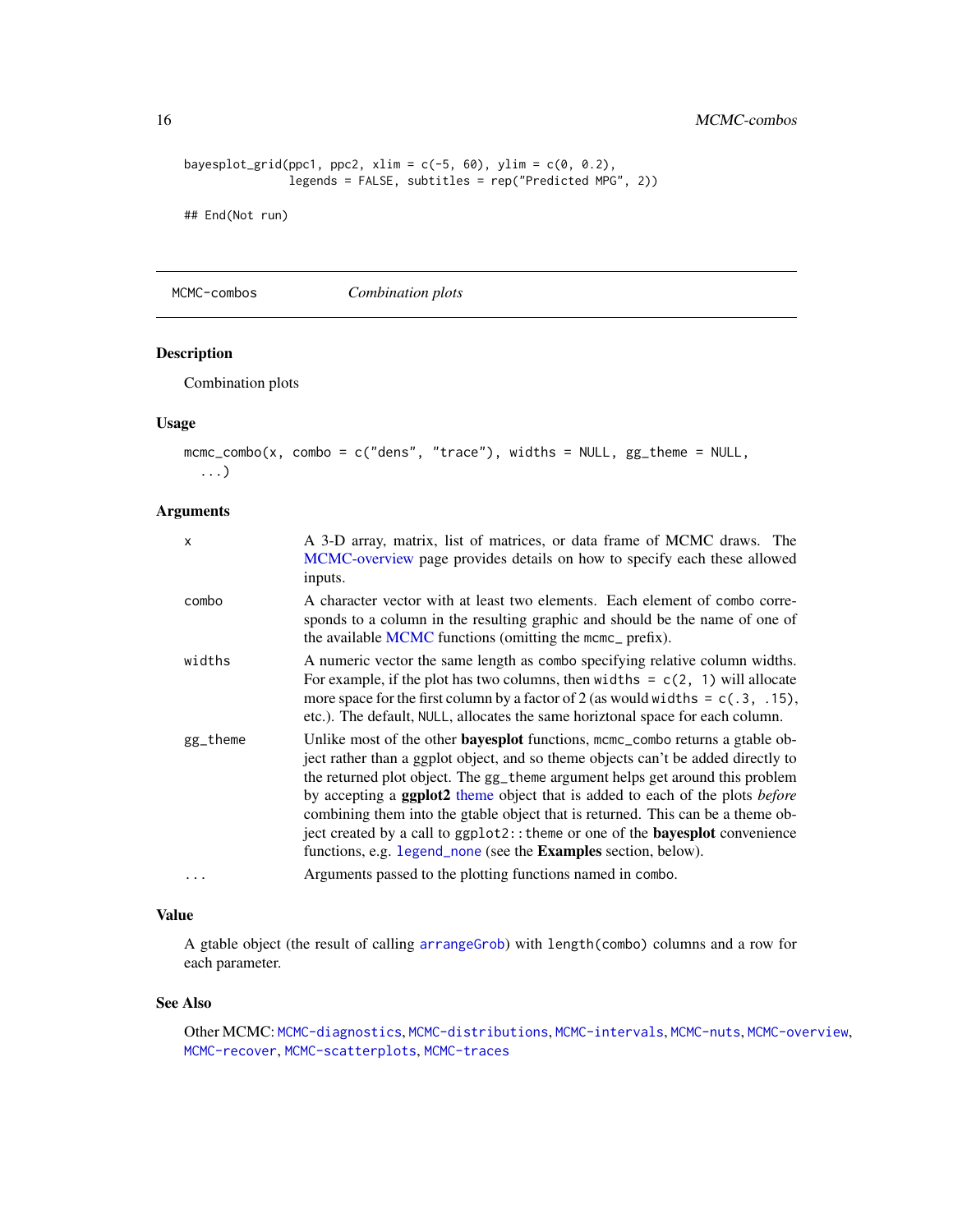## <span id="page-16-0"></span>MCMC-diagnostics 17

## Examples

```
# some parameter draws to use for demonstration
x <- example_mcmc_draws()
dim(x)
dimnames(x)
mcmc_combo(x, pars = c("alpha", "sigma"))
mcmc\_combo(x, pars = c("alpha", "sigma"), widths = c(1, 2))# change second plot, show log(sigma) instead of sigma,
# and remove the legends
color_scheme_set("mix-blue-red")
mcmc_combo(
 x,
 combo = c("dens_overlay", "trace"),
 pars = c("alpha", "sigma"),
 transformations = list(sigma = "log"),
 gg_theme = legend_none()
\mathcal{L}# same thing but this time also change the entire ggplot theme
mcmc_combo(
x,
 combo = c("dens_overlay", "trace"),
 pars = c("alpha", "sigma"),
 transformations = list(sigma = "log"),
 gg_theme = ggplot2::theme_gray() + legend_none()
)
```
<span id="page-16-1"></span>MCMC-diagnostics *General MCMC diagnostics*

## Description

Plots of Rhat statistics, ratios of effective sample size to total sample size, and autocorrelation of MCMC draws. See the Plot Descriptions section, below, for details. For models fit using the No-U-Turn-Sampler, see also [MCMC-nuts](#page-25-2) for additional MCMC diagnostic plots.

## Usage

```
mcmc_rhat(rhat, ..., size = NULL)
mcmc_rhat_hist(rhat, ..., binwidth = NULL)
mcmc_neff(ratio, ..., size = NULL)
```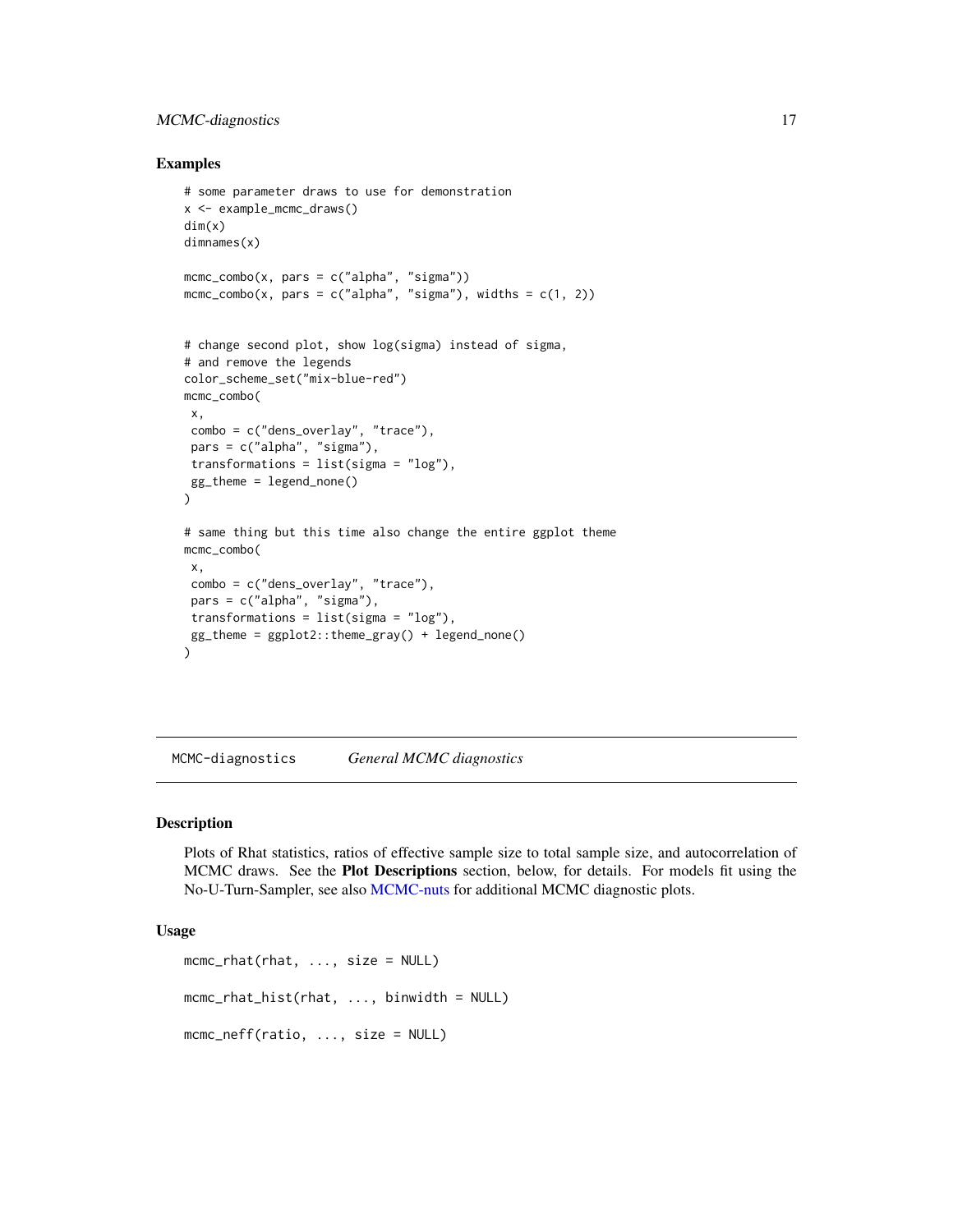```
mcmc_neff_hist(ratio, ..., binwidth = NULL)
mcmc_2acf(x, pars = character(), regex_pars = character(),
  facet_{args} = list(), ..., lags = 20, size = NULL)mcmc_acf_bar(x, pars = character(), regex_pars = character(),
  facet_{args} = list(), ..., lags = 20)
```
## Arguments

| rhat       | A vector of Rhat estimates.                                                                                                                                    |
|------------|----------------------------------------------------------------------------------------------------------------------------------------------------------------|
| $\ddots$ . | Currently ignored.                                                                                                                                             |
| size       | An optional value to override geom_point's default size (for mome_rhat, mome_neff)<br>or geom_line's default size (for mcmc_acf).                              |
| binwidth   | An optional value used as the binwidth argument to geom_histogram to over-<br>ride the default binwidth.                                                       |
| ratio      | A vector of <i>ratios</i> of effective sample size estimates to total sample size. See<br>neff_ratio.                                                          |
| X          | A 3-D array, matrix, list of matrices, or data frame of MCMC draws. The<br>MCMC-overview page provides details on how to specify each these allowed<br>inputs. |
| pars       | An optional character vector of parameter names. If neither pars nor regex_pars<br>is specified then the default is to use <i>all</i> parameters.              |
| regex_pars | An optional regular expression to use for parameter selection. Can be specified<br>instead of pars or in addition to pars.                                     |
| facet_args | Arguments (other than facets) passed to facet_grid to control faceting.                                                                                        |
| lags       | The number of lags to show in the autocorrelation plot.                                                                                                        |

## Value

A ggplot object that can be further customized using the ggplot2 package.

## Plot Descriptions

- mcmc\_rhat, mcmc\_rhat\_hist Rhat values as either points or a histogram. Values are colored using different shades (lighter is better). The chosen thresholds are somewhat arbitrary, but can be useful guidelines in practice.
	- *light*: below 1.05 (good)
	- *mid*: between 1.05 and 1.1 (ok)
	- *dark*: above 1.1 (too high)
- mcmc\_neff, mcmc\_neff\_hist Ratios of effective sample size to total sample size as either points or a histogram. Values are colored using different shades (lighter is better). The chosen thresholds are somewhat arbitrary, but can be useful guidelines in practice.
	- *light*: between 0.5 and 1 (high)
	- *mid*: between 0.1 and 0.5 (good)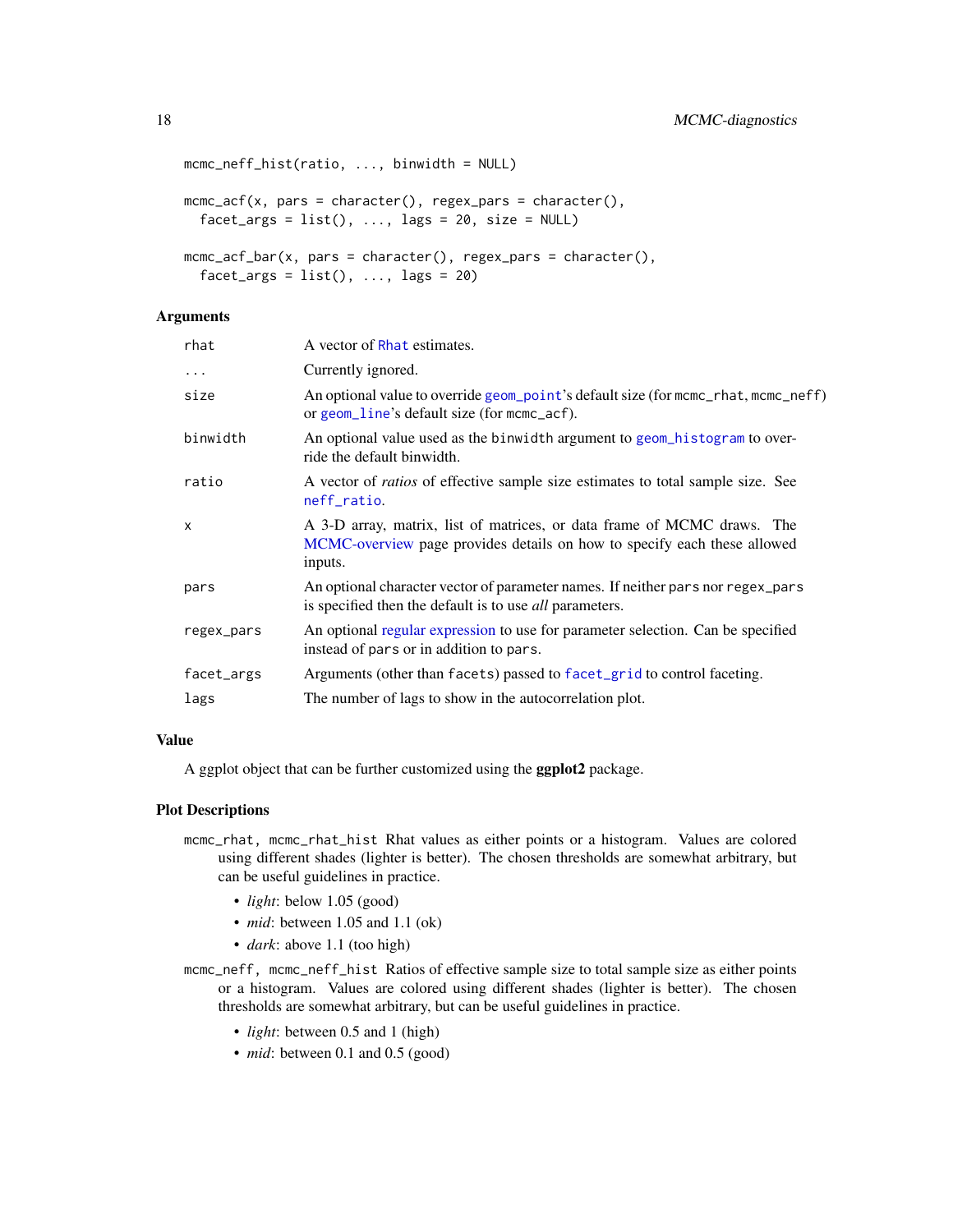• *dark*: below 0.1 (low)

<span id="page-18-0"></span>mcmc\_acf Grid of autocorrelation plots by chain and parameter. The lags argument gives the maximum number of lags at which to calculate the autocorrelation function. mcmc\_acf is a line plot whereas mcmc\_acf\_bar is a barplot.

## References

Stan Development Team. (2016). *Stan Modeling Language Users Guide and Reference Manual.* <http://mc-stan.org/documentation/>

Gelman, A. and Rubin, D. B. (1992). Inference from iterative simulation using multiple sequences. *Statistical Science*. 7(4), 457–472.

## See Also

- The *Visual MCMC Diagnostics* vignette.
- [MCMC-nuts](#page-25-2) for additional MCMC diagnostic plots for models fit using the No-U-Turn-Sampler.

Other MCMC: [MCMC-combos](#page-15-1), [MCMC-distributions](#page-19-1), [MCMC-intervals](#page-22-1), [MCMC-nuts](#page-25-2), [MCMC-overview](#page-28-1), [MCMC-recover](#page-29-1), [MCMC-scatterplots](#page-31-1), [MCMC-traces](#page-36-1)

```
# autocorrelation
x <- example_mcmc_draws()
dim(x)
dimnames(x)
color_scheme_set("green")
mcmc_acf(x, pars = c("alpha", "beta[1]"))
color_scheme_set("pink")
(p \leq -mcmc_acf_bar(x, pars = c("alpha", "beta[1]")))
# add tick marks on y axis and horiztonal dashed line at 0.5
p +
yaxis_ticks() +
 hline_at(0.5, linetype = 2, size = 0.15, color = "gray")
# fake rhat values to use for demonstration
rhat <- c(runif(100, 1, 1.15))
mcmc_rhat_hist(rhat)
mcmc_rhat(rhat)
# lollipops
color_scheme_set("purple")
mcmc_rhat(rhat[1:10], size = 5)color_scheme_set("blue")
mcmc_rhat(runif(1000, 1, 1.07))
```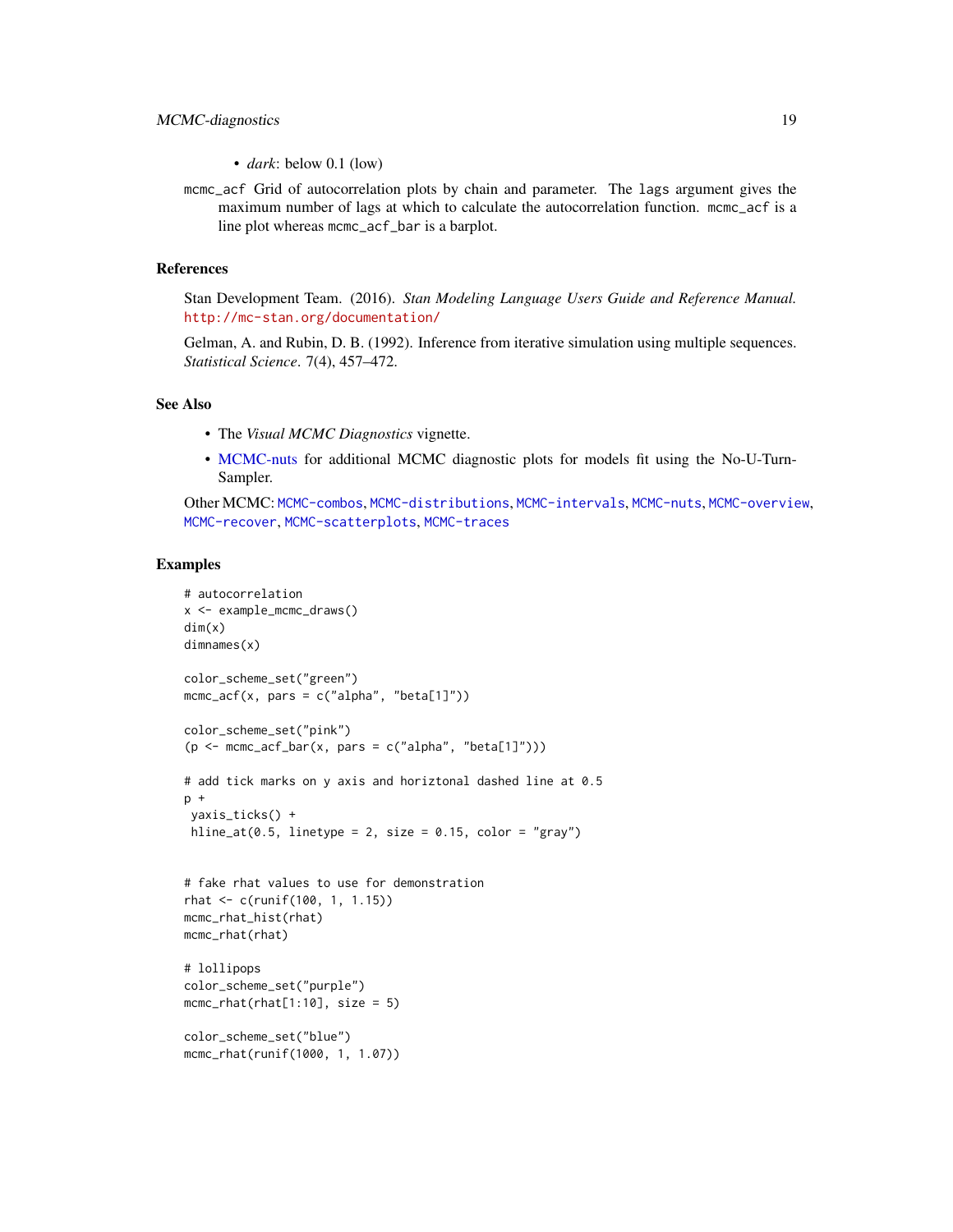```
mcmc_rhat(runif(1000, 1, 1.3)) + legend_move("top") # add legend above plot
# fake neff ratio values to use for demonstration
ratio <- c(runif(100, 0, 1))
mcmc_neff_hist(ratio)
mcmc_neff(ratio)
## Not run:
# Example using rstanarm model (requires rstanarm package)
library(rstanarm)
# intentionally use small 'iter' so there are some
# problems with rhat and neff for demonstration
fit \le stan_glm(mpg \sim ., data = mtcars, iter = 50)
rhats <- rhat(fit)
ratios <- neff_ratio(fit)
mcmc_rhat(rhats)
mcmc_neff(ratios)
# there's a small enough number of parameters in the
# model that we can display their names on the y-axis
mcmc_neff(ratios) + yaxis_text()
# can also look at autocorrelation
draws <- as.array(fit)
mcmc_2acf(draws, pars = c("wt", "cyl"), lags = 10)# increase number of iterations and plots look much better
fit2 <- update(fit, iter = 500)
mcmc_rhat(rhat(fit2))
mcmc_neff(neff_ratio(fit2))
mcmc_acf(as.array(fit2), pars = c("wt", "cyl"), lags = 10)
## End(Not run)
```
<span id="page-19-1"></span>MCMC-distributions *Histograms and kernel density plots of MCMC draws*

## Description

Various types of histograms and kernel density plots of MCMC draws. See the Plot Descriptions section, below, for details.

## Usage

```
mcmc\_hist(x, pars = character(), regex\_pars = character(),transformations = list(), facet_{args} = list(), ..., binwidth = NULL)mcmc\_dens(x, pars = character(), regex\_pars = character(),
```
<span id="page-19-0"></span>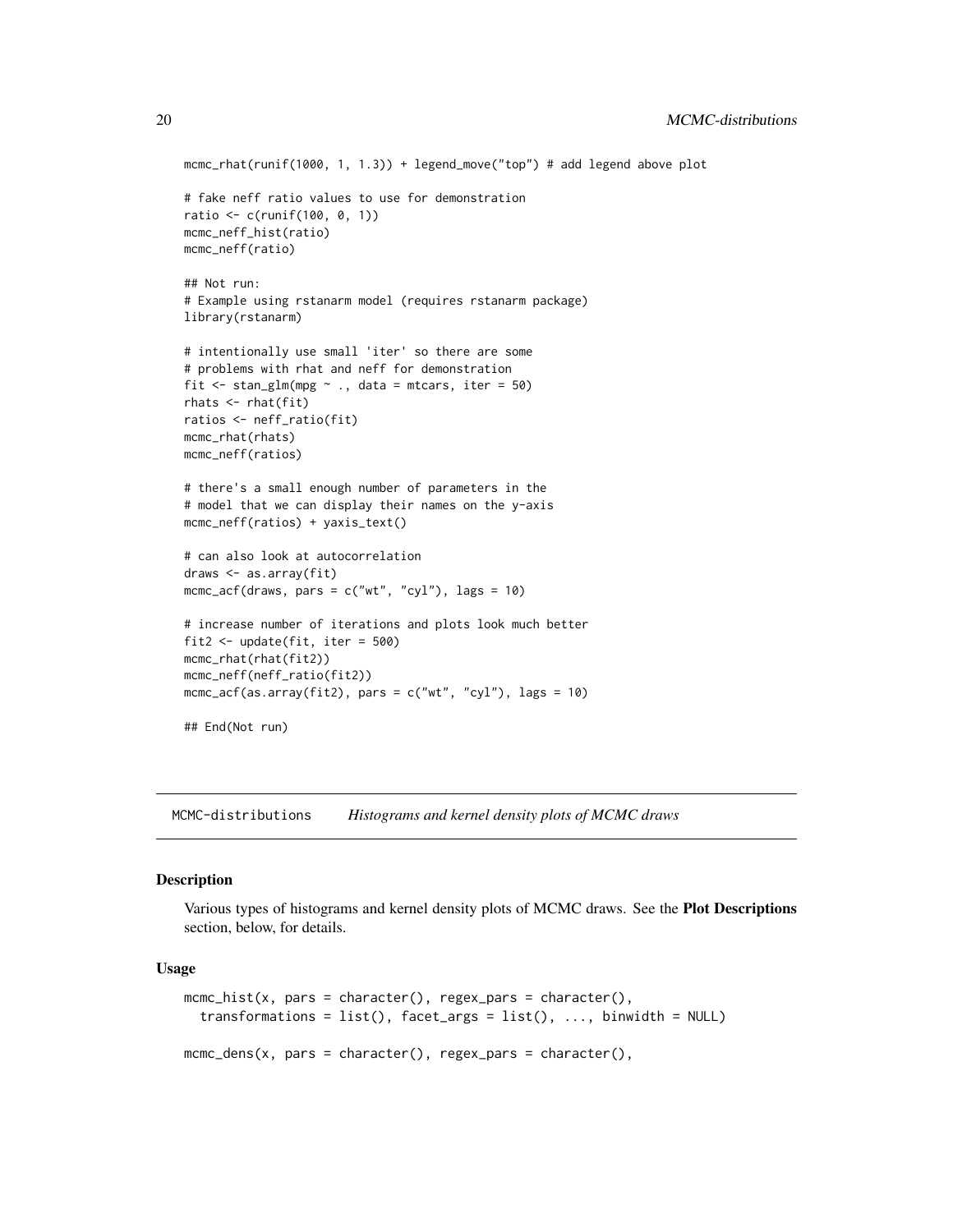```
transformations = list(), facet_{args} = list(), ..., trim = FALSE)mcmc_hist_by_chain(x, pars = character(), regex_pars = character(),
  transformations = list(), facet_args = list(), \dots, binwidth = NULL)
mcmc_dens_overlay(x, pars = character(), regex_pars = character(),
  transformations = list(), facet_args = list(), ..., trim = FALSE)
mcmc_violin(x, pars = character(), regex_pars = character(),
  transformations = list(), facet_args = list(), \dots, probs = c(0.1, 0.5,
 0.9))
```
## Arguments

| X               | A 3-D array, matrix, list of matrices, or data frame of MCMC draws. The<br>MCMC-overview page provides details on how to specify each these allowed<br>inputs.                                                                                                                                                                                                                                                                                                                                                                                                                                                                                                                                                                                                                                                                                                                                                                                                                                                                                                                                                                                                                            |
|-----------------|-------------------------------------------------------------------------------------------------------------------------------------------------------------------------------------------------------------------------------------------------------------------------------------------------------------------------------------------------------------------------------------------------------------------------------------------------------------------------------------------------------------------------------------------------------------------------------------------------------------------------------------------------------------------------------------------------------------------------------------------------------------------------------------------------------------------------------------------------------------------------------------------------------------------------------------------------------------------------------------------------------------------------------------------------------------------------------------------------------------------------------------------------------------------------------------------|
| pars            | An optional character vector of parameter names. If neither pars nor regex_pars<br>is specified then the default is to use <i>all</i> parameters.                                                                                                                                                                                                                                                                                                                                                                                                                                                                                                                                                                                                                                                                                                                                                                                                                                                                                                                                                                                                                                         |
| regex_pars      | An optional regular expression to use for parameter selection. Can be specified<br>instead of pars or in addition to pars.                                                                                                                                                                                                                                                                                                                                                                                                                                                                                                                                                                                                                                                                                                                                                                                                                                                                                                                                                                                                                                                                |
| transformations |                                                                                                                                                                                                                                                                                                                                                                                                                                                                                                                                                                                                                                                                                                                                                                                                                                                                                                                                                                                                                                                                                                                                                                                           |
|                 | Optionally, transformations to apply to parameters before plotting. If transformations<br>is a function or a single string naming a function then that function will be used<br>to transform all parameters. To apply transformations to particular parameters,<br>the transformations argument can be a named list with length equal to the<br>number of parameters to be transformed. Currently only univariate transforma-<br>tions of scalar parameters can be specified (multivariate transformations will be<br>implemented in a future release). If transformations is a list, the name of<br>each list element should be a parameter name and the content of each list ele-<br>ment should be a function (or any item to match as a function via match. fun,<br>e.g. a string naming a function). If a function is specified by its name as a string<br>(e.g. "log"), then it can be used to construct a new parameter label for the ap-<br>propriate parameter (e.g. "log(sigma)"). If a function itself is specified (e.g.<br>$\log$ or function(x) $\log(x)$ ) then "t" is used in the new parameter label to<br>indicate that the parameter is transformed (e.g. "t(sigma)"). |
| facet_args      | Arguments (other than facets) passed to facet_wrap or facet_grid to control<br>faceting.                                                                                                                                                                                                                                                                                                                                                                                                                                                                                                                                                                                                                                                                                                                                                                                                                                                                                                                                                                                                                                                                                                  |
|                 | Currently ignored.                                                                                                                                                                                                                                                                                                                                                                                                                                                                                                                                                                                                                                                                                                                                                                                                                                                                                                                                                                                                                                                                                                                                                                        |
| binwidth        | An optional value used as the binwidth argument to geom_histogram to over-<br>ride the default binwidth.                                                                                                                                                                                                                                                                                                                                                                                                                                                                                                                                                                                                                                                                                                                                                                                                                                                                                                                                                                                                                                                                                  |
| trim            | A logical scalar passed to geom_density.                                                                                                                                                                                                                                                                                                                                                                                                                                                                                                                                                                                                                                                                                                                                                                                                                                                                                                                                                                                                                                                                                                                                                  |
| probs           | A numeric vector passed to geom_violin's draw_quantiles argument to spec-<br>ify at which quantiles to draw horizontal lines. Set to NULL to remove the lines.                                                                                                                                                                                                                                                                                                                                                                                                                                                                                                                                                                                                                                                                                                                                                                                                                                                                                                                                                                                                                            |

## Value

A ggplot object that can be further customized using the ggplot2 package.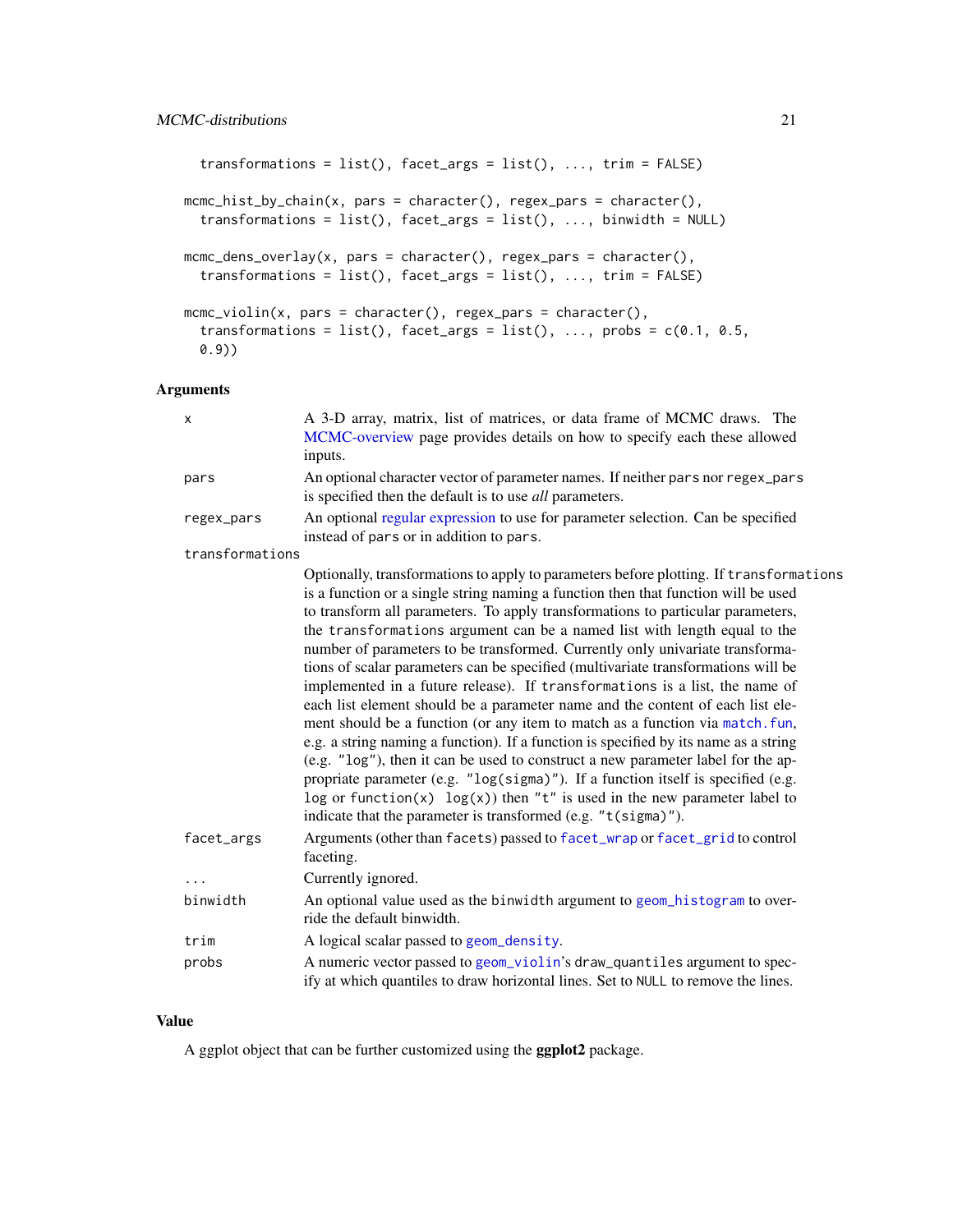## Plot Descriptions

mcmc\_hist Histograms of posterior draws with all chains merged.

mcmc\_dens Kernel density plots of posterior draws with all chains merged.

- mcmc\_hist\_by\_chain Histograms of posterior draws with chains separated via faceting.
- mcmc\_dens\_overlay Kernel density plots of posterior draws with chains separated but overlaid on a single plot.
- mcmc\_violin The density estimate of each chain is plotted as a violin with horizontal lines at notable quantiles.

#### See Also

Other MCMC: [MCMC-combos](#page-15-1), [MCMC-diagnostics](#page-16-1), [MCMC-intervals](#page-22-1), [MCMC-nuts](#page-25-2), [MCMC-overview](#page-28-1), [MCMC-recover](#page-29-1), [MCMC-scatterplots](#page-31-1), [MCMC-traces](#page-36-1)

```
# some parameter draws to use for demonstration
x <- example_mcmc_draws()
dim(x)
dimnames(x)
##################
### Histograms ###
##################
# histograms of all parameters
color_scheme_set("brightblue")
mcmc_hist(x)
# histograms of some parameters
color_scheme_set("pink")
mcmc_hist(x, pars = c("alpha", "beta[2]"))mcmc\_hist(x, pars = "sigma", regex\_pars = "beta")# example of using 'transformations' argument to plot log(sigma),
# and parsing facet labels (e.g. to get greek letters for parameters)
mcmc_hist(x, transformations = list(sigma = "log"),
          facet_args = list(labeller = ggplot2::label_parsed)) +
          facet_text(size = 15)
# instead of list(sigma = "log"), you could specify the transformation as
# list(sigma = log) or list(sigma = function(x) log(x)), but then the
# label for the transformed sigma is 't(sigma)' instead of 'log(sigma)'
mcmc\_hist(x, transformations = list(sigma = log))# separate histograms by chain
color_scheme_set("pink")
mcmc_hist_by_chain(x, regex_pars = "beta")
```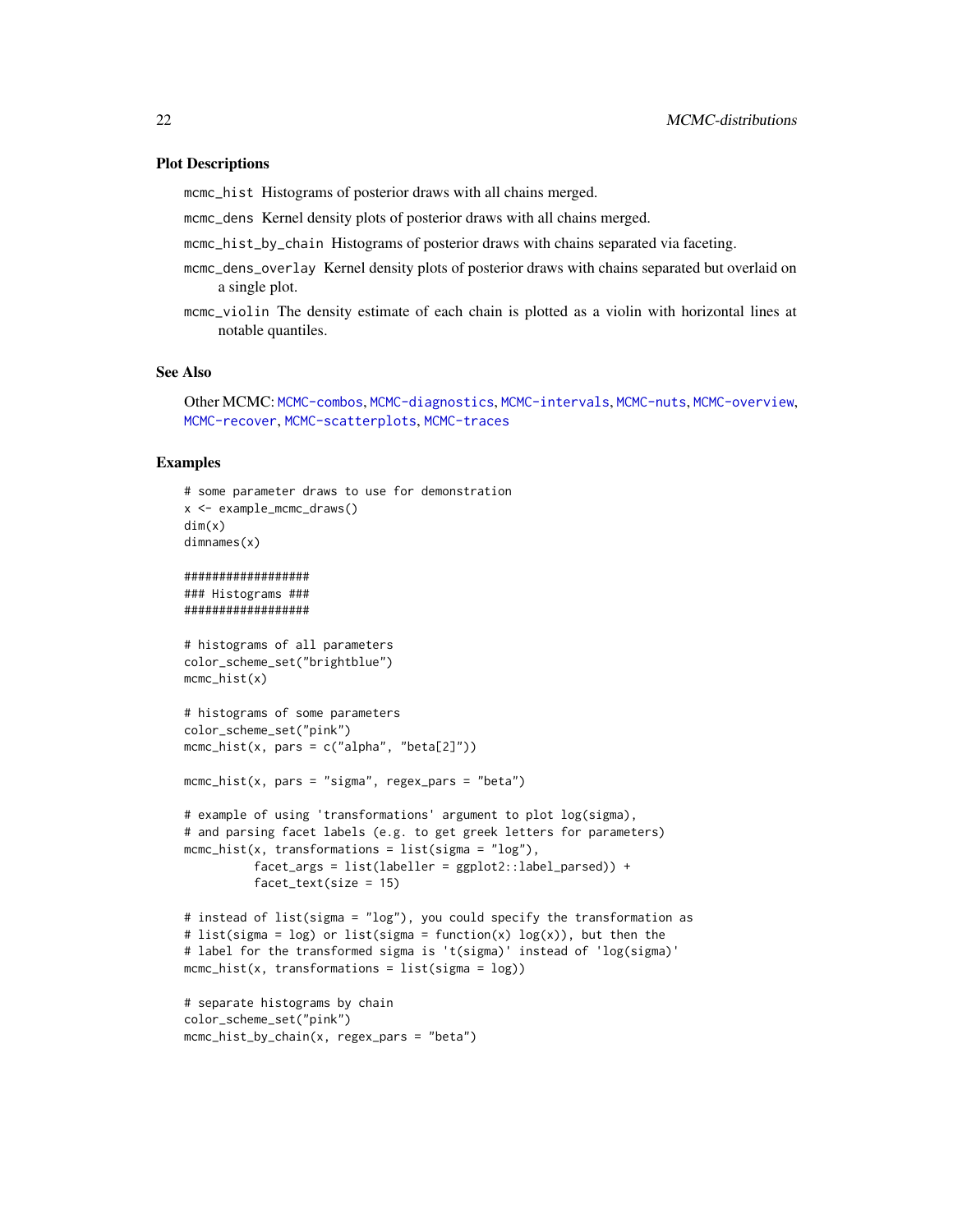## <span id="page-22-0"></span>MCMC-intervals 23

```
#################
### Densities ###
#################
mcmc_dens(x, pars = c("sigma", "beta[2]");facet_{args} = list(nrow = 2)# separate and overlay chains
color_scheme_set("mix-teal-pink")
mcmc_dens_overlay(x, pars = c("sigma", "beta[2]");facet_{args} = list(nrow = 2) +
                  facet_text(size = 14)
# separate chains as violin plots
color_scheme_set("green")
mcmc_violin(x) + panel_bg(color = "gray20", size = 2, fill = "gray30")
```

```
MCMC-intervals Plot interval estimates from MCMC draws
```
## Description

Plot central (quantile-based) interval estimates from MCMC draws. See the Plot Descriptions section, below, for details.

## Usage

```
mcmc\_intervals(x, pars = character(), regex\_pars = character(),transformations = list(), ..., prob = 0.5, prob_{outer} = 0.9,point_est = c("median", "mean", "none"), rhat = numeric())
mcmc_areas(x, pars = character(), regex_pars = character(),
  transformations = list(), ..., prob = 0.5, prob_outer = 1,
  point_est = c("median", "mean", "none"), rhat = numeric(), bw = NULL,
```
#### Arguments

adjust = NULL, kernel = NULL)

| x          | A 3-D array, matrix, list of matrices, or data frame of MCMC draws. The<br>MCMC-overview page provides details on how to specify each these allowed<br>inputs. |
|------------|----------------------------------------------------------------------------------------------------------------------------------------------------------------|
| pars       | An optional character vector of parameter names. If neither pars nor regex pars<br>is specified then the default is to use <i>all</i> parameters.              |
| regex_pars | An optional regular expression to use for parameter selection. Can be specified<br>instead of pars or in addition to pars.                                     |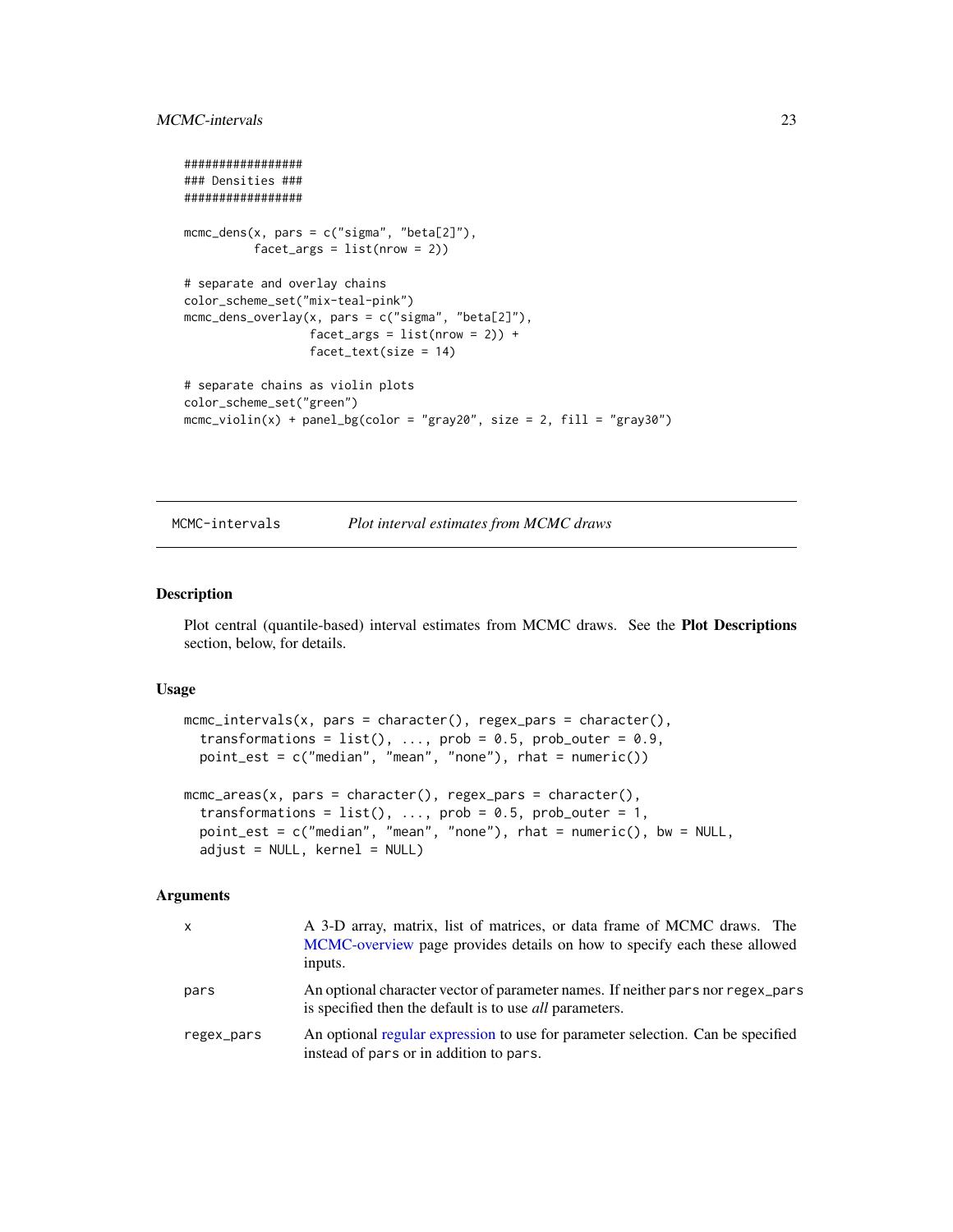#### <span id="page-23-0"></span>transformations

Optionally, transformations to apply to parameters before plotting. If transformations is a function or a single string naming a function then that function will be used to transform all parameters. To apply transformations to particular parameters, the transformations argument can be a named list with length equal to the number of parameters to be transformed. Currently only univariate transformations of scalar parameters can be specified (multivariate transformations will be implemented in a future release). If transformations is a list, the name of each list element should be a parameter name and the content of each list element should be a function (or any item to match as a function via match. fun, e.g. a string naming a function). If a function is specified by its name as a string (e.g. "log"), then it can be used to construct a new parameter label for the appropriate parameter (e.g. "log(sigma)"). If a function itself is specified (e.g. log or function(x) log(x)) then "t" is used in the new parameter label to indicate that the parameter is transformed (e.g. "t(sigma)").

- ... Currently unused.
- prob The probability mass to include in the inner interval (for mcmc\_intervals) or in the shaded region (for mcmc\_areas). The default is 0.5 (50% interval).
- prob\_outer The probability mass to include in the outer interval. The default is 0.9 for mcmc\_intervals (90% interval) and 1 for mcmc\_areas.
- point\_est The point estimate to show. Either "median" (the default), "mean", or "none".
- rhat An optional numeric vector of  $\hat{R}$  estimates, with one element per parameter included in x. If rhat is provided, the intervals/areas and point estimates in the resulting plot are colored based on  $\tilde{R}$  value. See [rhat](#page-6-1) for methods for extracting  $\ddot{R}$  estimates.
- bw, adjust, kernel For mcmc\_areas, optional arguments passed to [density](#page-0-0) to override default kernel density estimation parameters.

## Value

A ggplot object that can be further customized using the **ggplot2** package.

#### Plot Descriptions

- mcmc\_intervals Plots of uncertainty intervals computed from posterior draws with all chains merged.
- mcmc\_areas Density plots computed from posterior draws with all chains merged, with uncertainty intervals shown as shaded areas under the curves.

## See Also

Other MCMC: [MCMC-combos](#page-15-1), [MCMC-diagnostics](#page-16-1), [MCMC-distributions](#page-19-1), [MCMC-nuts](#page-25-2), [MCMC-overview](#page-28-1), [MCMC-recover](#page-29-1), [MCMC-scatterplots](#page-31-1), [MCMC-traces](#page-36-1)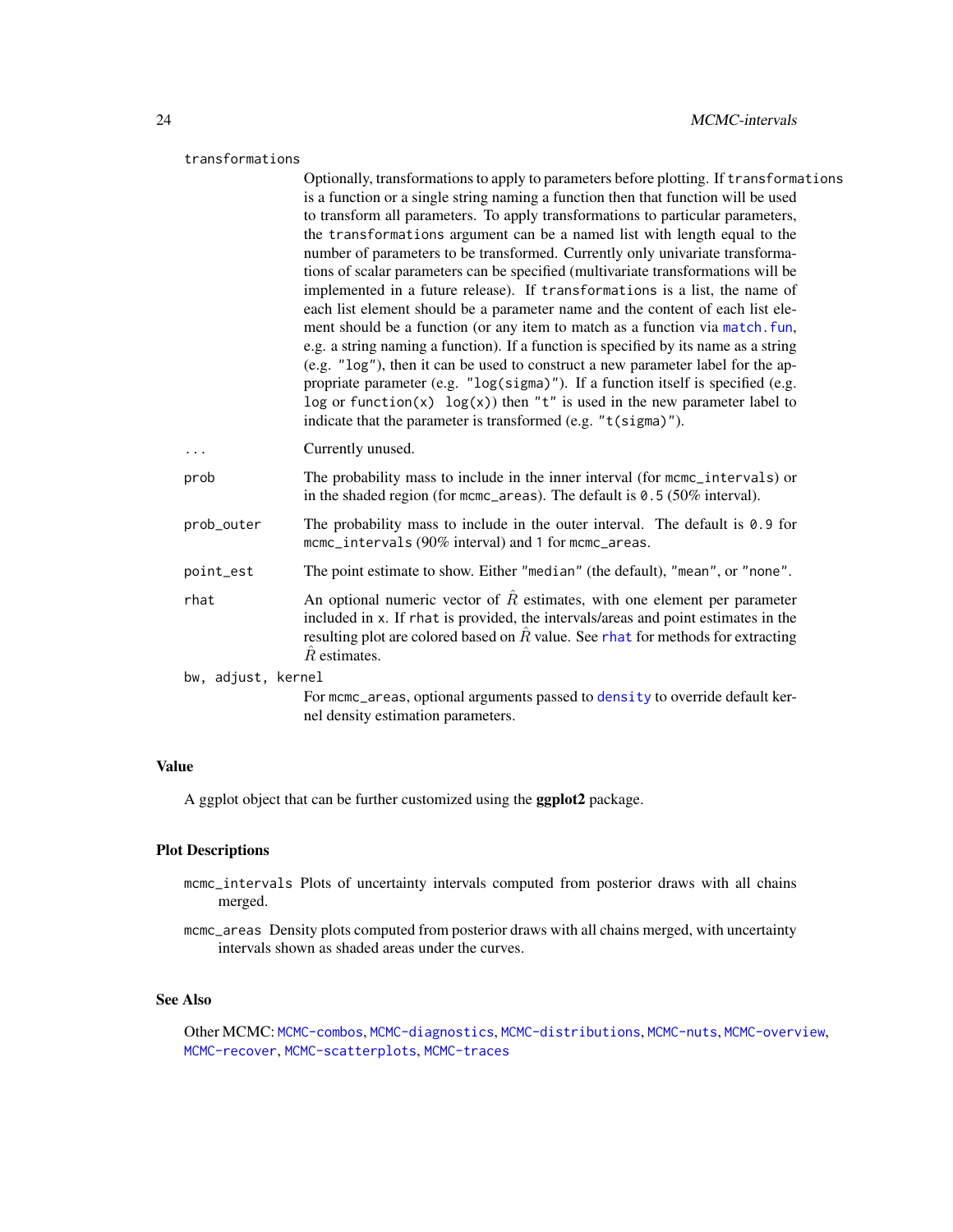## MCMC-intervals 25

```
# some parameter draws to use for demonstration
x <- example_mcmc_draws(params = 6)
dim(x)
dimnames(x)
color_scheme_set("brightblue")
mcmc_intervals(x)
mcmc\_intervals(x, pars = c("beta[1]', "beta[2]"))mcmc_areas(x, regex_pars = "beta\\[[1-3]", prob = 0.8) +
ggplot2::labs(
   title = "Posterior distributions",
   subtitle = "with medians and 80% intervals"
 )
color_scheme_set("red")
mcmc_areas(
  x,
   pars = c("alpha", "beta[4]");prob = 2/3,
  prob_outer = 0.9,
  point_est = "mean"
)
# color by rhat value
color_scheme_set("blue")
fake_rhat_values <- c(1, 1.07, 1.3, 1.01, 1.15, 1.005)
mcmc\_intervals(x, rhat = fake_rhat_values)color_scheme_set("gray")
p \leq - mcmc_areas(x, pars = c("alpha", "beta[4]"), rhat = c(1, 1.1))
p + legend_move("bottom")
p + legend_move("none") # or p + legend_none()# apply transformations
mcmc_intervals(
  x,
 pars = c("beta[2]", "sigma"),transformations = list("sigma" = "log", "beta[2]" = function(x) x + 3)
)
# apply same transformation to all selected parameters
mcmc_intervals(x, regex_pars = "beta", transformations = "exp")
## Not run:
# example using fitted model from rstanarm package
library(rstanarm)
fit <- stan_glm(
mpg \sim \emptyset + wt + factor(cyl),
data = mtcars,
```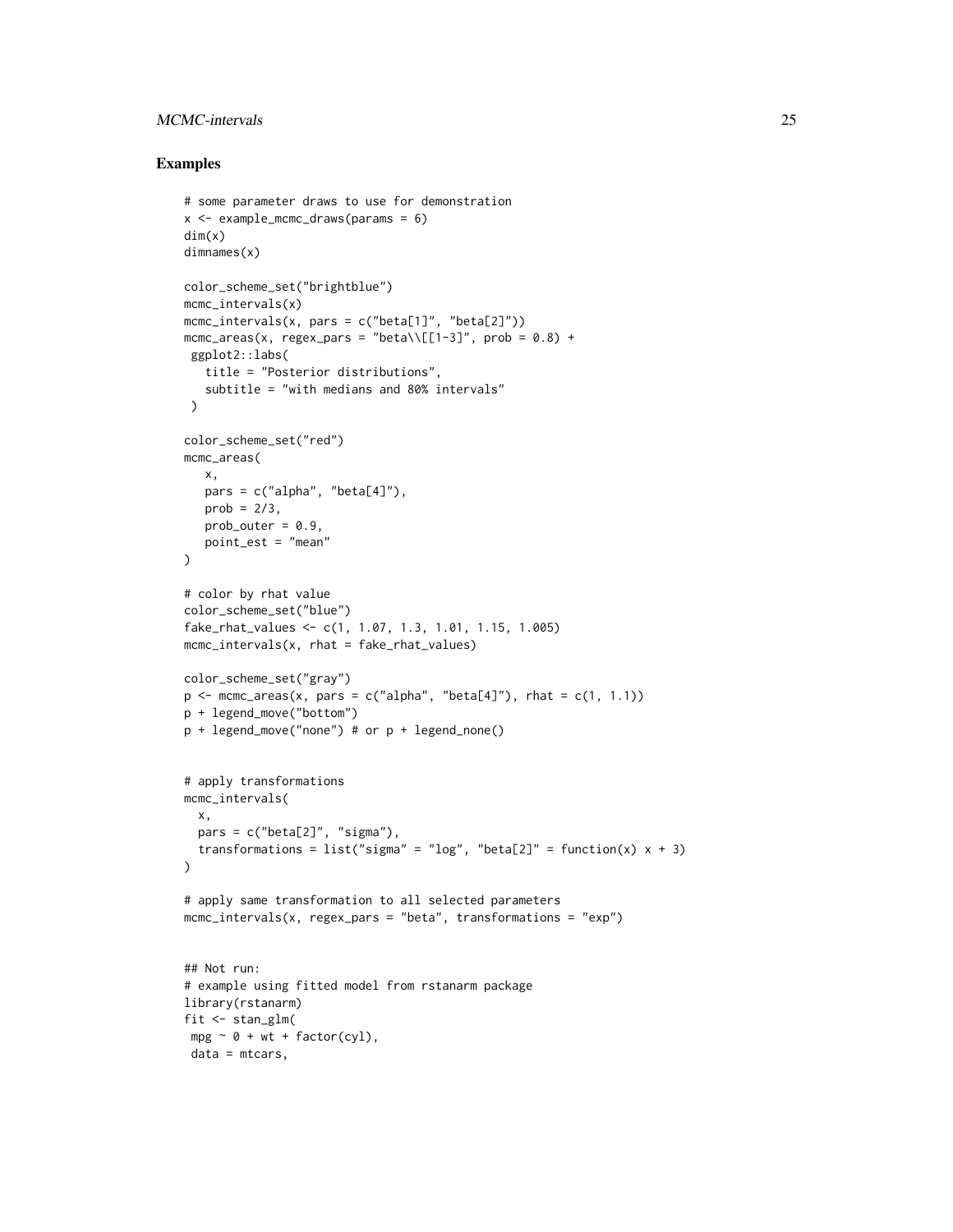```
iter = 500
\mathcal{L}x <- as.matrix(fit)
color_scheme_set("teal")
mcmc_intervals(x, point_est = "mean", prob = 0.8, prob_outer = 0.95)
mcmc_areas(x, regex_pars = "cyl", bw = "SJ",
           rhat = rhat(fit, regex_pars = "cyl"))
## End(Not run)
```
<span id="page-25-2"></span>MCMC-nuts *Diagnostic plots for the No-U-Turn-Sampler (NUTS)*

## <span id="page-25-1"></span>Description

Diagnostic plots for the No-U-Turn-Sampler (NUTS), the default MCMC algorithm used by Stan. See the Plot Descriptions section, below.

## Usage

```
mcmc_nuts_acceptance(x, lp, chain = NULL, ..., binwidth = NULL)
mcmc_nuts_divergence(x, lp, chain = NULL, ...)
mcmc_nuts_stepsize(x, lp, chain = NULL, ...)
mcmc_nuts\_treedepth(x, lp, chain = NULL, ...)mcmc_nuts_energy(x, ..., binwidth = NULL, alpha = 0.5,
 merge_chains = FALSE)
```
## Arguments

| $\mathsf{x}$   | A molten data frame of NUTS sampler parameters, either created by nuts_params<br>or in the same form as the object returned by nuts_params.                                                                                                                                                                    |
|----------------|----------------------------------------------------------------------------------------------------------------------------------------------------------------------------------------------------------------------------------------------------------------------------------------------------------------|
| 1 <sub>p</sub> | A molten data frame of draws of the log-posterior or, more commonly, of a<br>quantity equal to the log-posterior up to a constant. 1p should either be created<br>via log_posterior or be an object with the same form as the object returned<br>by log_posterior.                                             |
| chain          | A positive integer for selecting a particular chain. The default (NULL) is to merge<br>the chains before plotting. If chain $=$ k then the plot for chain k is overlaid<br>(in a darker shade but with transparency) on top of the plot for all chains. The<br>chain argument is not used by mcmc_nuts_energy. |
|                | Currently ignored.                                                                                                                                                                                                                                                                                             |

<span id="page-25-0"></span>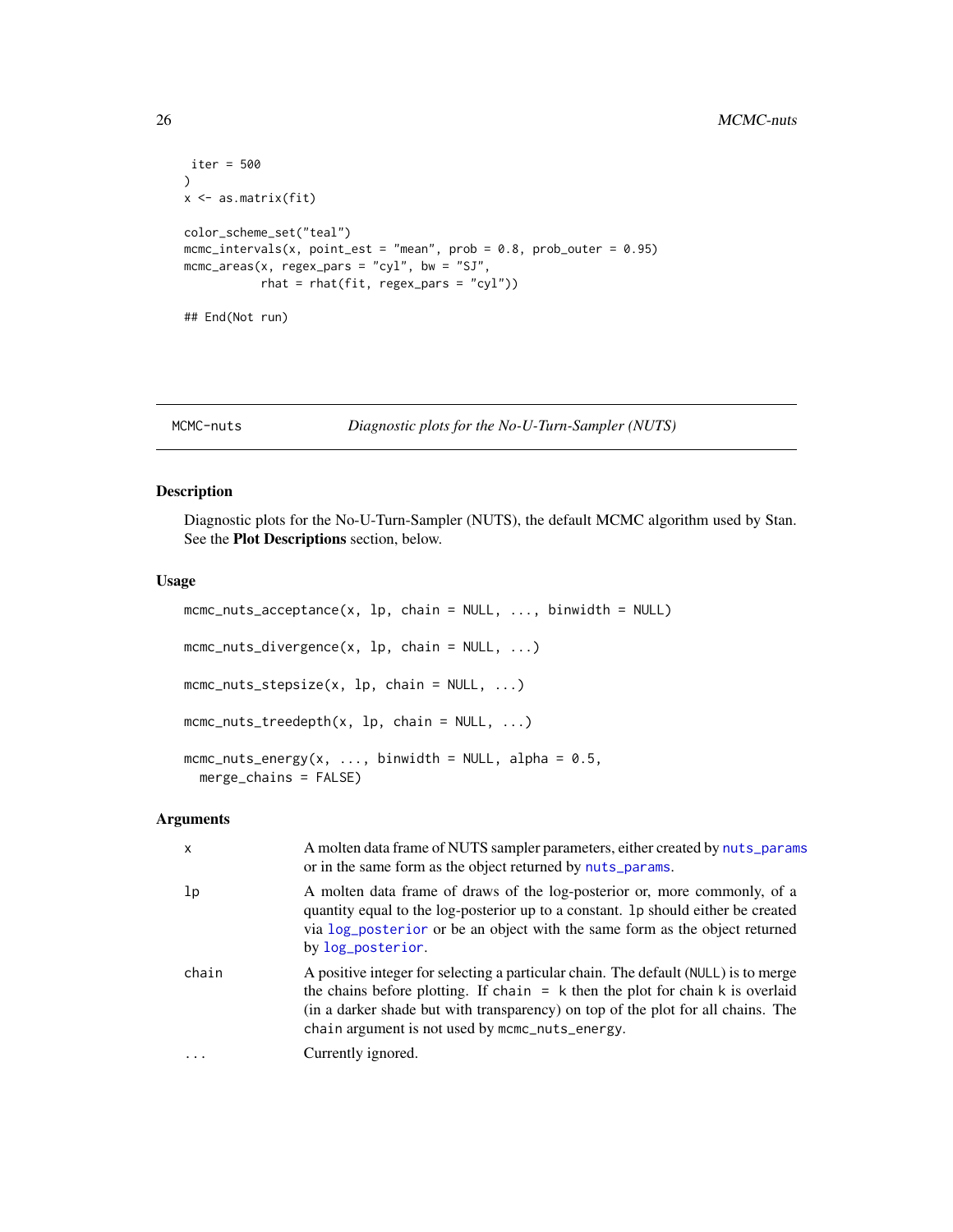## <span id="page-26-0"></span> $MCMC$ -nuts  $27$

| binwidth     | An optional value used as the binwidth argument to geom histogram to over-<br>ride the default binwidth.                                        |
|--------------|-------------------------------------------------------------------------------------------------------------------------------------------------|
| alpha        | For mome nuts energy only, the transparency (alpha) level in $[0,1]$ used for the<br>overlaid histogram.                                        |
| merge_chains | For meme nuts energy only, should all chains be merged or displayed sepa-<br>rately? The default is FALSE, i.e., to show the chains separately. |

## Value

A gtable object (the result of calling [arrangeGrob](#page-0-0)) created from several ggplot objects, except for mcmc\_nuts\_energy, which returns a ggplot object.

#### Quick Definitions

For more details see Stan Development Team (2016) and Betancourt (2017).

- accept\_stat\_\_: the average acceptance probabilities of all possible samples in the proposed tree.
- divergent\_\_: the number of leapfrog transitions with diverging error. Because NUTS terminates at the first divergence this will be either 0 or 1 for each iteration.
- stepsize\_\_: the step size used by NUTS in its Hamiltonian simulation.
- treedepth<sub>—</sub>: the depth of tree used by NUTS, which is the log (base 2) of the number of leapfrog steps taken during the Hamiltonian simulation.
- energy\_\_: the value of the Hamiltonian (up to an additive constant) at each iteration.

#### Plot Descriptions

mcmc\_nuts\_acceptance Three plots:

- Histogram of accept\_stat\_\_ with vertical lines indicating the mean (solid line) and median (dashed line).
- Histogram of lp\_\_ with vertical lines indicating the mean (solid line) and median (dashed line).
- Scatterplot of accept\_stat\_ vs lp\_\_.
- mcmc\_nuts\_divergence Two plots:
	- Violin plots of lp\_\_|divergent\_\_=1 and lp\_\_|divergent\_\_=0.
	- Violin plots of accept\_stat\_\_|divergent\_\_=1 and accept\_stat\_\_|divergent\_\_=0.
- mcmc\_nuts\_stepsize Two plots:
	- Violin plots of lp\_\_ by chain ordered by stepsize\_\_ value.
	- Violin plots of accept\_stat\_\_ by chain ordered by stepsize\_\_ value.
- mcmc\_nuts\_treedepth Three plots:
	- Violin plots of lp\_\_ by value of treedepth\_\_.
	- Violin plots of accept\_stat\_\_ by value of treedepth\_\_.
	- Histogram of treedepth\_\_.
- mcmc\_nuts\_energy Overlaid histograms showing energy\_\_ vs the change in energy\_\_. See Betancourt (2016) for details.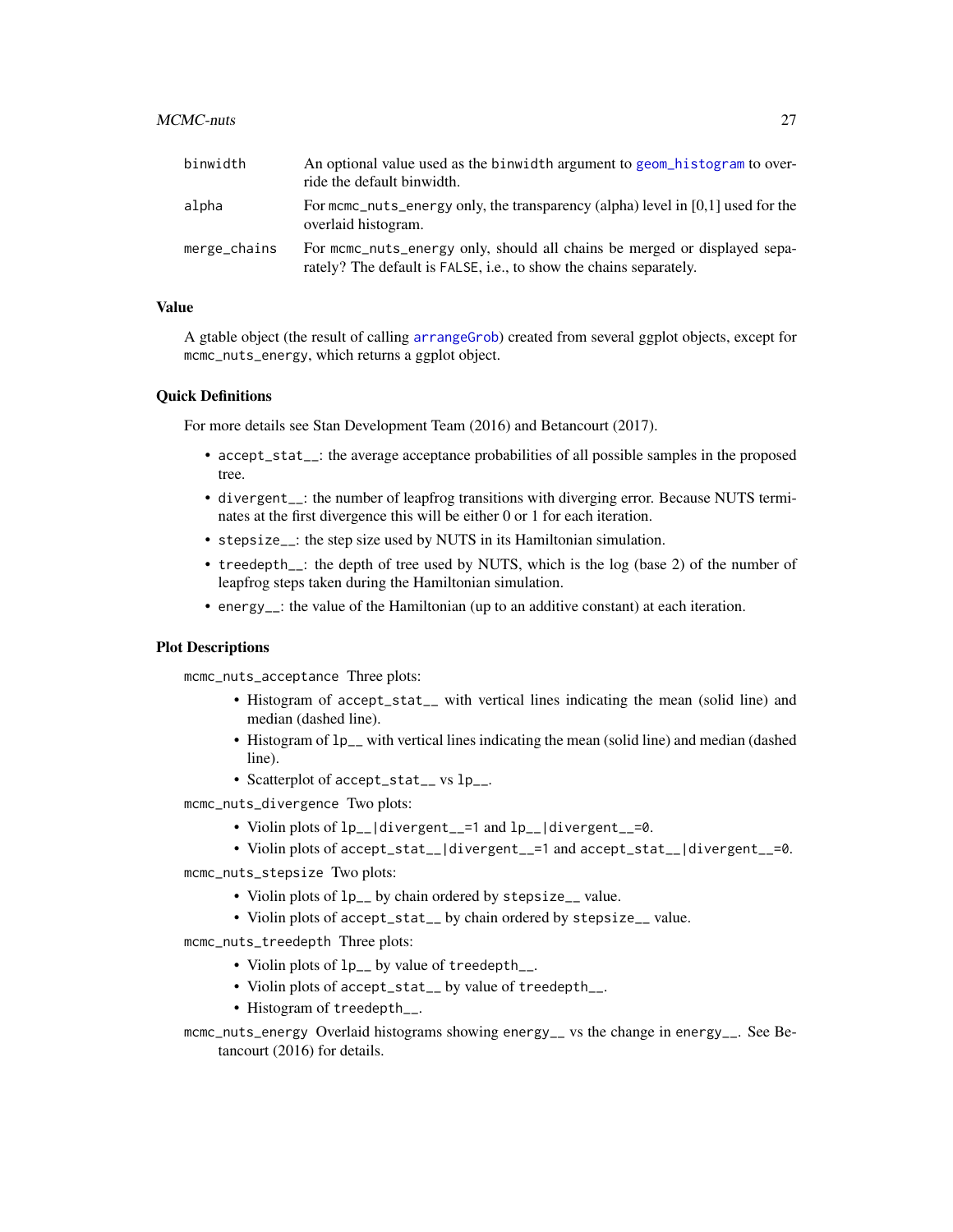### <span id="page-27-0"></span>References

Betancourt, M. (2017). A conceptual introduction to Hamiltonian Monte Carlo. [https://arxiv.](https://arxiv.org/abs/1701.02434) [org/abs/1701.02434](https://arxiv.org/abs/1701.02434)

Betancourt, M. and Girolami, M. (2013). Hamiltonian Monte Carlo for hierarchical models. [https:](https://arxiv.org/abs/1312.0906) [//arxiv.org/abs/1312.0906](https://arxiv.org/abs/1312.0906)

Hoffman, M. D. and Gelman, A. (2014). The No-U-Turn Sampler: adaptively setting path lengths in Hamiltonian Monte Carlo. *Journal of Machine Learning Research*. 15:1593–1623.

Stan Development Team. (2016). *Stan Modeling Language Users Guide and Reference Manual.* <http://mc-stan.org/documentation/>

### See Also

- The *Visual MCMC Diagnostics* vignette.
- Several other plotting functions in the bayesplot package that aren't NUTS-specific but take optional extra arguments if the model was fit using NUTS:
	- [mcmc\\_trace](#page-36-2) will plot divergences on the traceplot if the optional divergences argument is specified.
	- [mcmc\\_pairs](#page-31-2) will indicate which (if any) iterations encountered a divergent transition or hit the maximum treedepth (rather than terminated its evolution normally).

Other MCMC: [MCMC-combos](#page-15-1), [MCMC-diagnostics](#page-16-1), [MCMC-distributions](#page-19-1), [MCMC-intervals](#page-22-1), [MCMC-overview](#page-28-1), [MCMC-recover](#page-29-1), [MCMC-scatterplots](#page-31-1), [MCMC-traces](#page-36-1)

## Examples

```
## Not run:
library(ggplot2)
library(rstanarm)
fit \le stan_glm(mpg \sim wt + am, data = mtcars, iter = 1000)
np <- nuts_params(fit)
lp <- log_posterior(fit)
color_scheme_set("brightblue")
mcmc_nuts_acceptance(np, lp)
mcmc_nuts_acceptance(np, lp, chain = 2)
color_scheme_set("red")
mcmc_nuts_energy(np)
mcmc_nuts_energy(np, merge_chains = TRUE, binwidth = .15)
mcmc_nuts_energy(np) +
 facet_wrap(\sim Chain, nrow = 1) +coord_fixed(ratio = 150) +ggtitle("NUTS Energy Diagnostic")
```
## End(Not run)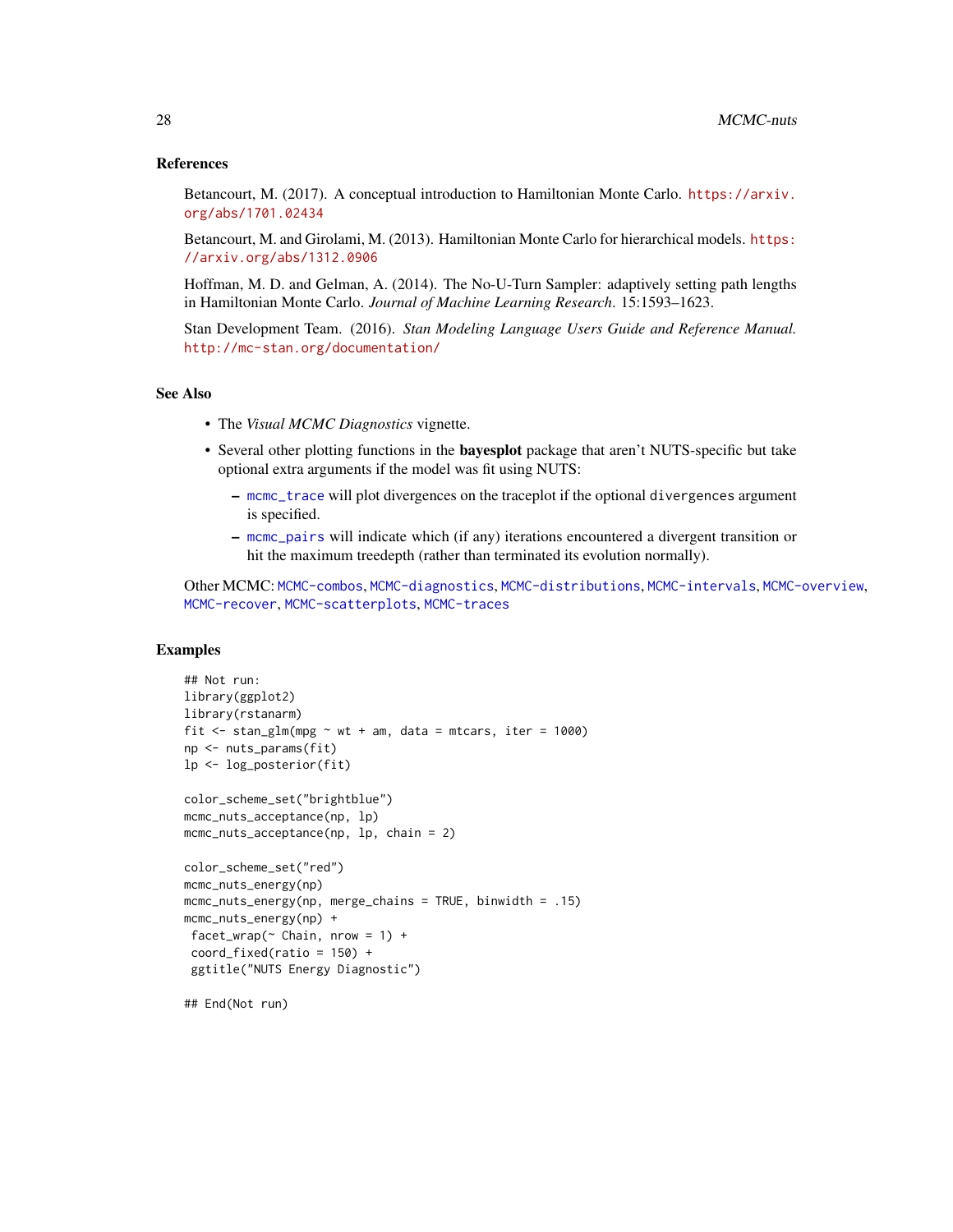## <span id="page-28-2"></span><span id="page-28-1"></span><span id="page-28-0"></span>**Description**

The **bayesplot** MCMC module provides various plotting functions for creating graphical displays of Markov chain Monte Carlo (MCMC) simulations. The MCMC plotting functions section, below, provides links to the documentation for various categories of MCMC plots. Currently the MCMC plotting functions accept posterior draws provided in one of the following formats:

- 3-D array: An [array](#page-0-0) with dimensions [Iteration, Chain, Parameter] in that order.
- list: A list of matrices, where each matrix corresponds to a Markov chain. All of the matrices should have the same number of iterations (rows) and parameters (columns), and parameters should have the same names and be in the same order.
- [matrix](#page-0-0): A matrix with one column per parameter. If using matrix there should only be a single Markov chain or all chains should already be merged (stacked).
- data frame: There are two types of [data frames](#page-0-0) allowed. Either a data frame with one column per parameter (if only a single chain or all chains have already been merged), or a data frame with one column per parameter plus an additional column "Chain" that contains the chain number (an integer) corresponding to each row in the data frame.

#### MCMC plotting functions

- [Posterior distributions](#page-19-1) Histograms and kernel density plots of parameter draws, optionally showing each Markov chain separately.
- [Uncertainty intervals](#page-22-1) Uncertainty intervals computed from parameter draws.

**[Traceplots](#page-36-1)** Times series of parameter draws.

[Scatterplots](#page-31-1) Scatterplots, heatmaps, and pairs plots of parameter draws.

[Combinations](#page-15-1) Combination plots (e.g. traceplot + histogram).

[NUTS diagnostics](#page-25-2) Diagnostic plots for the No-U-Turn Sampler.

[Comparisons to "true" values](#page-29-1) Plots comparing MCMC estimates to "true" parameter values (e.g., values used to simulate data).

## See Also

Other MCMC: [MCMC-combos](#page-15-1), [MCMC-diagnostics](#page-16-1), [MCMC-distributions](#page-19-1), [MCMC-intervals](#page-22-1), [MCMC-nuts](#page-25-2), [MCMC-recover](#page-29-1), [MCMC-scatterplots](#page-31-1), [MCMC-traces](#page-36-1)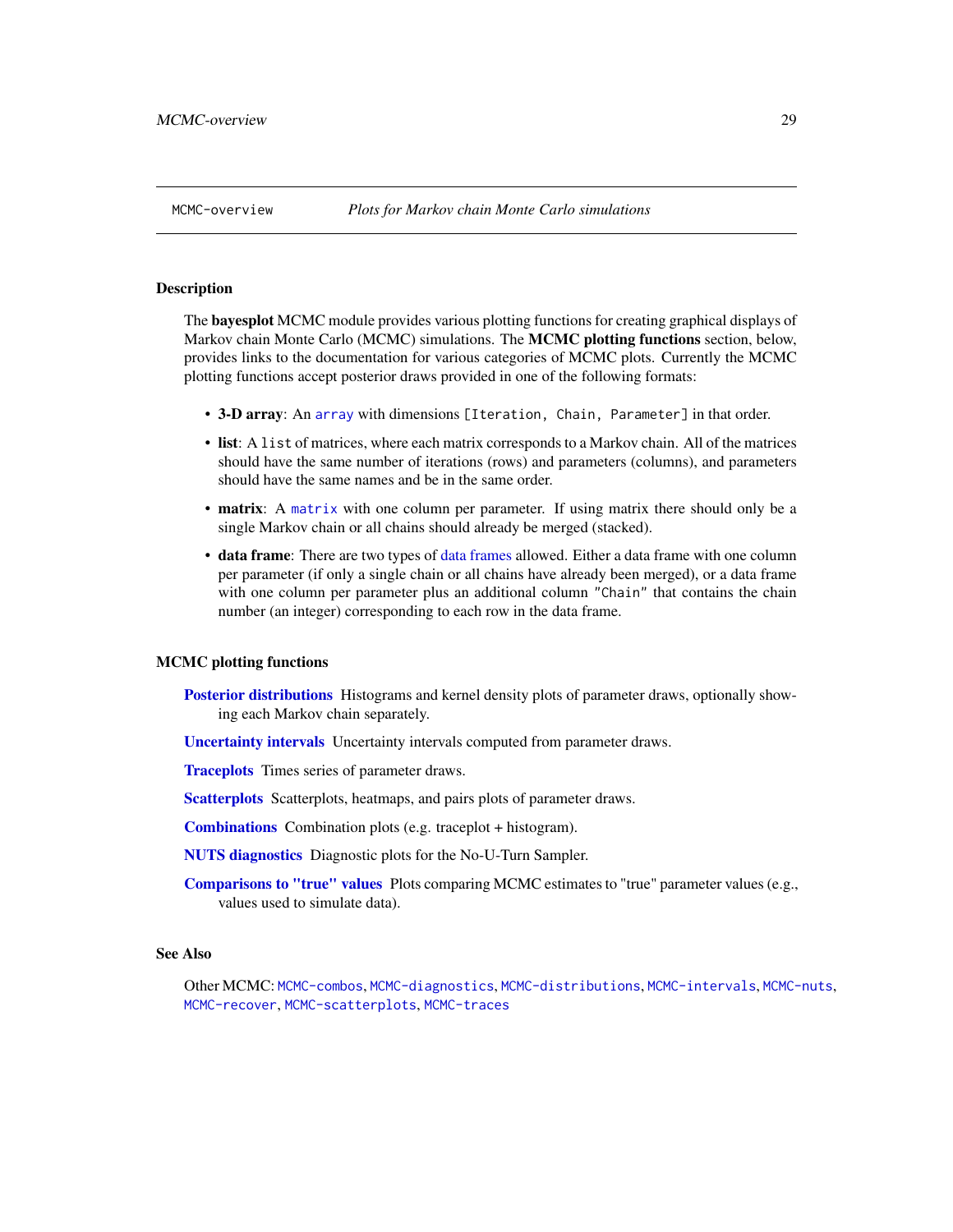## Description

Plots comparing MCMC estimates to "true" parameter values. Before fitting a model to real data it is useful to simulate data according to the model using known (fixed) parameter values and to check that these "true" parameter values are (approximately) recovered by fitting the model to the simulated data. See the Plot Descriptions section, below, for details on the available plots.

## Usage

```
mcmc\_recover\_intervals(x, true, batch = rep(1, length(true)),facet_args = list(), ..., prob = 0.5, prob\_outer = 0.9,point_est = c("median", "mean", "none"), size = 4, alpha = 1)
mcmc\_recover\_scatter(x, true, batch = rep(1, length(true)),facet_args = list(), \dots, point_est = c("median", "mean"), size = 3,
  alpha = 1)
```

```
mcmc\_recover\_hist(x, true, facet\_args = list(), ..., binwidth = NULL)
```
## Arguments

| X          | A 3-D array, matrix, list of matrices, or data frame of MCMC draws. The<br>MCMC-overview page provides details on how to specify each these allowed<br>inputs.                                                                                                                                                                                                                                                                                                                                                                                                                                                                              |
|------------|---------------------------------------------------------------------------------------------------------------------------------------------------------------------------------------------------------------------------------------------------------------------------------------------------------------------------------------------------------------------------------------------------------------------------------------------------------------------------------------------------------------------------------------------------------------------------------------------------------------------------------------------|
| true       | A numeric vector of "true" values of the parameters in x. There should be one<br>value in true for each parameter included in x and the order of the parameters<br>in true should be the same as the order of the parameters in x.                                                                                                                                                                                                                                                                                                                                                                                                          |
| batch      | Optionally, a vector-like object (numeric, character, integer, factor) used to split<br>the parameters into batches. If batch is specified, it must have the same length<br>as true and be in the same order as true. Parameters in the same batch will be<br>grouped together in the same facet in the plot (see the <b>Examples</b> section, below).<br>The default is to group all parameters together into a single batch. Changing the<br>default is most useful when parameters are on very different scales, in which<br>case batch can be used to group them into batches within which it makes sense<br>to use the same $y$ -axis. |
| facet_args | Arguments (other than facets) passed to facet_wrap to control faceting.                                                                                                                                                                                                                                                                                                                                                                                                                                                                                                                                                                     |
| .          | Currently unused.                                                                                                                                                                                                                                                                                                                                                                                                                                                                                                                                                                                                                           |
| prob       | The probability mass to include in the inner interval. The default is $0.5$ (50%)<br>interval).                                                                                                                                                                                                                                                                                                                                                                                                                                                                                                                                             |
| prob_outer | The probability mass to include in the outer interval. The default is $0.9$ (90%)<br>interval).                                                                                                                                                                                                                                                                                                                                                                                                                                                                                                                                             |
| point_est  | The point estimate to show. Either "median" (the default), "mean", or "none".                                                                                                                                                                                                                                                                                                                                                                                                                                                                                                                                                               |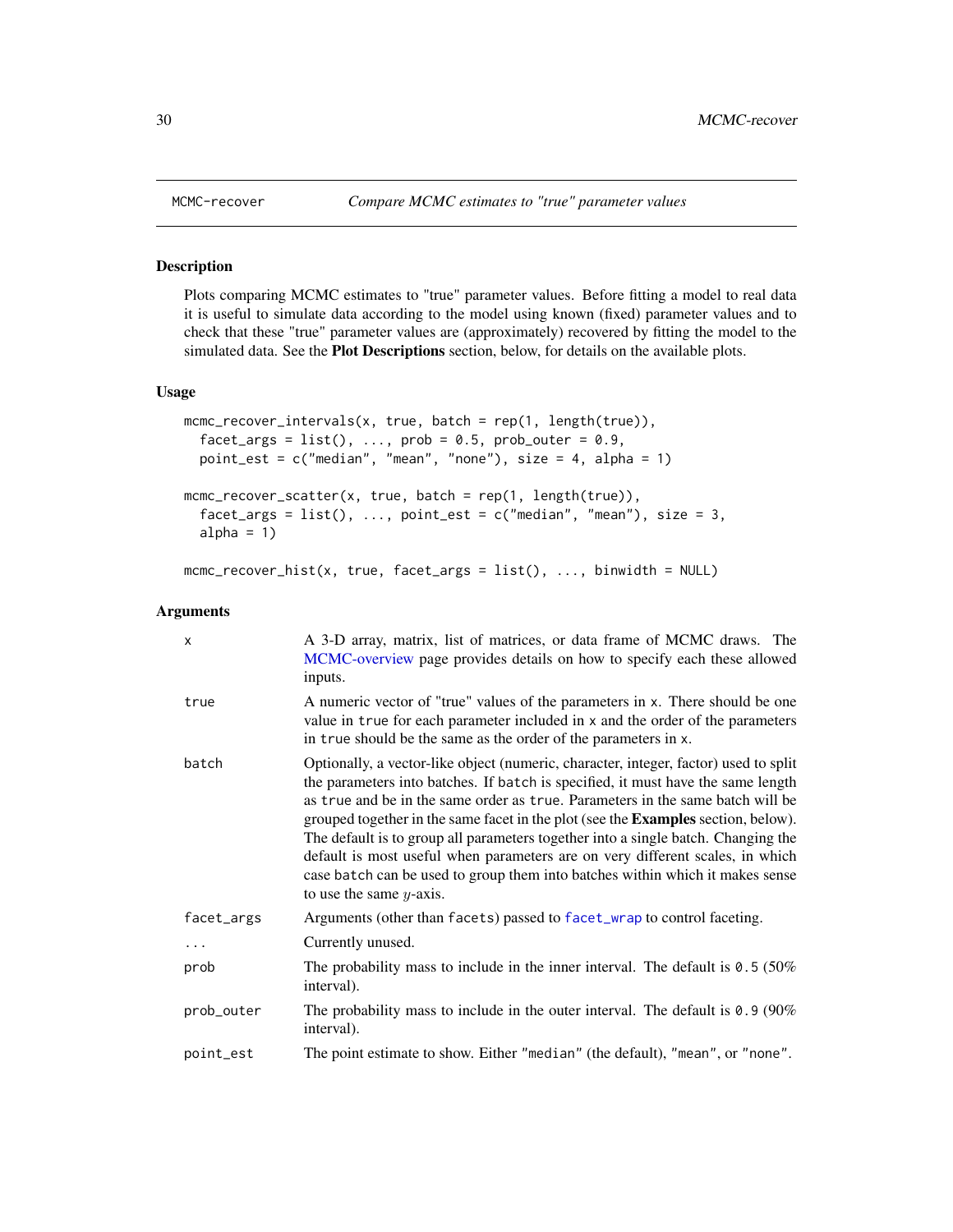<span id="page-30-0"></span>

| size, alpha | Passed to geom point to control the appearance of plotted points.                                        |
|-------------|----------------------------------------------------------------------------------------------------------|
| binwidth    | An optional value used as the binwidth argument to geom_histogram to over-<br>ride the default binwidth. |

## Value

A ggplot object that can be further customized using the **ggplot2** package.

#### Plot Descriptions

- mcmc\_recover\_intervals Central intervals and point estimates computed from MCMC draws, with "true" values plotted using a different shape.
- mcmc\_recover\_scatter Scatterplot of posterior means (or medians) against "true" values.
- mcmc\_recover\_hist Histograms of the draws for each parameter with the "true" value overlaid as a vertical line.

## See Also

Other MCMC: [MCMC-combos](#page-15-1), [MCMC-diagnostics](#page-16-1), [MCMC-distributions](#page-19-1), [MCMC-intervals](#page-22-1), [MCMC-nuts](#page-25-2), [MCMC-overview](#page-28-1), [MCMC-scatterplots](#page-31-1), [MCMC-traces](#page-36-1)

```
## Not run:
library(rstanarm)
alpha <- 1; beta <- rnorm(10, 0, 3); sigma <- 2
X <- matrix(rnorm(1000), 100, 10)
y \le - rnorm(100, mean = c(alpha + X % *% beta), sd = sigma)
fit \le stan_glm(y \sim ., data = data.frame(y, X))
draws <- as.matrix(fit)
print(colnames(draws))
true <- c(alpha, beta, sigma)
mcmc_recover_intervals(draws, true)
# put the coefficients on X into the same batch
mcmc_recover_intervals(draws, true, batch = c(1, rep(2, 10), 1))
# equivalent
mcmc_recover_intervals(draws, true, batch = grepl("X", colnames(draws)))
# same but facets stacked vertically
mcmc_recover_intervals(draws, true,
                       batch = grepl("X", colnames(draws)),
                       facet_{args} = list(ncol = 1),size = 3)# each parameter in its own facet
mcmc_recover_intervals(draws, true, batch = 1:ncol(draws))
# same but in a different order
mcmc_recover_intervals(draws, true, batch = c(1, 3, 4, 2, 5:12))
# present as bias by centering with true values
mcmc_recover_intervals(sweep(draws, 2, true), rep(0, ncol(draws))) + hline_0()
```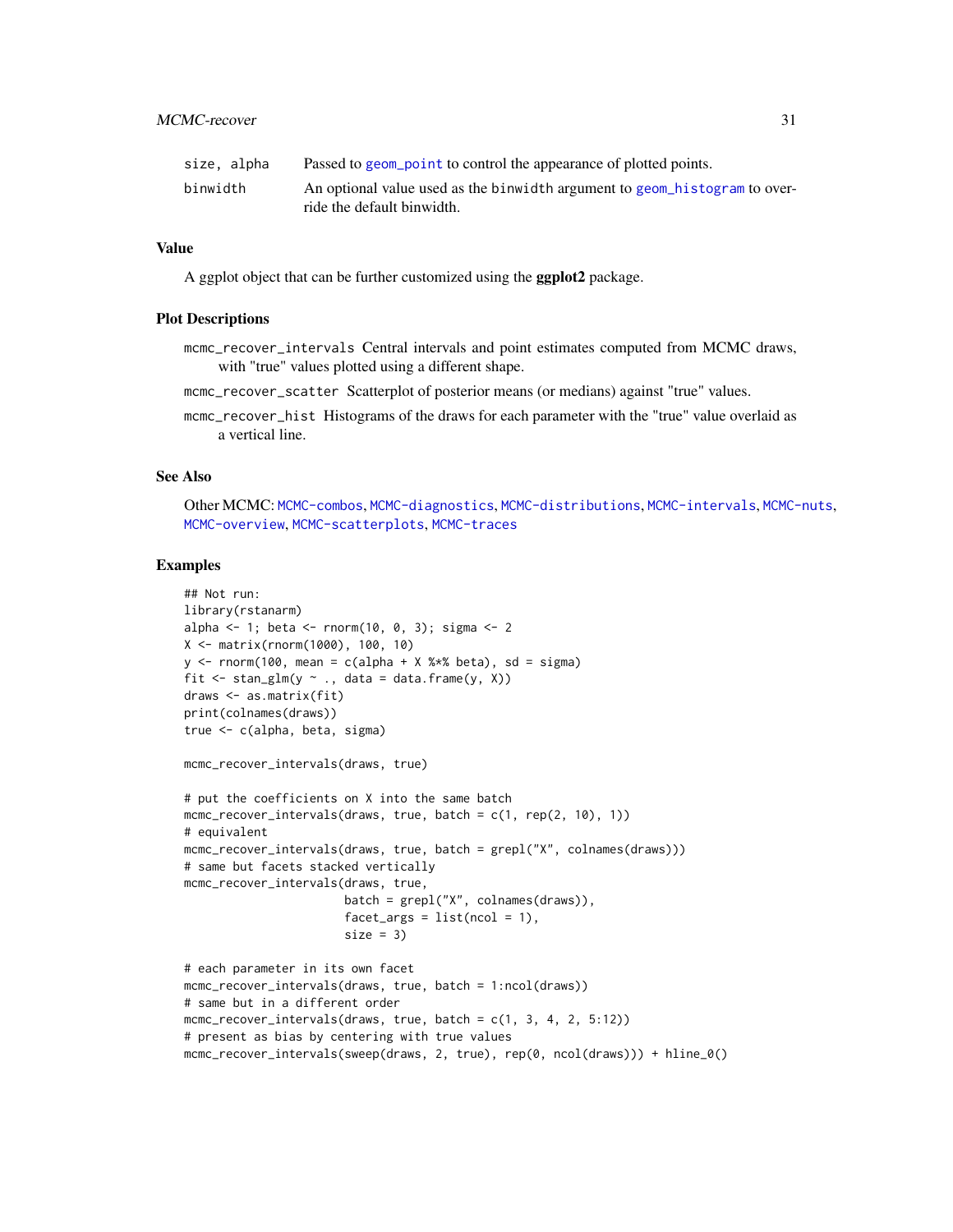```
# scatterplot of posterior means vs true values
mcmc_recover_scatter(draws, true, point_est = "mean")
# histograms of parameter draws with true value added as vertical line
color_scheme_set("brightblue")
mcmc_recover_hist(draws[, 1:4], true[1:4])
## End(Not run)
```
<span id="page-31-1"></span>MCMC-scatterplots *Scatterplots of MCMC draws*

## <span id="page-31-2"></span>Description

Scatterplots, hexagonal heatmaps, and pairs plots from MCMC draws. See the Plot Descriptions section, below, for details.

#### Usage

```
mcmc_scatter(x, pars = character(), regex_pars = character(),
  transformations = list(), \ldots, size = 2.5, alpha = 0.8)
mcmc_{\text{max}}(x, \text{pars} = \text{character}(), \text{ regress} = \text{character}(),transformations = list(), ..., binwidth = NULL)mcmc_pairs(x, pars = character(), regex_pars = character(),
  transformations = list(), ..., diag_fun = c("hist", "dens"),off_diag_fun = c("scatter", "hex"), diag_args = list(),
 off_diag_args = list(), condition = pairs_condition(), lp = NULL,
 np = NULL, np_style = pairs_style_np(), max_treedepth = NULL)
pairs_style_np(div_color = "red", div_shape = 4, div_size = 1,
  td\_color = "yellow2", td\_shape = 3, td\_size = 1)
```
pairs\_condition(chains = NULL, draws = NULL, nuts = NULL)

#### **Arguments**

| x    | A 3-D array, matrix, list of matrices, or data frame of MCMC draws. The<br>MCMC-overview page provides details on how to specify each these allowed<br>inputs.             |
|------|----------------------------------------------------------------------------------------------------------------------------------------------------------------------------|
| pars | An optional character vector of parameter names. For mcmc_scatter and mcmc_hex<br>only two parameters can be selected. To plot more than two parameters use<br>mcmc_pairs. |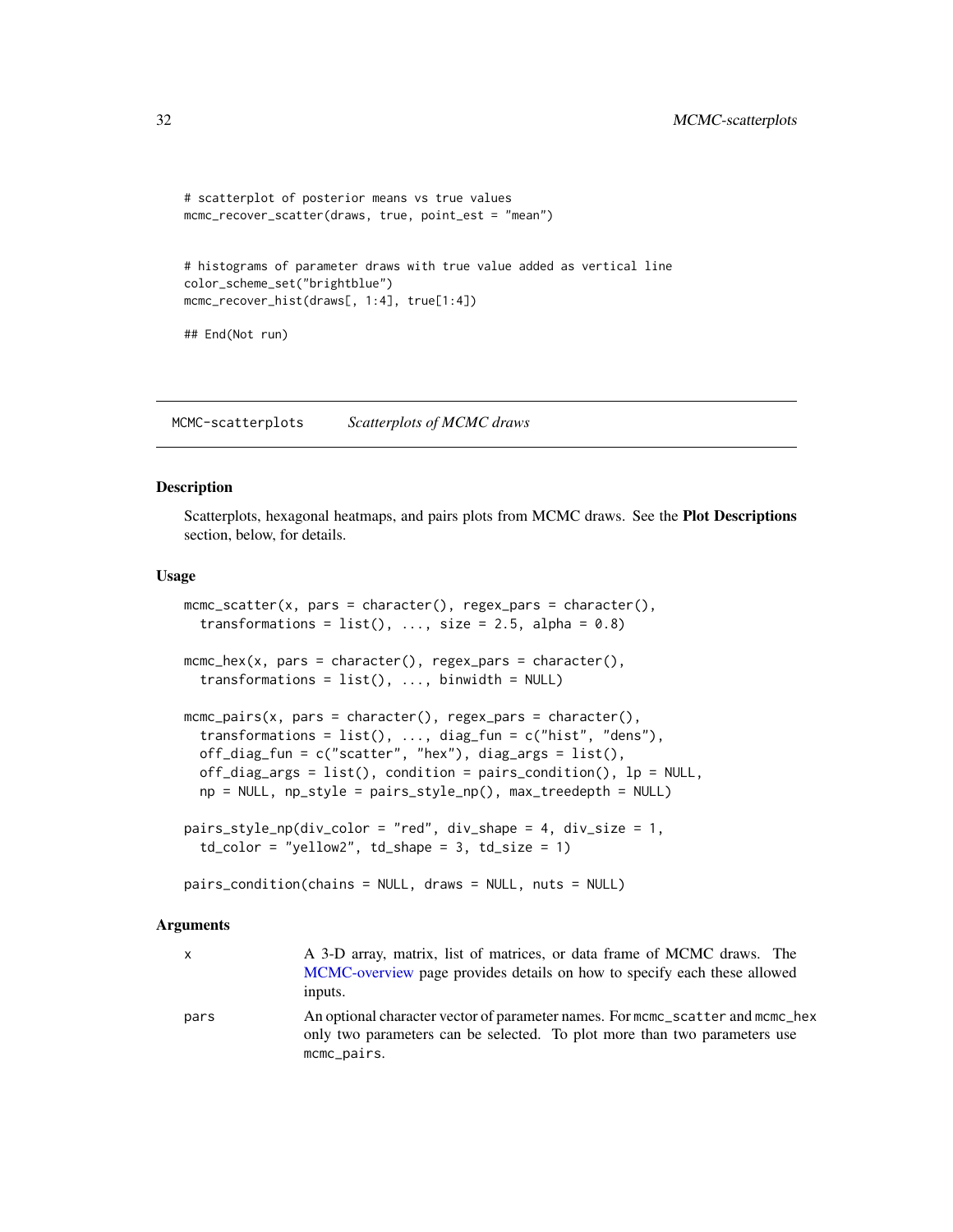<span id="page-32-0"></span>regex\_pars An optional [regular expression](#page-0-0) to use for parameter selection. Can be specified instead of pars or in addition to pars.

transformations

Optionally, transformations to apply to parameters before plotting. If transformations is a function or a single string naming a function then that function will be used to transform all parameters. To apply transformations to particular parameters, the transformations argument can be a named list with length equal to the number of parameters to be transformed. Currently only univariate transformations of scalar parameters can be specified (multivariate transformations will be implemented in a future release). If transformations is a list, the name of each list element should be a parameter name and the content of each list element should be a function (or any item to match as a function via [match.fun](#page-0-0), e.g. a string naming a function). If a function is specified by its name as a string (e.g. "log"), then it can be used to construct a new parameter label for the appropriate parameter (e.g. "log(sigma)"). If a function itself is specified (e.g. log or function(x) log(x)) then "t" is used in the new parameter label to indicate that the parameter is transformed (e.g. "t(sigma)").

- ... **Currently ignored.**
- size, alpha For mcmc\_scatter, passed to [geom\\_point](#page-0-0) to control the appearance of the points.

binwidth For mcmc\_hex, an optional numeric vector of *length two* passed to [geom\\_hex](#page-0-0) to override the default binwidth in both the vertical and horizontal directions.

diag\_fun, off\_diag\_fun

For mcmc\_pairs, the plotting function to use for the plots along the diagonal and for the off-diagonal plots, respectively. Currently diag\_fun can be "hist" for histogram or "dens" for density, and off\_diag\_fun can be "scatter" for scatterplot or "hex" for a hexagonal heatmap.

diag\_args, off\_diag\_args

For mcmc\_pairs, optional named lists of arguments to pass to the functions implied by the diag\_fun and off\_diag\_fun arguments, respectively. For example, if off\_diag\_fun is "scatter" then off\_diag\_args could include optional arguments to mcmc\_scatter like size and alpha.

- condition For mcmc\_pairs, a call to the pairs\_condition helper function, which is used to specify a criterion for determining which chains (or iterations) are shown in the plots above the diagonal and which are shown in the plots below the diagonal. The histograms (or density plots) along the diagonal are always made using all chains and iterations, but the scatterplots (or hex plots) above and below the diagonal show different combinations of chains/iterations depending on condition. The default is a call to pairs\_condition with none of its arguments specified. In this case half of the chains (or roughly half if there are an odd number) will be used in the plots above the diagonal and the rest in the plots below the diagonal. The chains, draws, and nuts arguments to pairs\_condition, which are documented below, can be used to change this default.
- lp For mcmc\_pairs, a molten data frame of draws of the log-posterior or, more commonly, of a quantity equal to the log-posterior up to a constant. lp should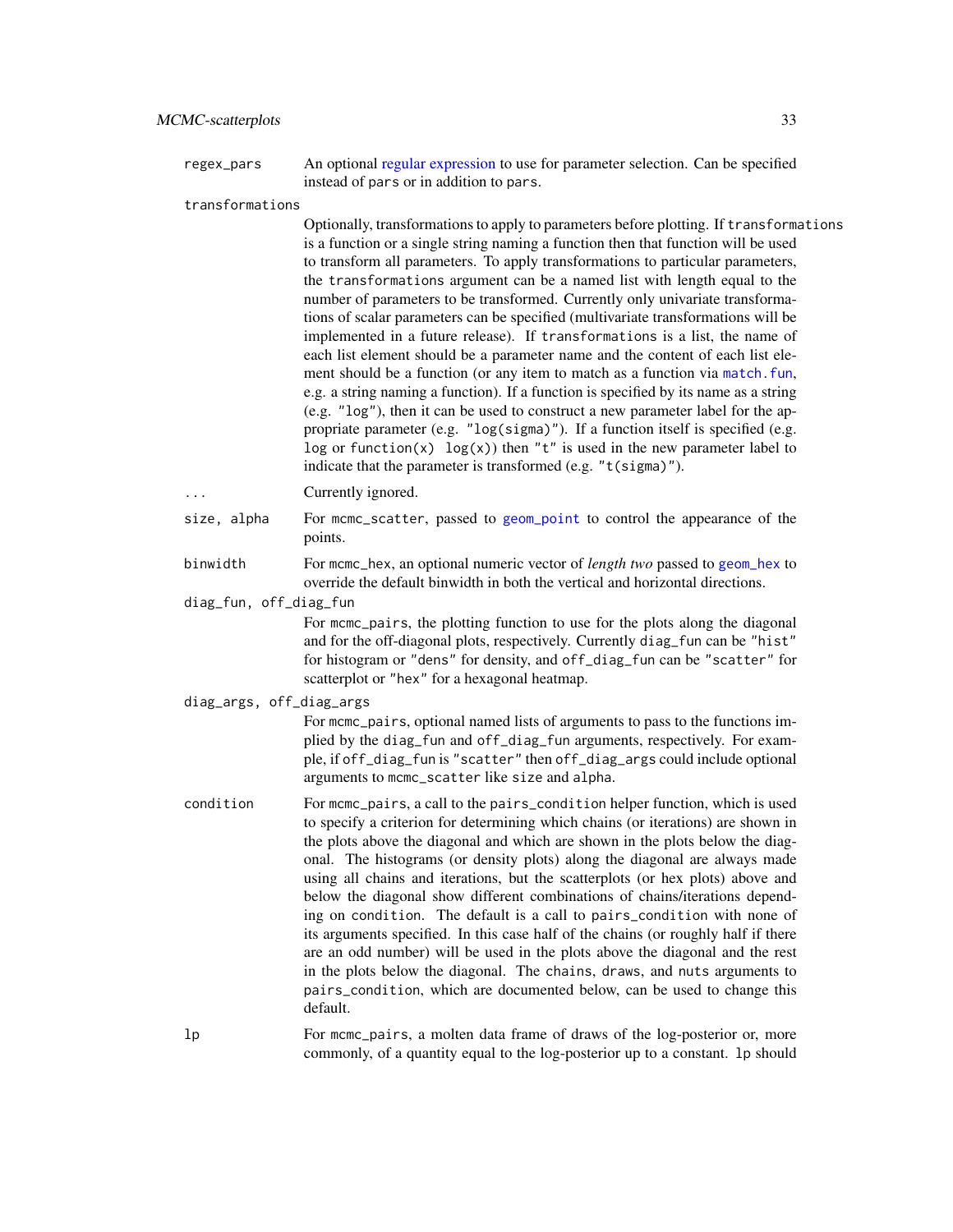either be created via [log\\_posterior](#page-6-1) or be an object with the same form as the object returned by [log\\_posterior](#page-6-1).

<span id="page-33-0"></span>np For mcmc\_pairs, a molten data frame of NUTS sampler parameters, either created by [nuts\\_params](#page-6-1) or in the same form as the object returned by [nuts\\_params](#page-6-1). If np is specified (and condition is *not* "divergent\_\_"), then points (red, by default) will be superimposed onto the off-diagonal plots indicating which (if any) iterations encountered a divergent transition. Also, if both np and max\_treedepth are specified then points (yellow, by default) will be superimposed to indicate a transition that hit the maximum treedepth rather than terminated its evolution normally. The colors, shapes, and sizes of the superimposed points can be customized using the np\_style argument.

np\_style For mcmc\_pairs, a call to the pairs\_style\_np helper function to specify arguments controlling the appearance of superimposed points representing NUTS diagnostic parameter warnings (if the np argument is specified). The arguments to pairs\_style\_np correspond to setting the color, shape, and size of the points indicating divergences and the points indicating hitting the maximum treedepth (Note: here "size" is interpreted as a scaling factor).

max\_treedepth For mcmc\_pairs, an integer representing the maximum treedepth allowed when fitting the model (if fit using NUTS). This is only needed for detecting which transitions (if any) hit the maximum treedepth.

div\_color, div\_shape, div\_size, td\_color, td\_shape, td\_size

Optional rguments to the pairs\_style\_np helper function that are eventually passed to [geom\\_point](#page-0-0). They control the color, shape, and size specifications for points representing divergences (div) and points indicating hitting the maximum treedepth (td). See the np\_style argument for more details. The default values are displayed in the Usage section above.

#### chains, draws, nuts

Optional arguments to the pairs\_condition helper function, which is used to specify the condition argument for mcmc\_pairs.

- The chains argument can be used to select some subset of the chains. If chains is an integer vector then the behavior is the same as the default (half the chains above the diagonal and half below) except using only the specified subset of chains. Alternatively, chains can be a list of two integer vectors with the first specifying the chains to be shown in the plots above the diagonal and the second for below the diagonal.
- The draws argument to pairs\_condition can be used to directly specify which realizations are plotted above and below the diagonal. draws can be a single proportion, which is interpreted as the proportion of realizations (among all chains) to plot in the lower panel starting with the first realization in each chain, with the complement (from the end of each chain) plotted in the upper panel. Alternatively draws can be a logical vector with length equal to the product of the number of iterations and the number of chains, in which case realizations corresponding to FALSE and TRUE will be plotted in the lower and upper panels, respectively.
- For models fit using NUTS, the nuts argument to pairs\_condition can be used. It takes a (possibly abbreviated) string to select among "accept\_stat\_\_", "stepsize\_\_", "treedepth\_\_", "n\_leapfrog\_\_", "divergent\_\_", "energy\_\_",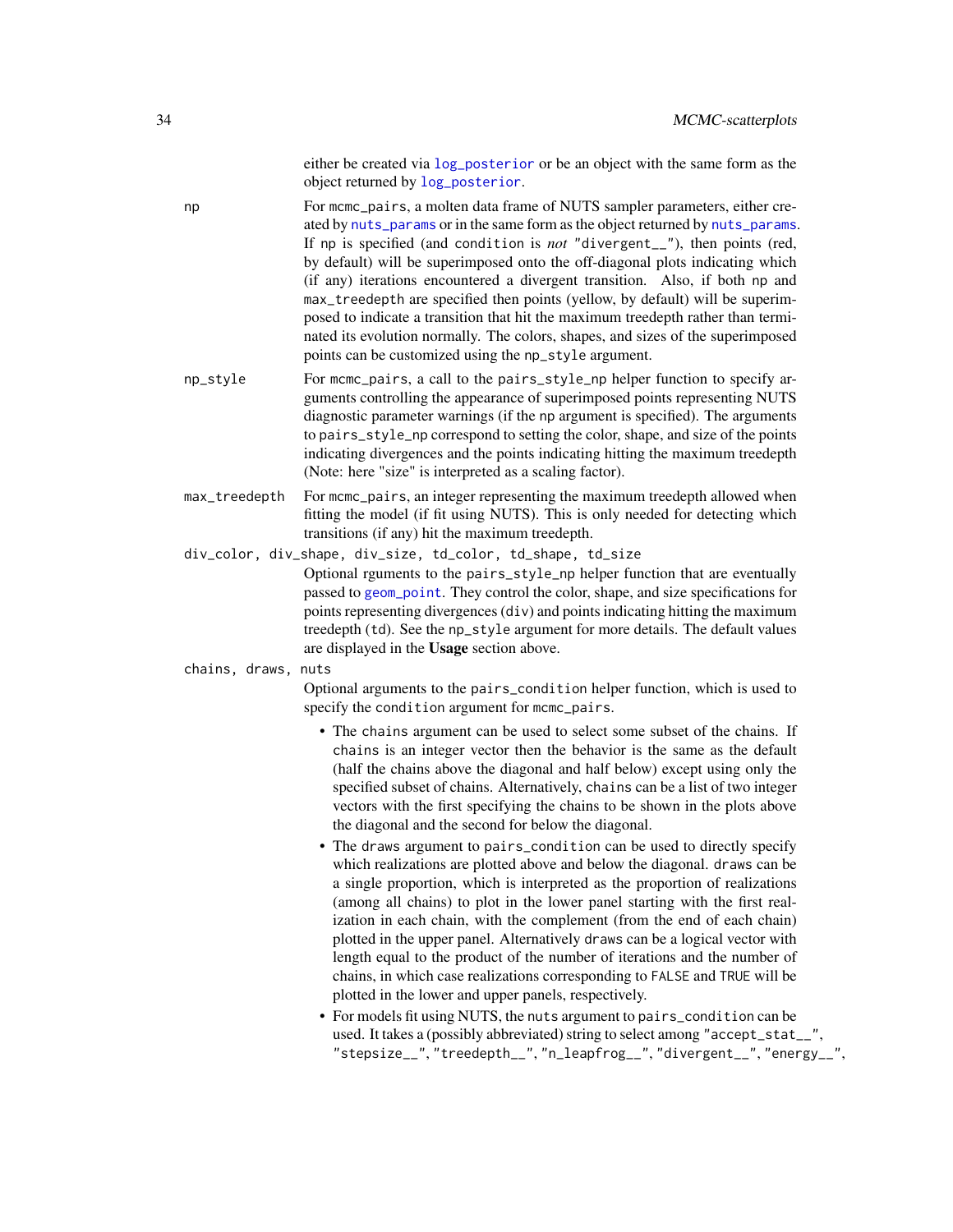<span id="page-34-0"></span>and "lp\_\_". These are the sampler parameters associated with [NUTS](#page-25-1) (and "lp\_\_" is the log-posterior up to an additive constant). In this case, plots below the diagonal will contain realizations that are below the median of the indicated variable (or are zero in the case of "divergent\_\_"), and plots above the diagonal will contain realizations that are greater than or equal to the median of the indicated variable (or are one in the case of "divergent $\text{\_}$ "). If "lp $\text{\_}$ " is used then the lp argument to mcmc $\text{\_}pairs$ must also be specified. For the other NUTS parameters the np argument to mcmc\_pairs must also be specified.

#### Value

mcmc\_scatter and mcmc\_hex return a ggplot object that can be further customized using the ggplot2 package.

mcmc\_pairs returns many ggplot objects organized into a grid via [bayesplot\\_grid](#page-13-1).

### Plot Descriptions

- mcmc\_scatter Bivariate scatterplot of posterior draws. If using a very large number of posterior draws then mcmc\_hex may be preferable to avoid overplotting.
- mcmc\_hex Hexagonal heatmap of 2-D bin counts. This plot is useful in cases where the posterior sample size is large enough that mcmc\_scatter suffers from overplotting.
- mcmc\_pairs A square plot matrix with univariate marginal distributions along the diagonal (as histograms or kernel density plots) and bivariate distributions off the diagonal (as scatterplots or hex heatmaps).

For the off-diagonal plots, the default is to split the chains so that (roughly) half are displayed above the diagonal and half are below (all chains are always merged together for the plots along the diagonal). Other possibilities are available by setting the condition argument. Additionally, extra diagonistic information for models fit using [NUTS](#page-25-1) can be added to the pairs plot using the lp, np, and np\_style arguments.

## See Also

Other MCMC: [MCMC-combos](#page-15-1), [MCMC-diagnostics](#page-16-1), [MCMC-distributions](#page-19-1), [MCMC-intervals](#page-22-1), [MCMC-nuts](#page-25-2), [MCMC-overview](#page-28-1), [MCMC-recover](#page-29-1), [MCMC-traces](#page-36-1)

```
# some parameter draws to use for demonstration
x \le - example_mcmc_draws(params = 6)
dimnames(x)
# scatterplot of alpha vs log(sigma)
color_scheme_set("teal")
(p \leq -mcmc_scatter(x, pars = c("alpha", "sigma"),
                  transform = list(sigma = "log"))p +ggplot2::labs(
   title = "Insert your own headline-grabbing title",
```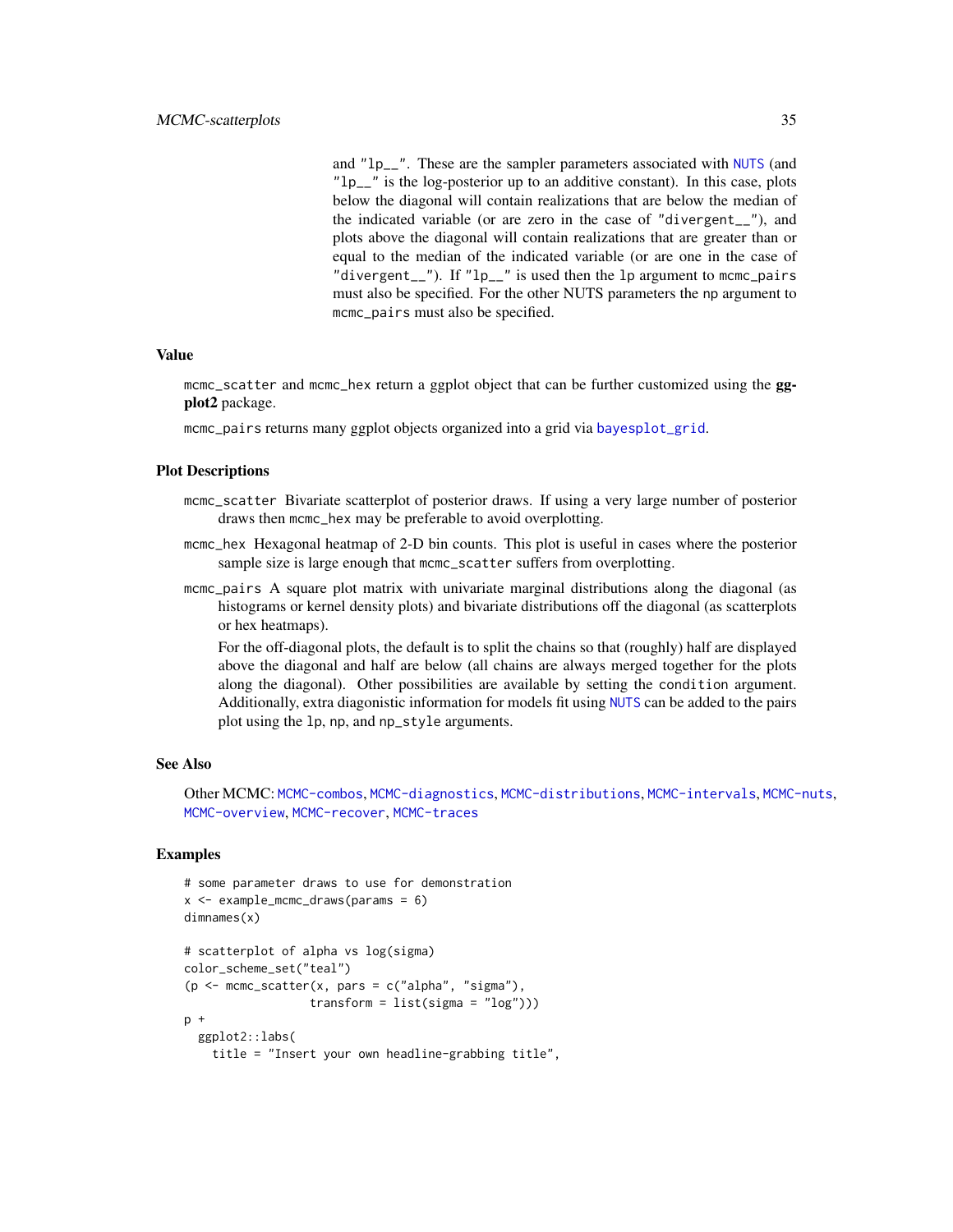```
subtitle = "with a provocative subtitle",
    caption = "and a controversial caption",
    x = expression(alpha),
    y =expression(log(sigma)))
# add ellipse
p + ggplot2::stat-ellipse(level = 0.9, color = "gray20", size = 1)
# add contour
color_scheme_set("red")
p2 <- mcmc_scatter(x, pars = c("alpha", "sigma"), size = 3.5, alpha = 0.25)
p2 + ggplot2::stat_density_2d(color = "black")
# can also add lines/smooths
color_scheme_set("pink")
(p3 \le mcmc_scatter(x, pars = c("alpha", "beta[3]"), alpha = 0.25, size = 3))p3 + ggplot2::geom_smooth(method = "lm", se = FALSE, color = "gray20",
                             size = .75, linetype = 2)# hexagonal heatmap
color_scheme_set("brightblue")
(p \leq m \text{cm}^{-1} \text{cm}^{-1})) (p \leq m \text{cm}^{-1} and p \text{cm}^{-1} and p \text{cm}^{-1} and p \text{cm}^{-1} and p \text{cm}^{-1} and p \text{cm}^{-1} and p \text{cm}^{-1} and p \text{cm}^{-1} and p \text{cm}^{-1} and p \text{cm}^{-1} and p \text{cm}^{-1} and p \text{cm}^{-1} an
p + plot_bg(fill = "gray95")p + plot_bg(fill = "gray95") + panel_bg(fill = "gray70")color_scheme_set("purple")
# pairs plots
# default of condition=NULL implies splitting chains between upper and lower panels
mcmc_pairs(x, pars = "alpha", regex_pars = "beta\\[[1,4]\\]",
            off\_diag\_args = list(size = 1, alpha = 0.5))# change to density plots instead of histograms and hex plots instead of
# scatterplots
mcmc\_pairs(x, pars = "alpha", regex\_pars = "beta\\|[1,4]\\]\ndiag_fun = "dens", off_diag_fun = "hex")
# plot chain 1 above diagonal and chains 2, 3, and 4 below
color_scheme_set("brightblue")
mcmc\_pairs(x, pars = "alpha", regex\_pars = "beta\\[[1,4]\\]]",diag_fun = "dens", off_diag_fun = "hex",
            condition = pairs_condition(chains = list(1, 2:4)))
## Not run:
# pairs plot with NUTS diagnostic info overlaid,
# example using rstanarm package
library(rstanarm)
```
# for demonstration purposes, intentionally fit a model that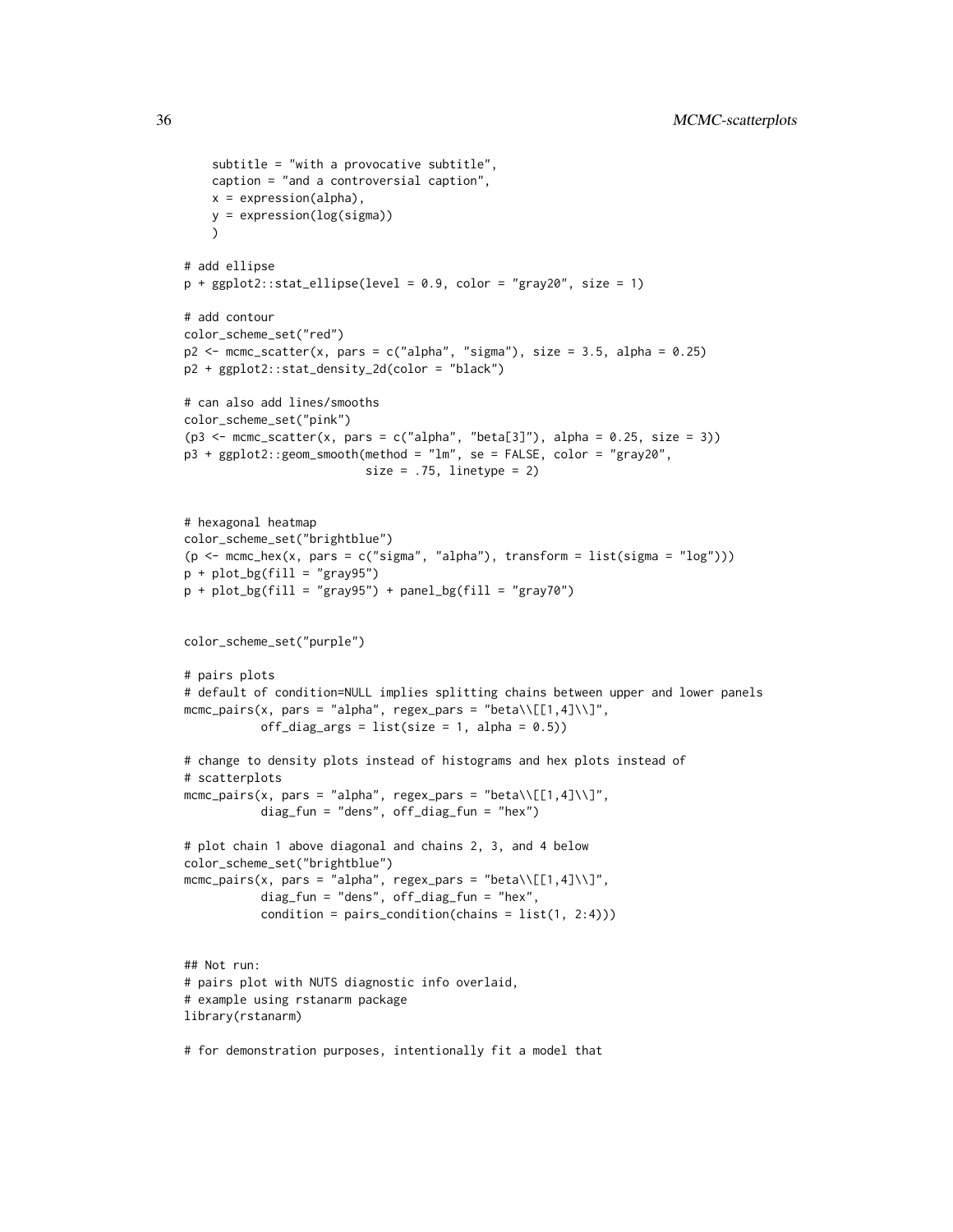## <span id="page-36-0"></span>MCMC-traces 37

```
# will (almost certainly) have some divergences
fit \le stan_glm(
  mpg ~ ., data = mtcars,
  iter = 1000,
  # this combo of prior and adapt_delta should lead to some divergences
  prior = hs(),
  adapt\_delta = 0.9\mathcal{L}posterior <- as.array(fit)
np <- nuts_params(fit)
# split the draws according to above/below median accept_stat__ and
# show approximate location of divergences (red points)
mcmc_pairs(
  posterior,
  pars = c("wt", "cyl", "sigma"),
  off\_diag\_args = list(size = 1, alpha = 1/3),condition = pairs_condition(nuts = "accept_stat__"),
  np = np)
# more customizations:
# - transform sigma to log(sigma)
# - median log-posterior as 'condition'
# - hex instead of scatter for off-diagonal plots
# - show points where max treedepth hit in blue
color_scheme_set("darkgray")
mcmc_pairs(
  posterior,
  pars = c("wt", "cyl", "sigma"),
  transform = list(sigma = "log"),
  off_diag_fun = "hex",
  condition = pairs_condition(nuts = "lp_-"),
  lp = log_posterior(fit),
  np = np,
  np_style = pairs_style_np(div_color = "firebrick",
                            td_color = "blue",
                            td\_size = 2.5,
  # for demonstration purposes, set max_treedepth to a value that will
  # result in at least a few max treedepth warnings
  max_treedepth = with(np, -1 + max(Value[Parameter == "treedepth__"]))
)
## End(Not run)
```
<span id="page-36-2"></span><span id="page-36-1"></span>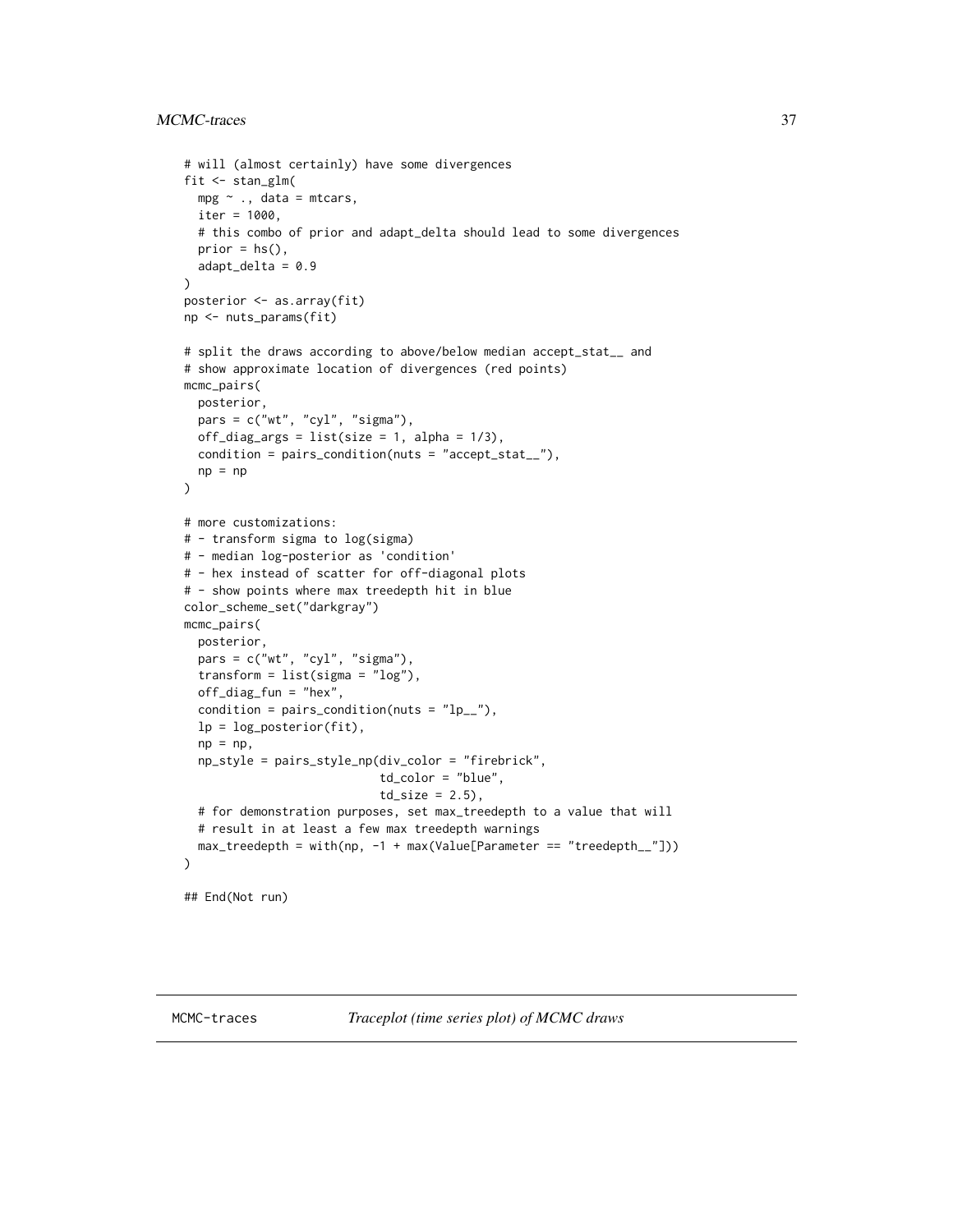## <span id="page-37-0"></span>Description

Traceplot of MCMC draws. See the Plot Descriptions section, below, for details.

## Usage

```
mcmc_trace(x, pars = character(), regex_pars = character(),transformations = list(), facet_args = list(), \dots, n_warmup = 0,
 window = NULL, size = NULL, divergences = NULL)
```

```
mcmc_trace_highlight(x, pars = character(), regex_pars = character(),
  transformations = list(), facet_args = list(), \dots, n_warmup = 0,
 window = NULL, size = NULL, alpha = 0.2, highlight = 1)
```
## Arguments

| х               | A 3-D array, matrix, list of matrices, or data frame of MCMC draws. The<br>MCMC-overview page provides details on how to specify each these allowed<br>inputs.                                                                                                                                                                                                                                                                                                                                                                                                                                                                                                                                                                                                                                                                                                                                                                                                                                                                                                                                                                                                                            |
|-----------------|-------------------------------------------------------------------------------------------------------------------------------------------------------------------------------------------------------------------------------------------------------------------------------------------------------------------------------------------------------------------------------------------------------------------------------------------------------------------------------------------------------------------------------------------------------------------------------------------------------------------------------------------------------------------------------------------------------------------------------------------------------------------------------------------------------------------------------------------------------------------------------------------------------------------------------------------------------------------------------------------------------------------------------------------------------------------------------------------------------------------------------------------------------------------------------------------|
| pars            | An optional character vector of parameter names. If neither pars nor regex_pars<br>is specified then the default is to use <i>all</i> parameters.                                                                                                                                                                                                                                                                                                                                                                                                                                                                                                                                                                                                                                                                                                                                                                                                                                                                                                                                                                                                                                         |
| regex_pars      | An optional regular expression to use for parameter selection. Can be specified<br>instead of pars or in addition to pars.                                                                                                                                                                                                                                                                                                                                                                                                                                                                                                                                                                                                                                                                                                                                                                                                                                                                                                                                                                                                                                                                |
| transformations |                                                                                                                                                                                                                                                                                                                                                                                                                                                                                                                                                                                                                                                                                                                                                                                                                                                                                                                                                                                                                                                                                                                                                                                           |
|                 | Optionally, transformations to apply to parameters before plotting. If transformations<br>is a function or a single string naming a function then that function will be used<br>to transform all parameters. To apply transformations to particular parameters,<br>the transformations argument can be a named list with length equal to the<br>number of parameters to be transformed. Currently only univariate transforma-<br>tions of scalar parameters can be specified (multivariate transformations will be<br>implemented in a future release). If transformations is a list, the name of<br>each list element should be a parameter name and the content of each list ele-<br>ment should be a function (or any item to match as a function via match. fun,<br>e.g. a string naming a function). If a function is specified by its name as a string<br>(e.g. "log"), then it can be used to construct a new parameter label for the ap-<br>propriate parameter (e.g. "log(sigma)"). If a function itself is specified (e.g.<br>$\log$ or function(x) $\log(x)$ ) then "t" is used in the new parameter label to<br>indicate that the parameter is transformed (e.g. "t(sigma)"). |
| facet_args      | Arguments (other than facets) passed to facet_wrap to control faceting.                                                                                                                                                                                                                                                                                                                                                                                                                                                                                                                                                                                                                                                                                                                                                                                                                                                                                                                                                                                                                                                                                                                   |
| .               | Currently ignored.                                                                                                                                                                                                                                                                                                                                                                                                                                                                                                                                                                                                                                                                                                                                                                                                                                                                                                                                                                                                                                                                                                                                                                        |
| n_warmup        | An integer; the number of warmup iterations included in x. The default is<br>n_warmup = $\theta$ , i.e. to assume no warmup iterations are included. If n_warmup > $\theta$<br>then the background for iterations 1: n_warmup is shaded gray.                                                                                                                                                                                                                                                                                                                                                                                                                                                                                                                                                                                                                                                                                                                                                                                                                                                                                                                                             |
| window          | An integer vector of length two specifying the limits of a range of iterations to<br>display.                                                                                                                                                                                                                                                                                                                                                                                                                                                                                                                                                                                                                                                                                                                                                                                                                                                                                                                                                                                                                                                                                             |
| size            | An optional value to override the default line size (if calling mcmc_trace) or the<br>default point size (if calling mcmc_trace_highlight).                                                                                                                                                                                                                                                                                                                                                                                                                                                                                                                                                                                                                                                                                                                                                                                                                                                                                                                                                                                                                                               |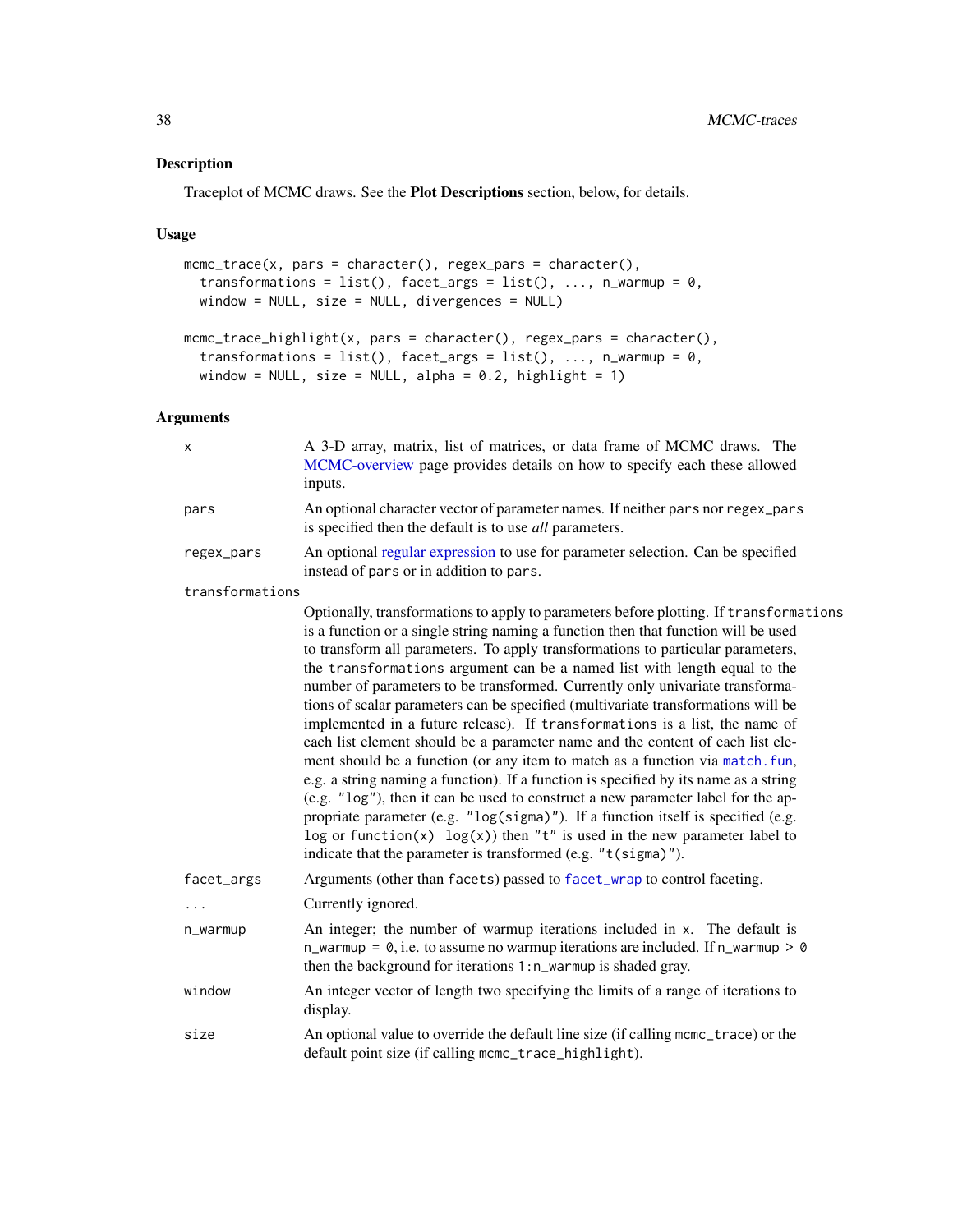## <span id="page-38-0"></span>MCMC-traces 39

| divergences | For models fit using NUTS (more generally, any symplectic integrator), an op-<br>tional vector or data frame providing information about divergent transitions. If<br>a data frame is provided it should be an object returned by nuts_params (or<br>an object with the same structure). If a vector is provided it should be a vector<br>with one element per iteration, with each element either $\theta$ (no divergence) or 1<br>(a divergence in at least one chain). If divergences is specified then red tick<br>marks are added to the bottom of the traceplot indicating within which iterations |
|-------------|----------------------------------------------------------------------------------------------------------------------------------------------------------------------------------------------------------------------------------------------------------------------------------------------------------------------------------------------------------------------------------------------------------------------------------------------------------------------------------------------------------------------------------------------------------------------------------------------------------|
|             | there was a divergence. See the end of the <b>Examples</b> section, below.                                                                                                                                                                                                                                                                                                                                                                                                                                                                                                                               |
| alpha       | For mcmc_trace_highlight, passed to geom_point to control the transparency<br>of the points for the chains not highlighted.                                                                                                                                                                                                                                                                                                                                                                                                                                                                              |
| highlight   | For mome trace highlight, an integer specifying one of the chains that will<br>be more visible than the others in the plot.                                                                                                                                                                                                                                                                                                                                                                                                                                                                              |

#### Value

A ggplot object that can be further customized using the ggplot2 package.

#### Plot Descriptions

- mcmc\_trace Standard traceplots of MCMC draws. For models fit using [NUTS](#page-25-1) the divergences argument can be used to also show divergences on the traceplot.
- mcmc\_trace\_highlight Traces are plotted using points rather than lines and the opacity of all chains but one (specified by the highlight argument) is reduced.

#### See Also

Other MCMC: [MCMC-combos](#page-15-1), [MCMC-diagnostics](#page-16-1), [MCMC-distributions](#page-19-1), [MCMC-intervals](#page-22-1), [MCMC-nuts](#page-25-2), [MCMC-overview](#page-28-1), [MCMC-recover](#page-29-1), [MCMC-scatterplots](#page-31-1)

```
# some parameter draws to use for demonstration
x \le - example_mcmc_draws(chains = 4, params = 6)
dim(x)
dimnames(x)
```

```
# traceplots of the betas
color_scheme_set("viridis")
mcmc_trace(x, regex_pars = "beta")
```

```
color_scheme_set("viridisA")
mcmc_trace(x, regex_pars = "beta")
```

```
color_scheme_set("viridisC")
mcmc_{\text{r}} race(x, regex_pars = "beta")
```

```
# mix color schemes
color_scheme_set("mix-blue-red")
mcmc_trace(x, regex_pars = "beta")
```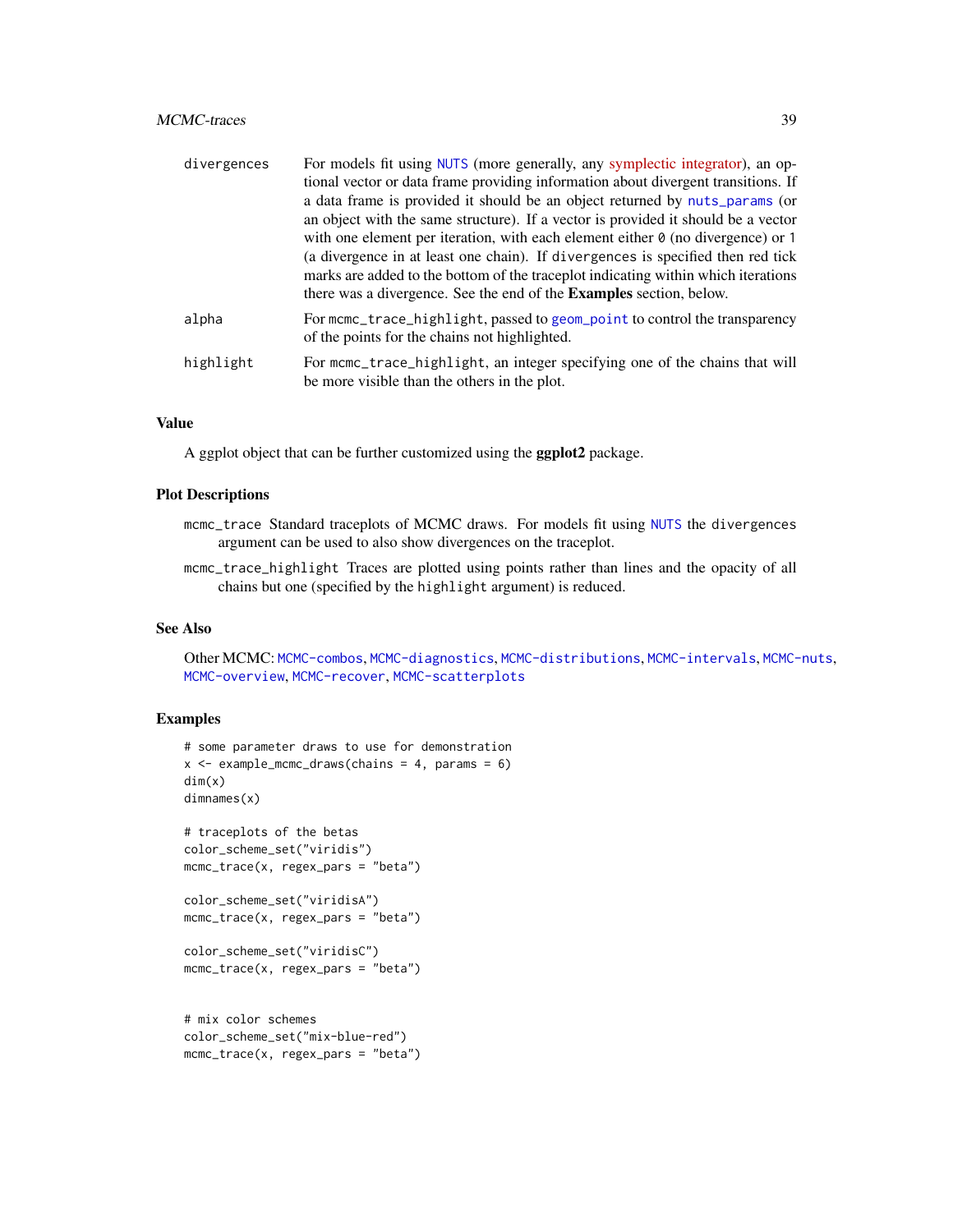```
# use traditional ggplot discrete color scale
mcmc_{\text{t}}rac{c(x, \text{pars} = c("alpha", "sigma")) +ggplot2::scale_color_discrete()
# zoom in on a window of iterations, increase line size,
# add tick marks, move legend to the top, add gray background
color_scheme_set("viridisA")
mcmc_trace(x[,, 1:4], window = c(100, 130), size = 1) +
  panel_bg(fill = "gray90", color = NA) +
  legend_move("top")
## Not run:
# parse facet label text
color_scheme_set("purple")
p <- mcmc_trace(
 x,
  regex\_pars = "beta\\[1,3]\\]",
  facet_args = list(labeller = ggplot2::label_parsed)
\lambdap + facet_text(size = 15)
# mark first 100 draws as warmup
mcmc_trace(x, n_warmup = 100)
# plot as points, highlighting chain 2
color_scheme_set("brightblue")
mcmc_trace_highlight(x, pars = "sigma", highlight = 2, size = 2)
# for models fit using NUTS divergences can be displayed in the traceplot
library("rstanarm")
fit \le stan_glm(mpg \sim ., data = mtcars,
  # next line to keep example fast and also ensure we get some divergences
                prior = hs(), iter = 400, adapt_delta = 0.8)# extract draws using as.array (instead of as.matrix) to keep
# chains separate for traceplot
posterior <- as.array(fit)
# for stanfit and stanreg objects use nuts_params() to get the divergences
mcmc_trace(
  posterior,
  pars = "sigma",
  divergences = nuts_params(fit) # or nuts_params(fit, pars = "divergent__")
\lambda## End(Not run)
```
<span id="page-39-1"></span>

<span id="page-39-0"></span>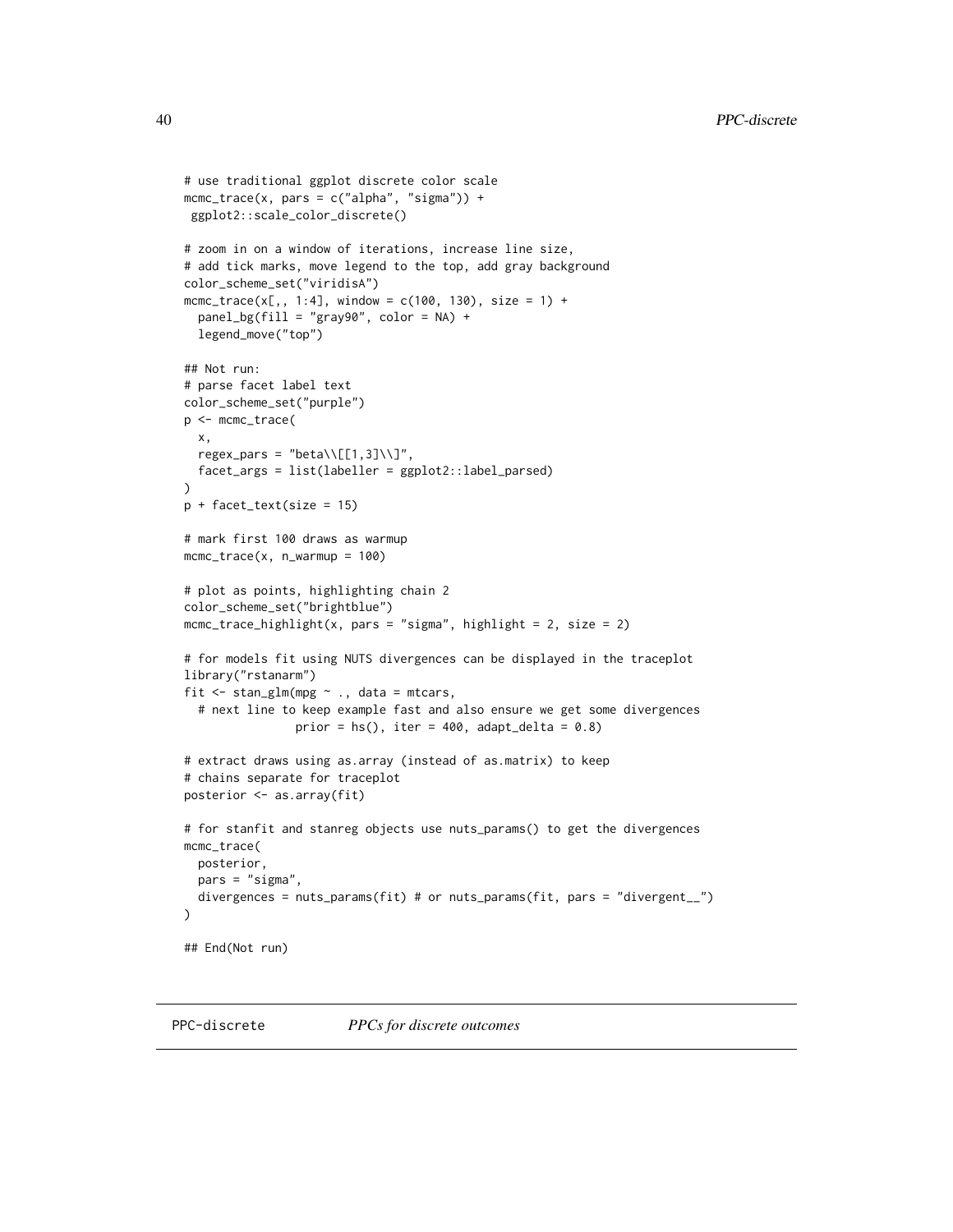## <span id="page-40-0"></span>PPC-discrete 41

## Description

This page documents the PPC functions that can only be used if y and yrep are discrete. Currently these include rootograms for count outcomes and bar plots for ordinal, categorical, and multinomial outcomes. See the Plot Descriptions section below.

## Usage

```
ppc_bars(y, yrep, ..., prob = 0.9, width = 0.9, size = 1, fatten = 3,freq = TRUE)
ppc_bars_grouped(y, yrep, group, facet_{args} = list(), ..., prob = 0.9,width = 0.9, size = 1, fatten = 3, freq = TRUE)
ppc_rootogram(y, yrep, style = c("standing", "hanging", "suspended"), ...,
 prob = 0.9, size = 1)
```
## Arguments

| У            | A vector of observations. See <b>Details</b> .                                                                                                                                                                                                                                                                                                                                                              |
|--------------|-------------------------------------------------------------------------------------------------------------------------------------------------------------------------------------------------------------------------------------------------------------------------------------------------------------------------------------------------------------------------------------------------------------|
| yrep         | An $S$ by $N$ matrix of draws from the posterior predictive distribution, where<br>$S$ is the size of the posterior sample (or subset of the posterior sample used<br>to generate yrep) and $N$ is the number of observations (the length of y). The<br>columns of yrep should be in the same order as the data points in y for the plots<br>to make sense. See <b>Details</b> for additional instructions. |
| $\ldots$     | Currently unused.                                                                                                                                                                                                                                                                                                                                                                                           |
| prob         | A value between 0 and 1 indicating the desired probability mass to include in the<br>yrep intervals. Set prob=0 to remove the intervals. For ppc_rootogram these<br>are intervals of the square roots of the expected counts.                                                                                                                                                                               |
| width        | For ppc_bars and ppc_bars_grouped, passed to geom_bar to control the bar<br>width.                                                                                                                                                                                                                                                                                                                          |
| size, fatten | For ppc_bars and ppc_bars_grouped, size and fatten are passed to geom_pointrange<br>to control the appearance of the yrep points and intervals. For ppc_rootogram<br>size is passed to geom_line.                                                                                                                                                                                                           |
| freq         | For ppc_bars and ppc_bars_grouped, if TRUE (the default) the y-axis will dis-<br>play counts. Setting freq=FALSE will put proportions on the y-axis.                                                                                                                                                                                                                                                        |
| group        | A grouping variable (a vector or factor) the same length as y. Each value in<br>group is interpreted as the group level pertaining to the corresponding value of<br>у.                                                                                                                                                                                                                                      |
| facet_args   | An optional list of arguments (other than facets) passed to facet_wrap to con-<br>trol faceting.                                                                                                                                                                                                                                                                                                            |
| style        | For ppc_rootogram, a string specifying the rootogram style. The options are<br>"standing", "hanging", and "suspended". See the Plot Descriptions section,<br>below, for details on the different styles.                                                                                                                                                                                                    |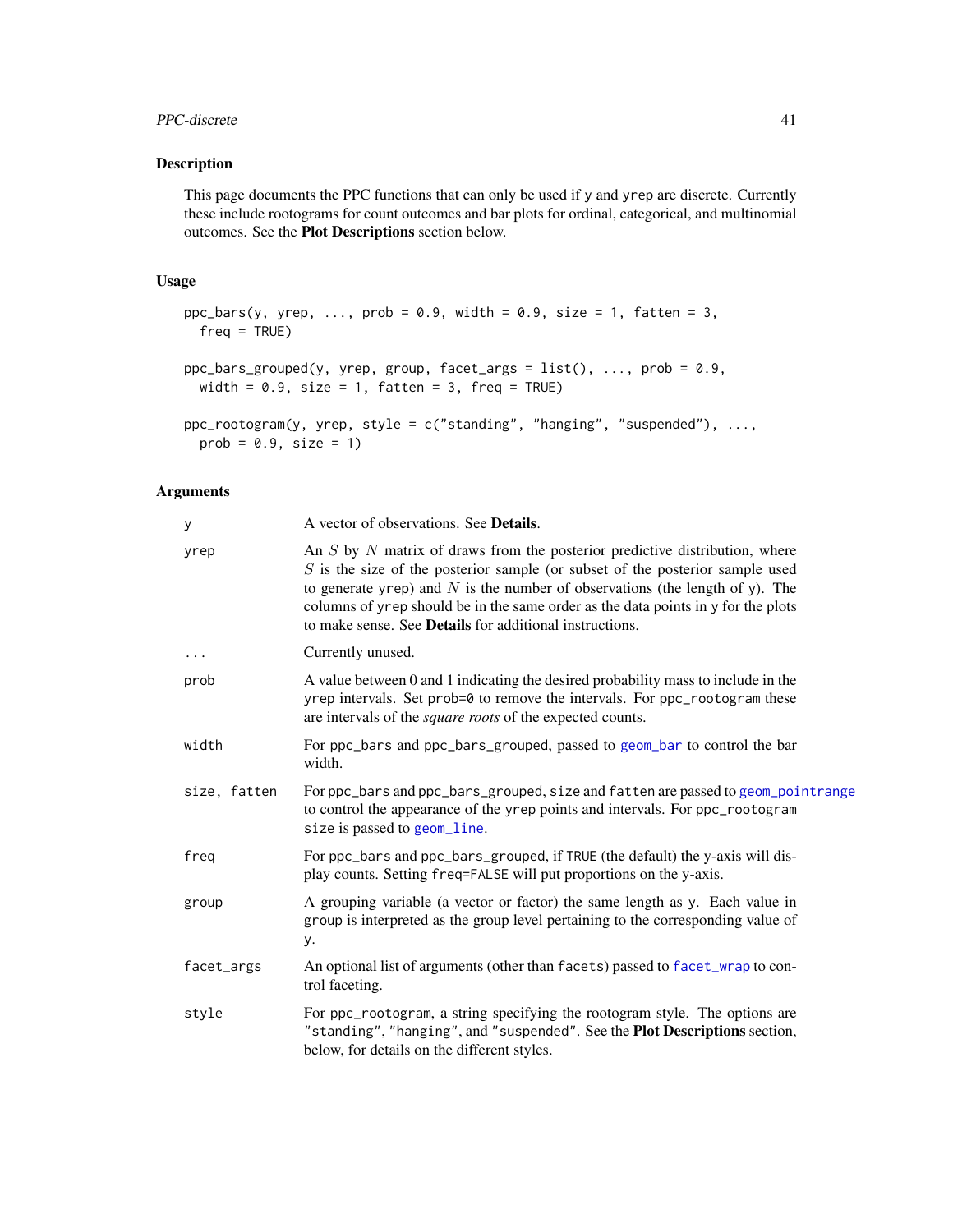## <span id="page-41-0"></span>Details

For all of these plots y and yrep must be non-negative integers, although they need not be integers in the strict sense of R's [integer](#page-0-0) type.

## Value

A ggplot object that can be further customized using the ggplot2 package.

## Plot Descriptions

ppc\_bars Bar plot of y with yrep medians and uncertainty intervals superimposed on the bars.

- ppc\_bars\_grouped Same as ppc\_bars but a separate plot (facet) is generated for each level of a grouping variable.
- ppc\_rootogram Rootograms allow for diagnosing problems in count data models such as overdispersion or excess zeros. They consist of a histogram of y with the expected counts based on yrep overlaid as a line along with uncertainty intervals. The y-axis represents the square roots of the counts to approximately adjust for scale differences and thus ease comparison between observed and expected counts. Using the style argument, the histogram style can be adjusted to focus on different aspects of the data:
	- *Standing*: basic histogram of observed counts with curve showing expected counts.
	- *Hanging*: observed counts counts hanging from the curve representing expected counts.
	- *Suspended*: histogram of the differences between expected and observed counts.

All of these are plotted on the square root scale. See Kleiber and Zeileis (2016) for advice on interpreting rootograms and selecting among the different styles.

## References

Kleiber, C. and Zeileis, A. (2016). Visualizing count data regressions using rootograms. *The American Statistician*. 70(3): 296–303. <https://arxiv.org/abs/1605.01311>.

## See Also

Other PPCs: [PPC-distributions](#page-42-1), [PPC-errors](#page-45-1), [PPC-intervals](#page-48-1), [PPC-loo](#page-50-1), [PPC-overview](#page-53-1), [PPC-scatterplots](#page-54-1), [PPC-test-statistics](#page-56-1)

```
# bar plots
f \leftarrow function(N) {
 sample(1:4, size = N, replace = TRUE, prob = c(0.25, 0.4, 0.1, 0.25))}
y \le f(100)yrep <- t(replicate(500, f(100)))
dim(yrep)
group \leq gl(2, 50, length = 100, labels = c("GroupA", "GroupB"))
color_scheme_set("mix-pink-blue")
ppc_bars(y, yrep)
```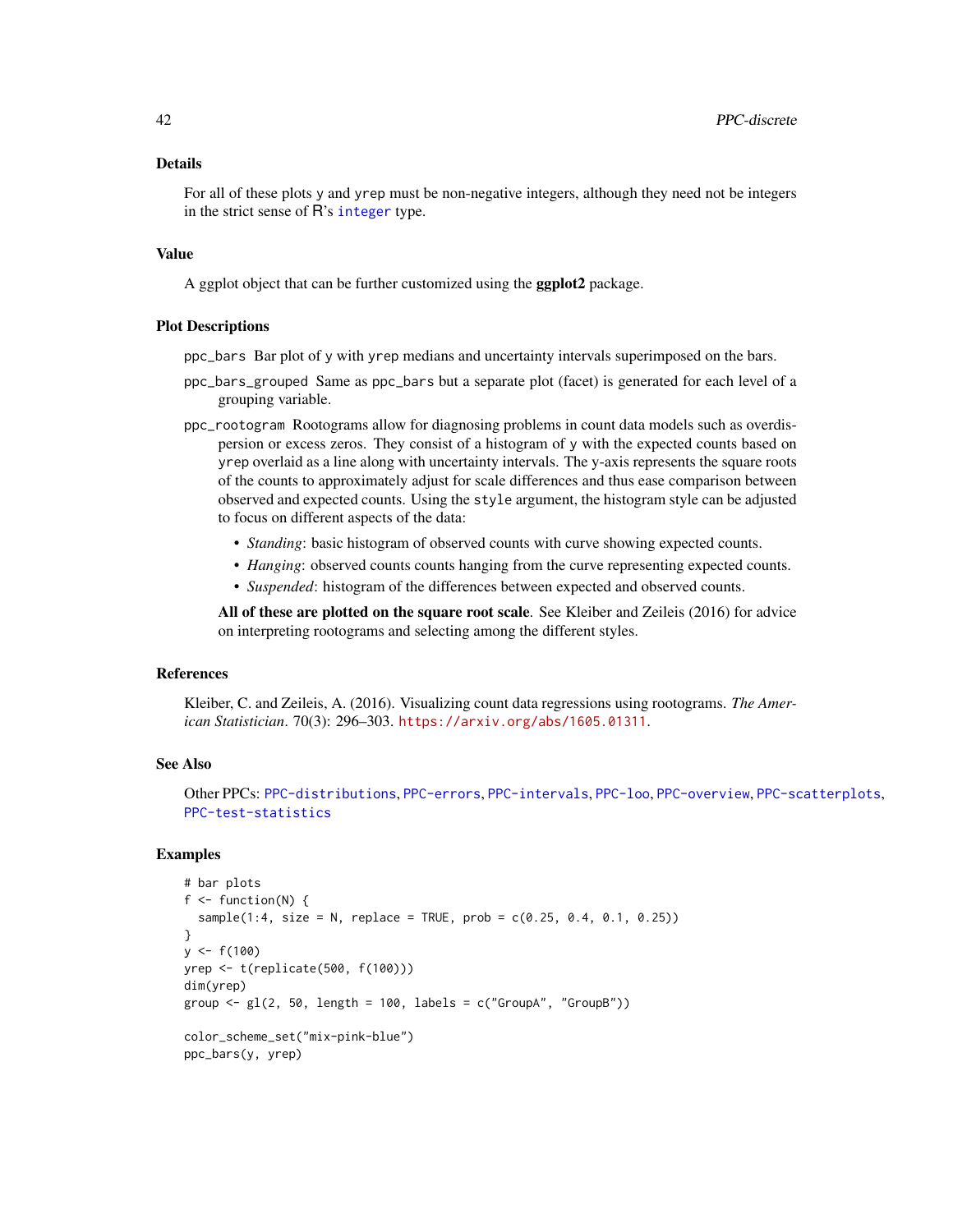```
# split by group, change interval width, and display proportion
# instead of count on y-axis
color_scheme_set("mix-blue-pink")
ppc_bars_grouped(y, yrep, group, prob = 0.5, freq = FALSE)
# rootograms for counts
y <- rpois(100, 20)
yrep <- matrix(rpois(10000, 20), ncol = 100)
color_scheme_set("brightblue")
ppc_rootogram(y, yrep)
ppc_rootogram(y, yrep, prob = 0)
ppc_{\text{re}} ppc_rootogram(y, yrep, style = "hanging", prob = 0.8)
ppc_rootogram(y, yrep, style = "suspended")
```
<span id="page-42-1"></span>PPC-distributions *PPC distributions*

## **Description**

Compare the empirical distribution of the data y to the distributions of simulated/replicated data yrep from the posterior predictive distribution. See the Plot Descriptions section, below, for details.

## Usage

```
ppc\_hist(y, yrep, ..., binwidth = NULL, freq = TRUE)ppc_boxplot(y, yrep, ..., notch = TRUE, size = 0.5, alpha = 1)ppc_freqpoly(y, yrep, ..., binwidth = NULL, freq = TRUE, size = 0.25,
  alpha = 1)
ppc_freqpoly_grouped(y, yrep, group, ..., binwidth = NULL, freq = TRUE,
  size = 0.25, alpha = 1)ppc_{\text{dens}}(y, yrep, \ldots, trim = FALSE, size = 0.5, alpha = 1)ppc_{\text{0}} dens_overlay(y, yrep, ..., trim = FALSE, size = 0.25, alpha = 0.7)
ppc\_ecdf\_overlay(y, yrep, ..., pad = TRUE, size = 0.25, alpha = 0.7)ppc_violin_grouped(y, yrep, group, ..., probs = c(0.1, 0.5, 0.9), size = 1,
  alpha = 1, y_draw = c("violin", "points", "both"), y_size = 1,y<sup>-</sup>alpha = 1, y-jitter = 0.1)
```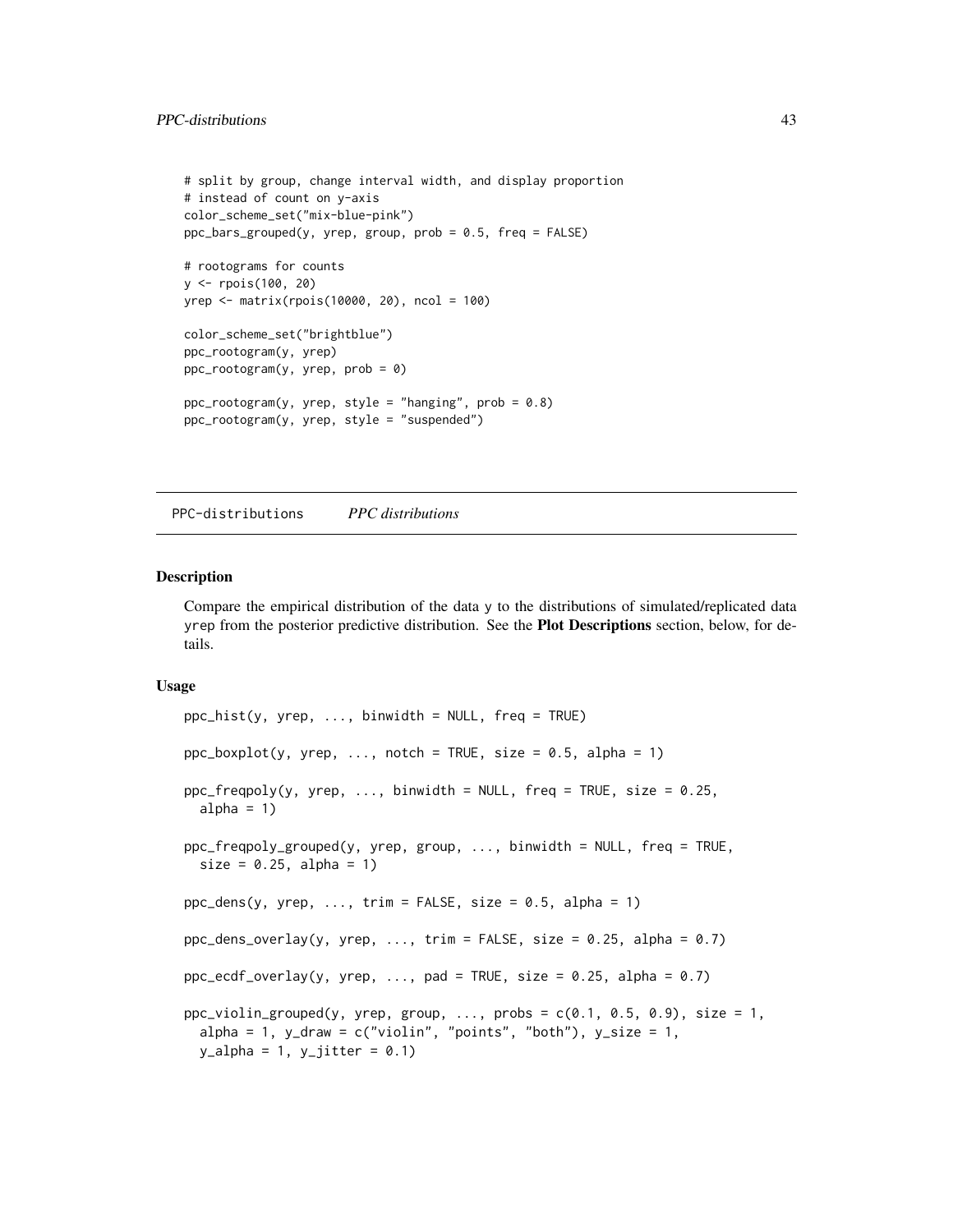## <span id="page-43-0"></span>Arguments

| y                         | A vector of observations. See Details.                                                                                                                                                                                                                                                                                                                                                               |
|---------------------------|------------------------------------------------------------------------------------------------------------------------------------------------------------------------------------------------------------------------------------------------------------------------------------------------------------------------------------------------------------------------------------------------------|
| yrep                      | An $S$ by $N$ matrix of draws from the posterior predictive distribution, where<br>$S$ is the size of the posterior sample (or subset of the posterior sample used<br>to generate yrep) and $N$ is the number of observations (the length of y). The<br>columns of yrep should be in the same order as the data points in y for the plots<br>to make sense. See Details for additional instructions. |
| $\cdots$                  | Currently unused.                                                                                                                                                                                                                                                                                                                                                                                    |
| binwidth                  | An optional value used as the binwidth argument to geom_histogram to over-<br>ride the default binwidth.                                                                                                                                                                                                                                                                                             |
| freq                      | For histograms, freq=TRUE (the default) puts count on the y-axis. Setting freq=FALSE<br>puts density on the y-axis. (For many plots the y-axis text is off by default. To<br>view the count or density labels on the y-axis see the yaxis_text convenience<br>function.)                                                                                                                             |
| notch                     | A logical scalar passed to geom_boxplot. Unlike for geom_boxplot, the default<br>is notch=TRUE.                                                                                                                                                                                                                                                                                                      |
| size, alpha               | Passed to the appropriate geom to control the appearance of the yrep distribu-<br>tions.                                                                                                                                                                                                                                                                                                             |
| group                     | A grouping variable (a vector or factor) the same length as y. Each value in<br>group is interpreted as the group level pertaining to the corresponding value of<br>у.                                                                                                                                                                                                                               |
| trim                      | A logical scalar passed to geom_density.                                                                                                                                                                                                                                                                                                                                                             |
| pad                       | A logical scalar passed to stat_ecdf.                                                                                                                                                                                                                                                                                                                                                                |
| probs                     | A numeric vector passed to geom_violin's draw_quantiles argument to spec-<br>ify at which quantiles to draw horizontal lines. Set to NULL to remove the lines.                                                                                                                                                                                                                                       |
| y_draw                    | For ppc_violin_grouped, a string specifying how to draw y: "violin" (de-<br>fault), "points" (jittered points), or "both".                                                                                                                                                                                                                                                                           |
| y_jitter, y_size, y_alpha | For ppc_violin_grouped, if y_draw is "points" or "both" then y_size, y_alpha,                                                                                                                                                                                                                                                                                                                        |
|                           | and y_jitter are passed to to the size, alpha, and width arguments of geom_jitter<br>to control the appearance of y points. The default of y_jitter=NULL will let gg-<br>plot2 determine the amount of jitter.                                                                                                                                                                                       |
|                           |                                                                                                                                                                                                                                                                                                                                                                                                      |

## Details

For Binomial data, the plots will typically be most useful if y and yrep contain the "success" proportions (not discrete "success" or "failure" counts).

# Value

A ggplot object that can be further customized using the ggplot2 package.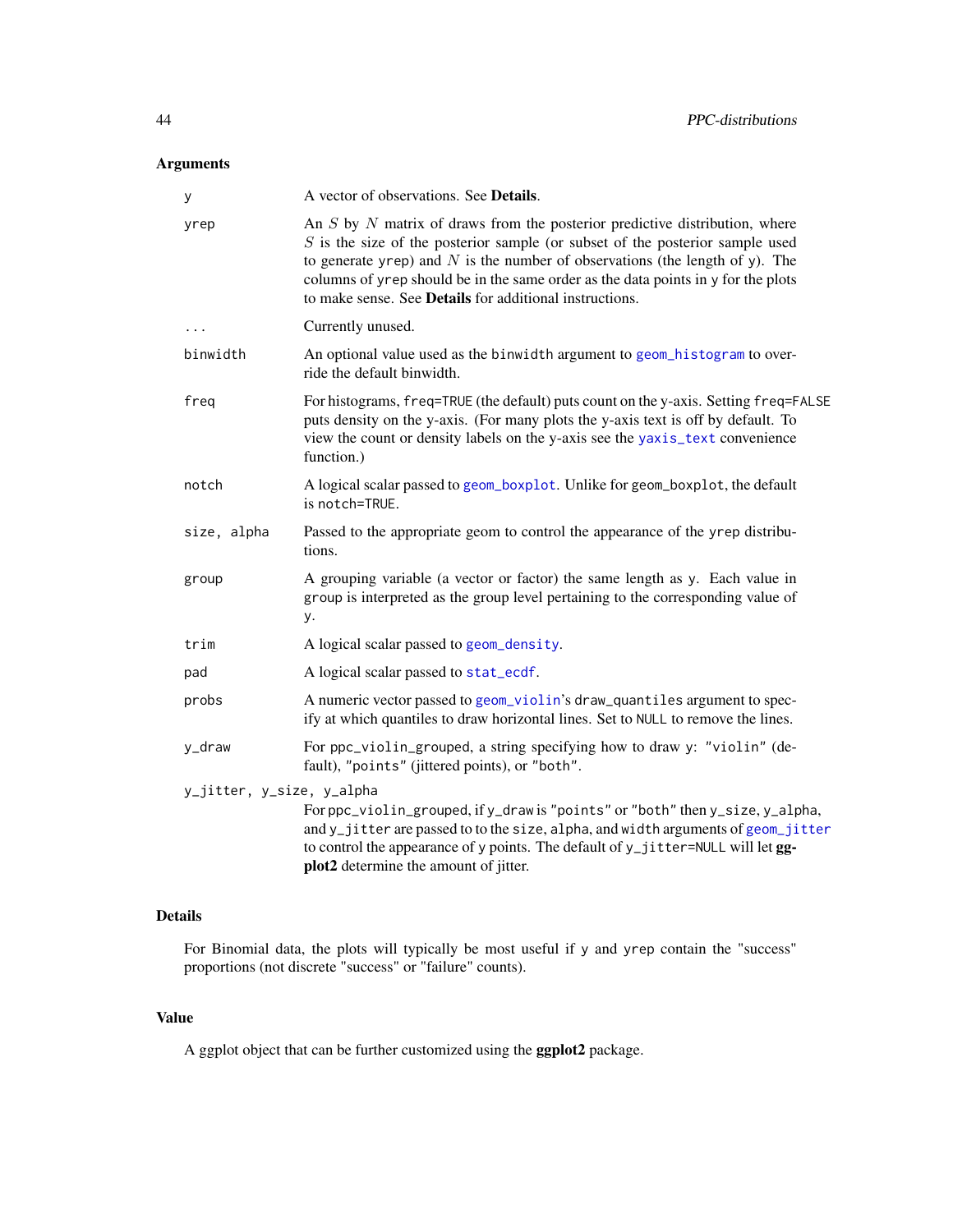#### Plot Descriptions

- ppc\_hist, ppc\_freqpoly, ppc\_dens, ppc\_boxplot A separate histogram, shaded frequency polygon, smoothed kernel density estimate, or box and whiskers plot is displayed for y and each dataset (row) in yrep. For these plots yrep should therefore contain only a small number of rows. See the Examples section.
- ppc\_freqpoly\_grouped A separate frequency polygon is plotted for each level of a grouping variable for y and each dataset (row) in yrep. For this plot yrep should therefore contain only a small number of rows. See the Examples section.
- ppc\_dens\_overlay, ppc\_ecdf\_overlay Kernel density or empirical CDF estimates of each dataset (row) in yrep are overlaid, with the distribution of y itself on top (and in a darker shade).
- ppc\_violin\_grouped The density estimate of yrep within each level of a grouping variable is plotted as a violin with horizontal lines at notable quantiles. y is overlaid on the plot either as a violin, points, or both, depending on the y\_draw argument.

## References

Gelman, A., Carlin, J. B., Stern, H. S., Dunson, D. B., Vehtari, A., and Rubin, D. B. (2013). *Bayesian Data Analysis.* Chapman & Hall/CRC Press, London, third edition. (Ch. 6)

#### See Also

Other PPCs: [PPC-discrete](#page-39-1), [PPC-errors](#page-45-1), [PPC-intervals](#page-48-1), [PPC-loo](#page-50-1), [PPC-overview](#page-53-1), [PPC-scatterplots](#page-54-1), [PPC-test-statistics](#page-56-1)

## Examples

```
color_scheme_set("brightblue")
y <- example_y_data()
yrep <- example_yrep_draws()
dim(yrep)
ppc_dens_overlay(y, yrep[1:25, ])
```
ppc\_ecdf\_overlay(y, yrep[sample(nrow(yrep), 25), ])

```
# for ppc_hist,dens,freqpoly,boxplot definitely use a subset yrep rows so
# only a few (instead of nrow(yrep)) histograms are plotted
ppc_hist(y, yrep[1:8, ])
```

```
color_scheme_set("red")
ppc_boxplot(y, yrep[1:8, ])
```

```
# wizard hat plot
color_scheme_set("blue")
ppc_dens(y, yrep[200:202, ])
```
 $ppc_f$ reqpoly(y, yrep[1:3,], alpha = 0.1, size = 1, binwidth = 5)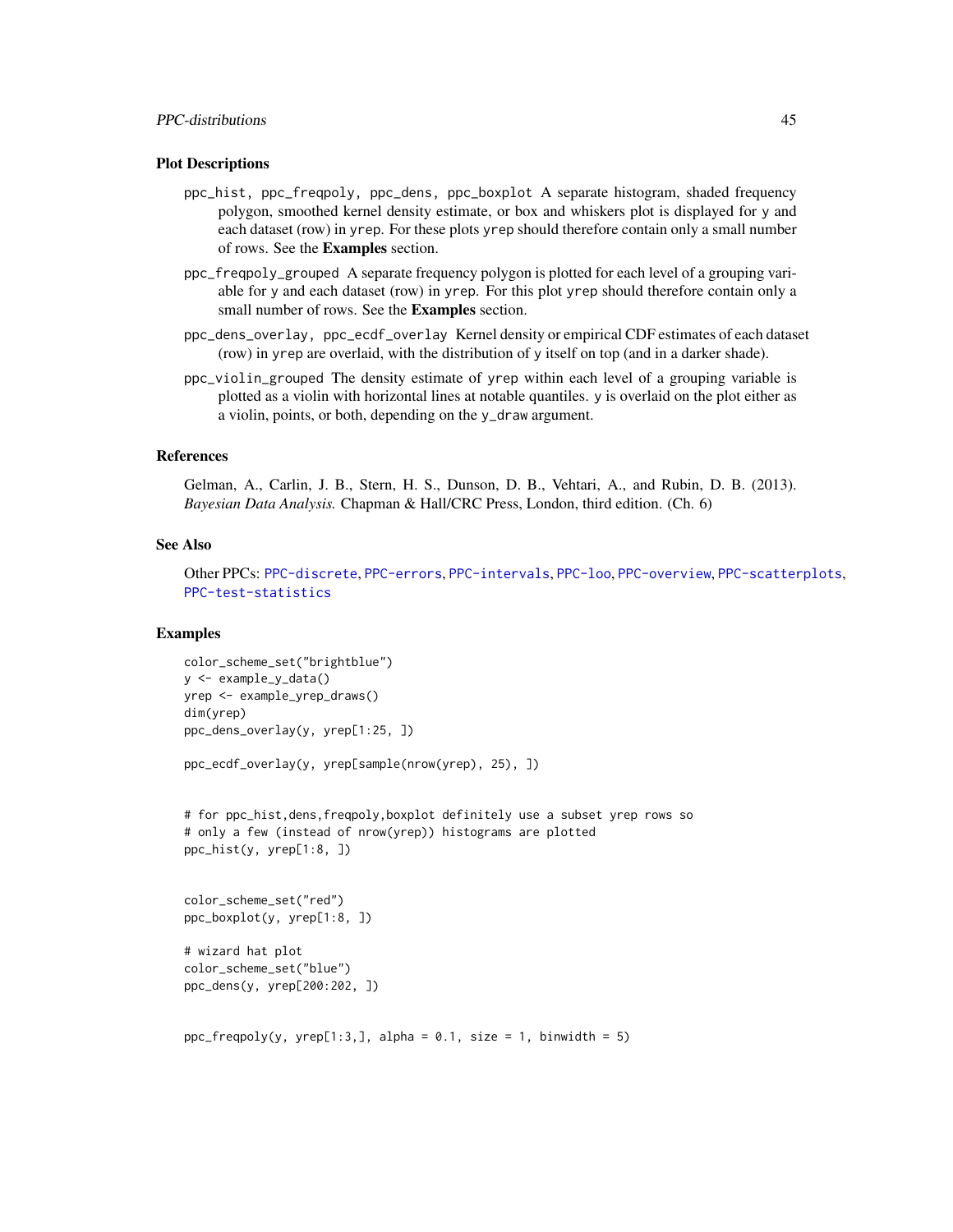```
# if groups are different sizes then the 'freq' argument can be useful
group <- example_group_data()
ppc_freqpoly_grouped(y, yrep[1:3,], group) + yaxis_text()
ppc_freqpoly_grouped(y, yrep[1:3,], group, freq = FALSE) + yaxis_text()
# don't need to only use small number of rows for ppc_violin_grouped
# (as it pools yrep draws within groups)
color_scheme_set("gray")
ppc_violin_grouped(y, yrep, group, size = 1.5)
ppc\_violin\_grouped(y, yrep, group, alpha = 0)# change how y is drawn
ppc_violin_grouped(y, yrep, group, alpha = 0, y_draw = "points", y_size = 1.5)
ppc_violin_grouped(y, yrep, group, alpha = 0, y_draw = "both",
                   y\_size = 1.5, y\_alpha = 0.5, y\_jitter = 0.33)
```

```
PPC-errors PPC errors
```
#### **Description**

Various plots of predictive errors y - yrep. See the Details and Plot Descriptions sections, below.

#### Usage

```
ppc_error\_hist(y, yrep, ..., binwidth = NULL, freq = TRUE)ppc_error\_hist\_grouped(y, vrep, group, ..., binwidth = NULL, freq = TRUE)ppc_error_scatter(y, yrep, ..., size = 2.5, alpha = 0.8)ppc_error_scatter_avg(y, yrep, ..., size = 2.5, alpha = 0.8)ppc_error\_scatter_avg_vs_x(y, yrep, x, ..., size = 2.5, alpha = 0.8)ppc_error_binned(y, yrep, ..., size = 1, alpha = 0.25)
```
#### Arguments

y A vector of observations. See **Details**. yrep  $A_n S$  by N matrix of draws from the posterior predictive distribution, where S is the size of the posterior sample (or subset of the posterior sample used to generate yrep) and  $N$  is the number of observations (the length of y). The columns of yrep should be in the same order as the data points in y for the plots to make sense. See Details for additional instructions.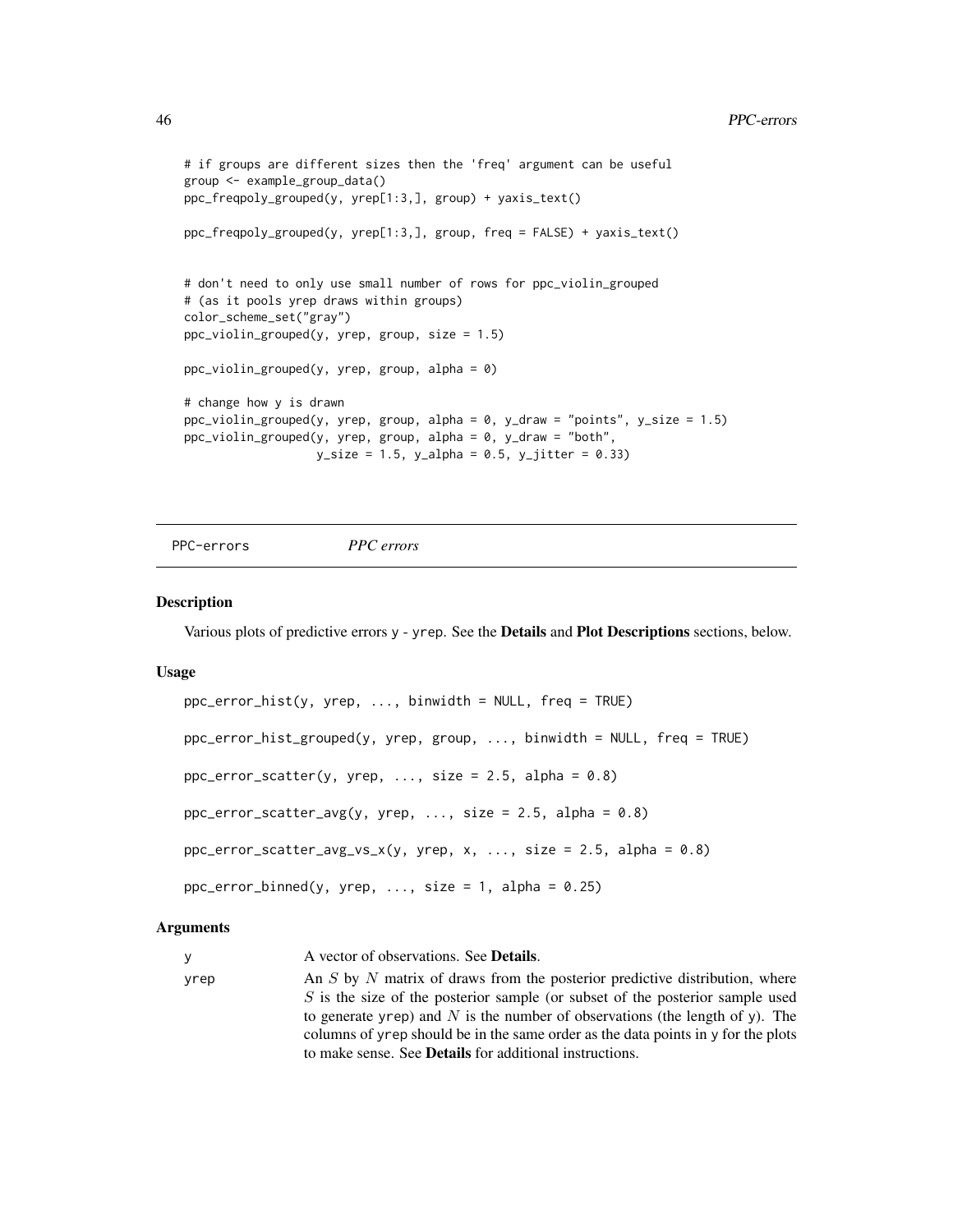<span id="page-46-0"></span>

| .            | Currently unused.                                                                                                                                                                                                                                                        |
|--------------|--------------------------------------------------------------------------------------------------------------------------------------------------------------------------------------------------------------------------------------------------------------------------|
| binwidth     | An optional value used as the binwidth argument to geom_histogram to over-<br>ride the default binwidth.                                                                                                                                                                 |
| freg         | For histograms, freq=TRUE (the default) puts count on the y-axis. Setting freq=FALSE<br>puts density on the y-axis. (For many plots the y-axis text is off by default. To<br>view the count or density labels on the y-axis see the yaxis_text convenience<br>function.) |
| group        | A grouping variable (a vector or factor) the same length as y. Each value in<br>group is interpreted as the group level pertaining to the corresponding value of<br>у.                                                                                                   |
| size, alpha  | For scatterplots, arguments passed to geom_point to control the appearance of<br>the points. For the binned error plot, arguments controlling the size of the outline<br>and opacity of the shaded region indicating the 2-SE bounds.                                    |
| $\mathsf{x}$ | A numeric vector the same length as y to use as the x-axis variable.                                                                                                                                                                                                     |

#### Details

All of these functions (aside from the \*\_scatter\_avg functions) compute and plot predictive errors for each row of the matrix yrep, so it is usually a good idea for yrep to contain only a small number of draws (rows). See Examples, below.

For binomial and Bernoulli data the ppc\_error\_binned function can be used to generate binned error plots. Bernoulli data can be input as a vector of 0s and 1s, whereas for binomial data y and yrep should contain "success" proportions (not counts). See the Examples section, below.

## Value

A ggplot object that can be further customized using the ggplot2 package.

## Plot descriptions

- ppc\_error\_hist A separate histogram is plotted for the predictive errors computed from y and each dataset (row) in yrep. For this plot yrep should have only a small number of rows.
- ppc\_error\_hist\_grouped Like ppc\_error\_hist, except errors are computed within levels of a grouping variable. The number of histograms is therefore equal to the product of the number of rows in yrep and the number of groups (unique values of group).
- ppc\_error\_scatter A separate scatterplot is displayed for y vs. the predictive errors computed from y and each dataset (row) in yrep. For this plot yrep should have only a small number of rows.
- ppc\_error\_scatter\_avg A single scatterplot of y vs. the average of the errors computed from y and each dataset (row) in yrep. For each individual data point y[n] the average error is the average of the errors for  $y[n]$  computed over the the draws from the posterior predictive distribution.
- ppc\_error\_scatter\_avg\_vs\_x Same as ppc\_error\_scatter\_avg, except the average is plotted on the y-axis and a a predictor variable x is plotted on the  $x$ -axis.
- ppc\_error\_binned Intended for use with binomial data. A separate binned error plot (similar to [binnedplot](#page-0-0)) is generated for each dataset (row) in yrep. For this plot  $\nu$  and yrep should contain proportions rather than counts, and yrep should have only a small number of rows.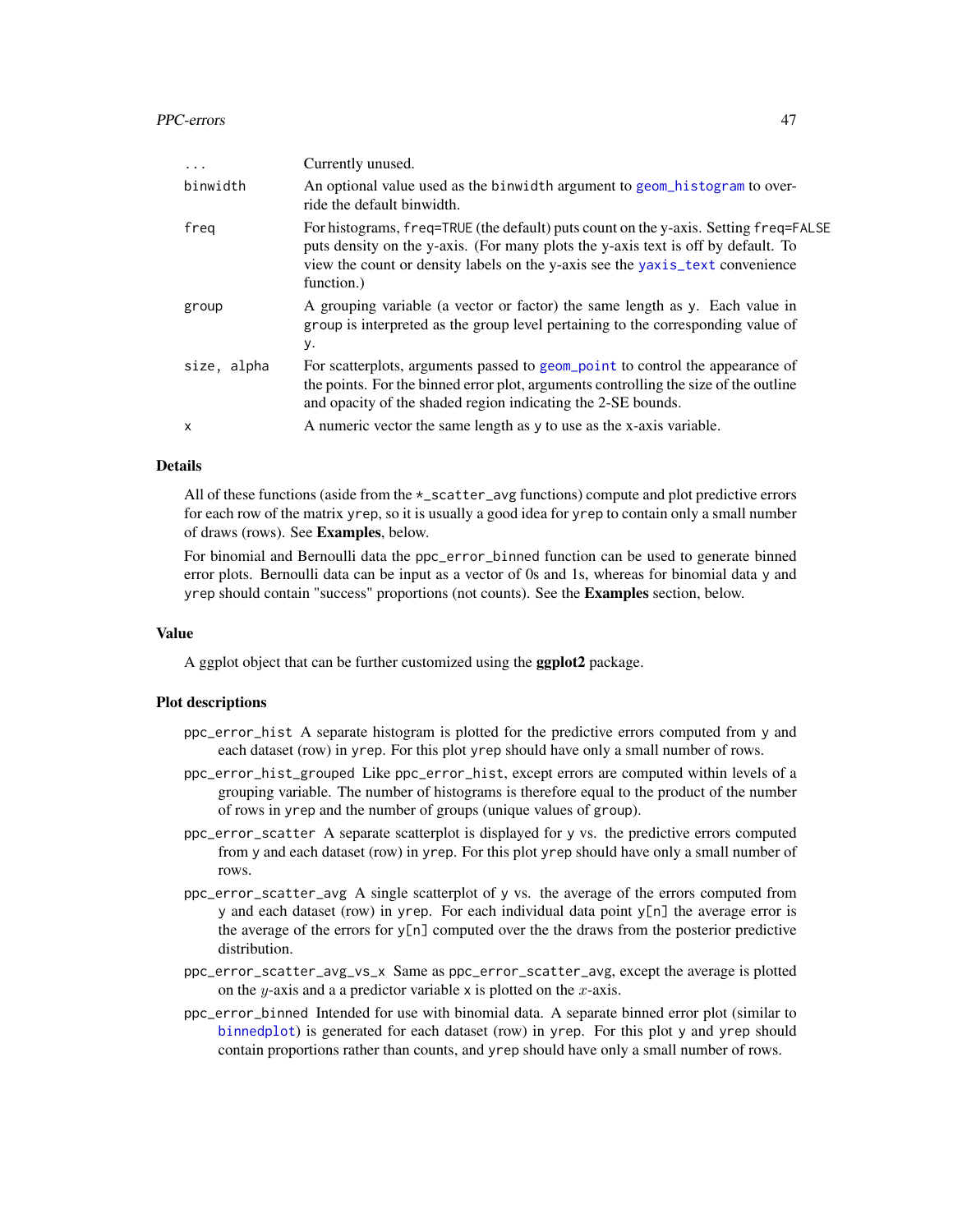## References

Gelman, A., Carlin, J. B., Stern, H. S., Dunson, D. B., Vehtari, A., and Rubin, D. B. (2013). *Bayesian Data Analysis.* Chapman & Hall/CRC Press, London, third edition. (Ch. 6)

## See Also

Other PPCs: [PPC-discrete](#page-39-1), [PPC-distributions](#page-42-1), [PPC-intervals](#page-48-1), [PPC-loo](#page-50-1), [PPC-overview](#page-53-1), [PPC-scatterplots](#page-54-1), [PPC-test-statistics](#page-56-1)

```
y <- example_y_data()
yrep <- example_yrep_draws()
ppc_error_hist(y, yrep[1:3, ])
# errors within groups
group <- example_group_data()
(p1 <- ppc_error_hist_grouped(y, yrep[1:3, ], group))
p1 + yaxis_text() # defaults to showing counts on y-axis
table(group) # more obs in GroupB, can set freq=FALSE to show density on y-axis
(p2 <- ppc_error_hist_grouped(y, yrep[1:3, ], group, freq = FALSE))
p2 + yaxis_text()
# scatterplots
ppc_error_scatter(y, yrep[10:14, ])
ppc_error_scatter_avg(y, yrep)
x <- example_x_data()
ppc_error_scatter_avg_vs_x(y, yrep, x)
# ppc_error_binned with binomial model from rstanarm
## Not run:
library(rstanarm)
example("example_model", package = "rstanarm")
formula(example_model)
# get observed proportion of "successes"
y <- example_model$y # matrix of "success" and "failure" counts
trials <- rowSums(y)
y_prop <- y[, 1] / trials # proportions
# get predicted success proportions
yrep <- posterior_predict(example_model)
yrep_prop <- sweep(yrep, 2, trials, "/")
ppc_error_binned(y_prop, yrep_prop[1:6, ])
## End(Not run)
```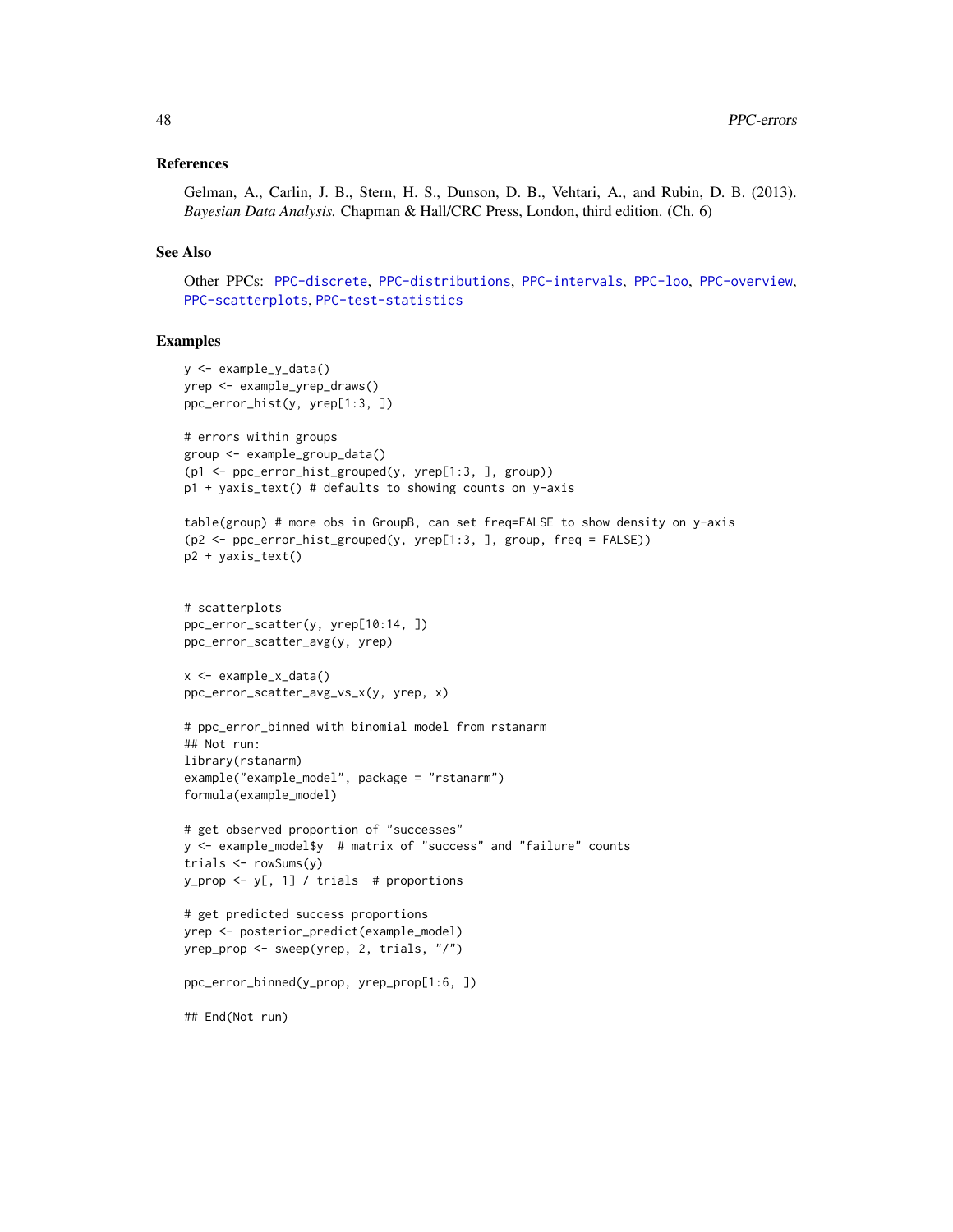<span id="page-48-1"></span><span id="page-48-0"></span>PPC-intervals *PPC intervals*

## <span id="page-48-2"></span>Description

Medians and central interval estimates of yrep with y overlaid. See the Plot Descriptions section, below.

## Usage

```
ppc_intervals(y, yrep, x, ..., prob = 0.9, size = 1, fatten = 3)ppc_intervals_grouped(y, yrep, x, group, facet_args = list(), ...,
 prob = 0.9, size = 1, fatten = 3)
ppc\_ribbon(y, yrep, x, ..., prob = 0.9, alpha = 0.33, size = 0.25)ppc\_ribbon\_grouped(y, yrep, x, group, facet\_args = list(), ..., prob = 0.9,alpha = 0.33, size = 0.25)
```
## Arguments

| У                   | A vector of observations. See <b>Details</b> .                                                                                                                                                                                                                                                                                                                                                       |
|---------------------|------------------------------------------------------------------------------------------------------------------------------------------------------------------------------------------------------------------------------------------------------------------------------------------------------------------------------------------------------------------------------------------------------|
| yrep                | An $S$ by $N$ matrix of draws from the posterior predictive distribution, where<br>$S$ is the size of the posterior sample (or subset of the posterior sample used<br>to generate yrep) and $N$ is the number of observations (the length of y). The<br>columns of yrep should be in the same order as the data points in y for the plots<br>to make sense. See Details for additional instructions. |
| x                   | A numeric vector the same length as y to use as the x-axis variable. For example,<br>x could be a predictor variable from a regression model, a time variable for time-<br>series models, etc. If x is missing then $1$ : length(y) is used for the x-axis.                                                                                                                                          |
| $\cdots$            | Currently unused.                                                                                                                                                                                                                                                                                                                                                                                    |
| prob                | A value between 0 and 1 indicating the desired probability mass to include in<br>the yrep intervals. The default is 0.9.                                                                                                                                                                                                                                                                             |
| group               | A grouping variable (a vector or factor) the same length as y. Each value in<br>group is interpreted as the group level pertaining to the corresponding value of<br>у.                                                                                                                                                                                                                               |
| facet_args          | An optional list of arguments (other than facets) passed to facet_wrap to con-<br>trol faceting.                                                                                                                                                                                                                                                                                                     |
| alpha, size, fatten |                                                                                                                                                                                                                                                                                                                                                                                                      |
|                     | Arguments passed to geoms. For ribbon plots alpha and size are passed to<br>geom_ribbon. For interval plots size and fatten are passed to geom_pointrange.                                                                                                                                                                                                                                           |

## Value

A ggplot object that can be further customized using the ggplot2 package.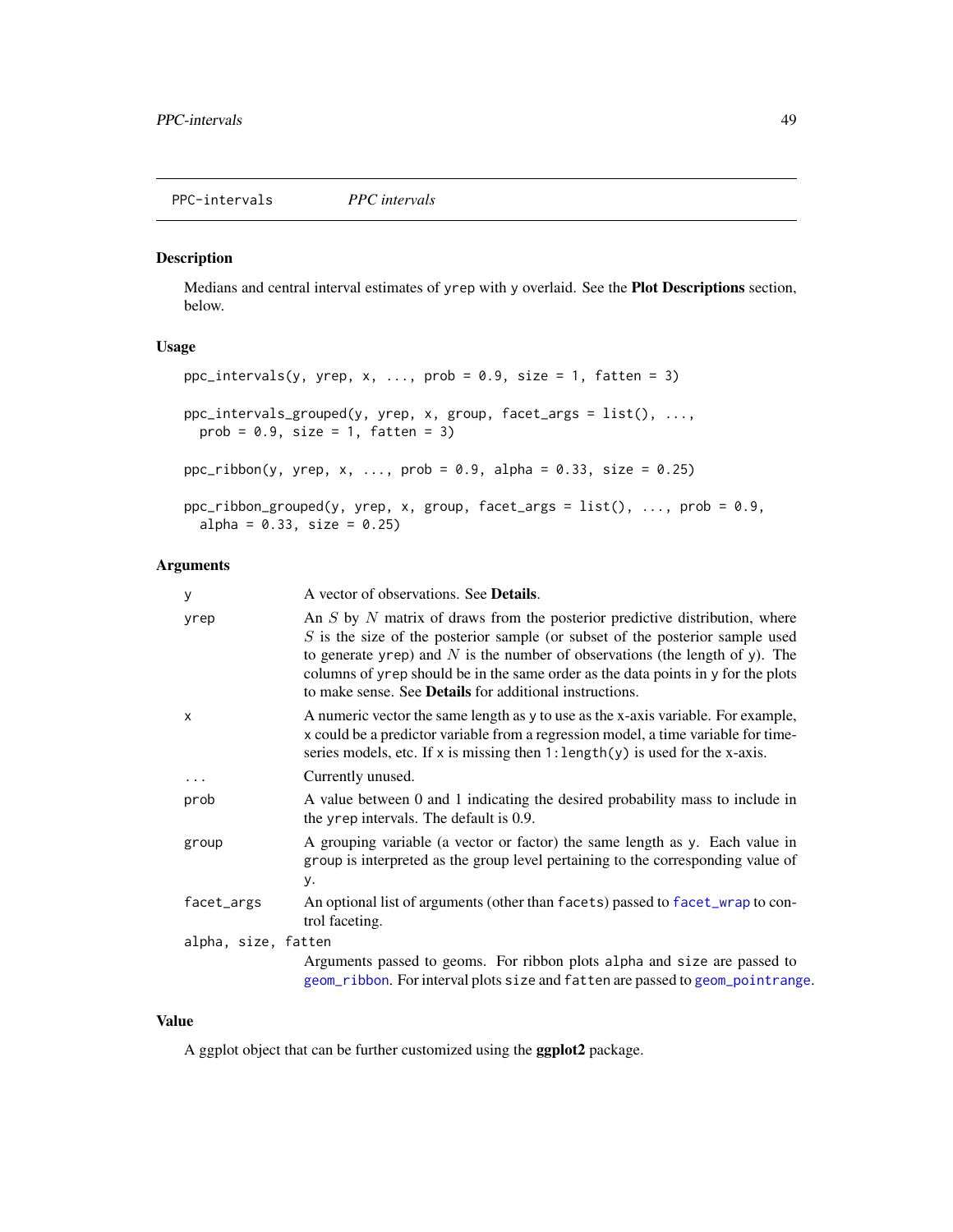#### Plot Descriptions

ppc\_intervals, ppc\_ribbon 100\*prob% central intervals for yrep at each x value. ppc\_intervals plots intervals as vertical bars with points indicating yrep medians and darker points indicating observed y values. ppc\_ribbon plots a ribbon of connected intervals with a line through the median of yrep and a darker line connecting observed y values. In both cases an optional x variable can also be specified for the x-axis variable.

Depending on the number of observations and the variability in the predictions at different values of x, one or the other of these plots may be easier to read than the other.

ppc\_intervals\_grouped, ppc\_ribbon\_grouped Same as ppc\_intervals and ppc\_ribbon, respectively, but a separate plot (facet) is generated for each level of a grouping variable.

## References

Gelman, A., Carlin, J. B., Stern, H. S., Dunson, D. B., Vehtari, A., and Rubin, D. B. (2013). *Bayesian Data Analysis.* Chapman & Hall/CRC Press, London, third edition. (Ch. 6)

#### See Also

Other PPCs: [PPC-discrete](#page-39-1), [PPC-distributions](#page-42-1), [PPC-errors](#page-45-1), [PPC-loo](#page-50-1), [PPC-overview](#page-53-1), [PPC-scatterplots](#page-54-1), [PPC-test-statistics](#page-56-1)

```
y \le - rnorm(50)
yrep <- matrix(rnorm(5000, 0, 2), ncol = 50)
color_scheme_set("brightblue")
ppc_ribbon(y, yrep)
ppc_intervals(y, yrep)
color_scheme_set("teal")
year <- 1950:1999
ppc\_ribbon(y, yrep, x = year, alpha = 0, size = 0.75) + ggplot2::xlab("Year")color_scheme_set("pink")
year <- rep(2000:2009, each = 5)
group \leq gl(5, 1, length = 50, labels = LETTERS[1:5])
ppc_ribbon_grouped(y, yrep, x = year, group) +ggplot2::scale_x_continuous(breaks = pretty)
ppc_ribbon_grouped(
 y, yrep, x = year, group,
 facet_{args} = list(scales = "fixed"),alpha = 1,
 size = 2) +
 xaxis_text(FALSE) +
 xaxis_ticks(FALSE) +
 panel_bg(fill = "gray20")
```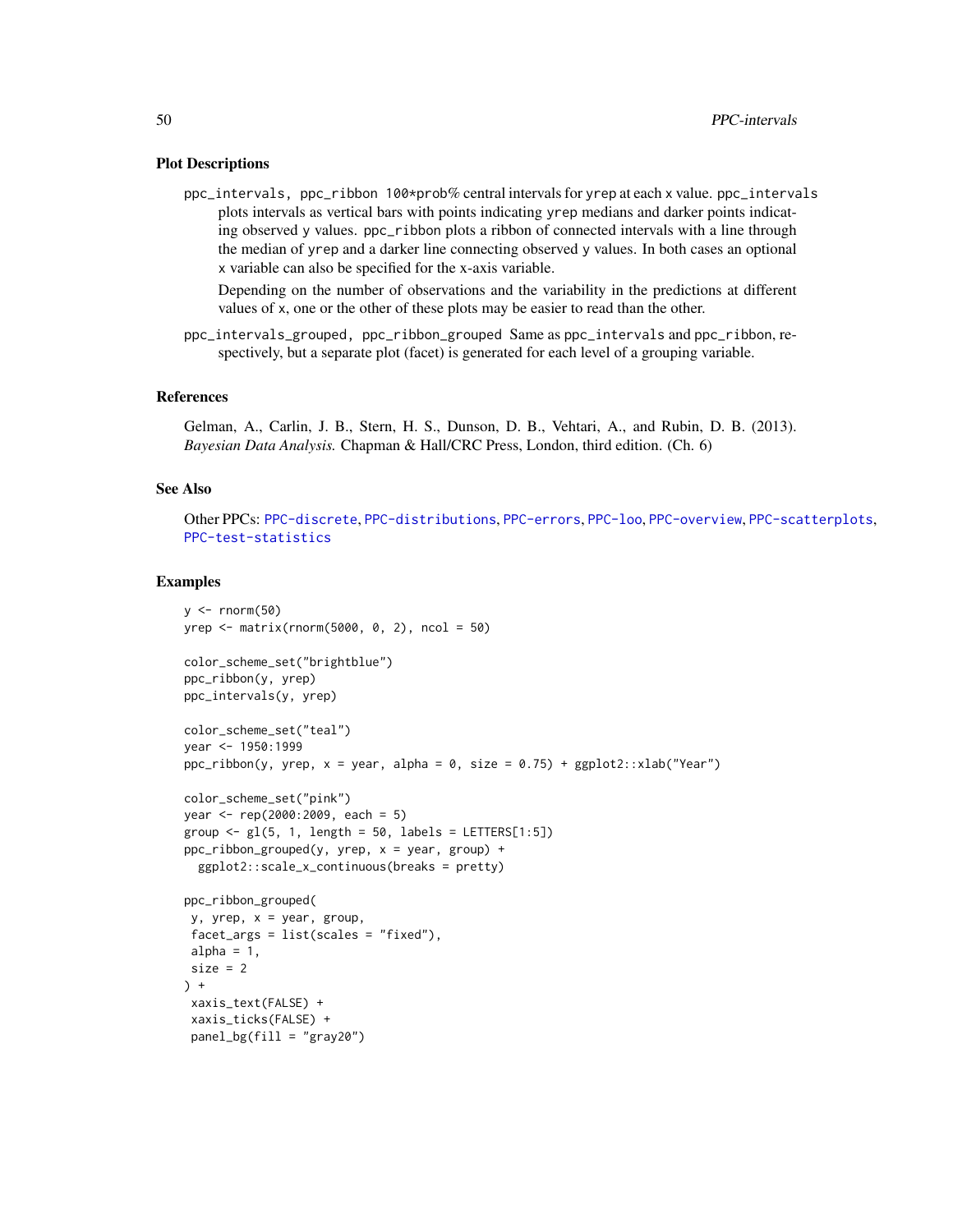#### <span id="page-50-0"></span>PPC-loo 51

```
## Not run:
library("rstanarm")
fit \le stan_glmer(mpg \sim wt + (1|cyl), data = mtcars)
yrep <- posterior_predict(fit)
color_scheme_set("purple")
with(mtcars, ppc_intervals(mpg, yrep, x = wt, prob = 0.5)) +
 panel_bg(fill="gray90", color = NA) +
grid_lines(color = "white")
ppc_intervals_grouped(y = mtcars$mpg, yrep, prob = 0.8,x = mtcars$wt, group = mtcars$cyl)
color_scheme_set("gray")
ppc_intervals(mtcars$mpg, yrep, prob = 0.5) +
 ggplot2::scale_x_continuous(
  labels = rownames(mtcars),
  breaks = 1:nrow(mtcars)
 ) +xaxis_text(angle = -70, vjust = 1, hjust = 0)
```

```
## End(Not run)
```
<span id="page-50-1"></span>

## PPC-loo *LOO predictive checks*

## Description

Leave-One-Out (LOO) predictive checks. See the Plot Descriptions section below for details.

## Usage

```
ppc\_loo\_pit(y, yrep, lw, pit, compare = c("uniform", "normal"), ...,size = 2, alpha = 1)
ppc_loo_intervals(y, yrep, lw, intervals, ..., prob = 0.9, size = 1,
  fatten = 3, order = c("index", "median")ppc\_loo\_ribbon(y, yrep, lw, intervals, ..., prob = 0.9, alpha = 0.33,size = 0.25
```
## Arguments

y A vector of observations. See Details.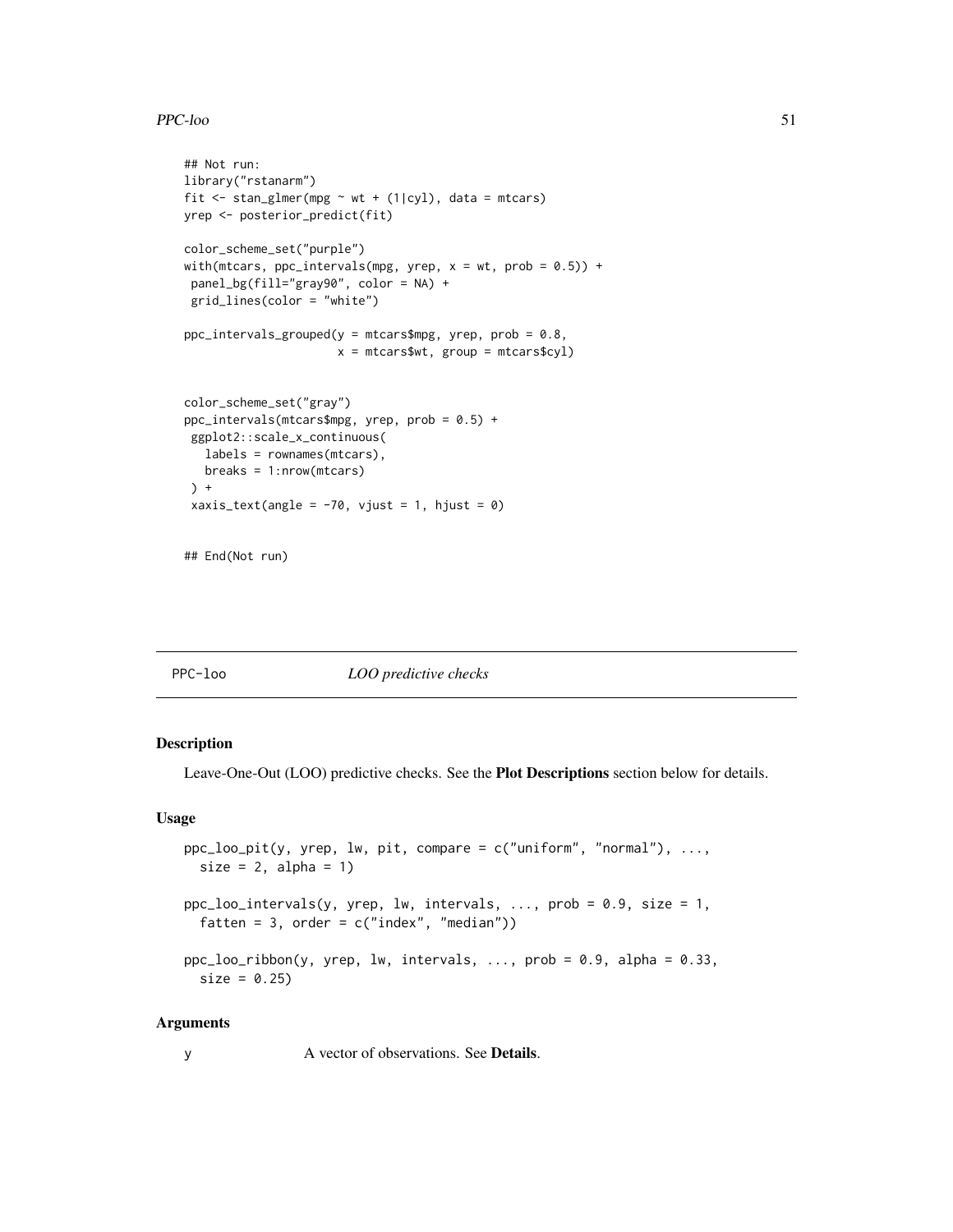<span id="page-51-0"></span>

| yrep                | An $S$ by $N$ matrix of draws from the posterior predictive distribution, where<br>$S$ is the size of the posterior sample (or subset of the posterior sample used<br>to generate yrep) and $N$ is the number of observations (the length of y). The<br>columns of yrep should be in the same order as the data points in y for the plots<br>to make sense. See Details for additional instructions.                                                                                                                                                                                                                    |
|---------------------|-------------------------------------------------------------------------------------------------------------------------------------------------------------------------------------------------------------------------------------------------------------------------------------------------------------------------------------------------------------------------------------------------------------------------------------------------------------------------------------------------------------------------------------------------------------------------------------------------------------------------|
| lw                  | A matrix of (smoothed) log weights with the same dimensions as yrep. See the<br>psislw function in the loo package, which returns smoothed weights that can<br>be used to specify lw.                                                                                                                                                                                                                                                                                                                                                                                                                                   |
| pit                 | For ppc_loo_pit, optionally a vector of precomputed PIT values that can be<br>specified instead of y, yrep, and lw (these are all ignored if pit is specified). If<br>not specified the PIT values are computed internally before plotting.                                                                                                                                                                                                                                                                                                                                                                             |
| compare             | For ppc_loo_pit, a string that can be either "uniform" or "normal". If "uniform"<br>(the default) the Q-Q plot compares computed PIT values to the standard uni-<br>form distribution. If compare="normal", the Q-Q plot compares standardized<br>PIT values to the standard normal distribution.                                                                                                                                                                                                                                                                                                                       |
|                     | Currently unused.                                                                                                                                                                                                                                                                                                                                                                                                                                                                                                                                                                                                       |
| alpha, size, fatten |                                                                                                                                                                                                                                                                                                                                                                                                                                                                                                                                                                                                                         |
|                     | Arguments passed to code geoms to control plot aesthetics. For ppc_loo_pit,<br>size and alpha are passed to geom_point. For ppc_loo_intervals, size<br>and fatten are passed to geom_pointrange. For ppc_loo_ribbon, alpha and<br>size are passed to geom_ribbon.                                                                                                                                                                                                                                                                                                                                                       |
| intervals           | For ppc_loo_intervals and ppc_loo_ribbon, optionally a matrix of precom-<br>puted LOO predictive intervals intervals with that can be specified instead of<br>yrep and lw (these are both ignored if intervals is specified). If not specified<br>the intervals are computed internally before plotting. If specified, intervals<br>must be a matrix with number of rows equal to the number of data points and<br>three columns in the following order: the first for the lower bound of the in-<br>terval, the second for median $(50\%)$ , and the third for the interval upper bound<br>(column names are ignored). |
| prob                | A value between 0 and 1 indicating the desired probability mass to include in<br>the intervals. The default is 0.9.                                                                                                                                                                                                                                                                                                                                                                                                                                                                                                     |
| order               | For ppc_loo_intervals A string indicating how to arrange the plotted inter-<br>vals. The default ("index") is to plot them in the order of the observations. The<br>alternative ("median") arranges them by median value from smallest (left) to<br>largest (right).                                                                                                                                                                                                                                                                                                                                                    |
|                     |                                                                                                                                                                                                                                                                                                                                                                                                                                                                                                                                                                                                                         |

## Value

A ggplot object that can be further customized using the ggplot2 package.

## Plot Descriptions

ppc\_loo\_pit The calibration of marginal predictions can be assessed using probability integral transformation (PIT) checks. LOO improves the check by avoiding the double use of data. See the section on marginal predictive checks in Gelman et al. (2013, p. 152–153). The default LOO PIT predictive check is a quantile-quantile (Q-Q) plot comparing the LOO PITs to the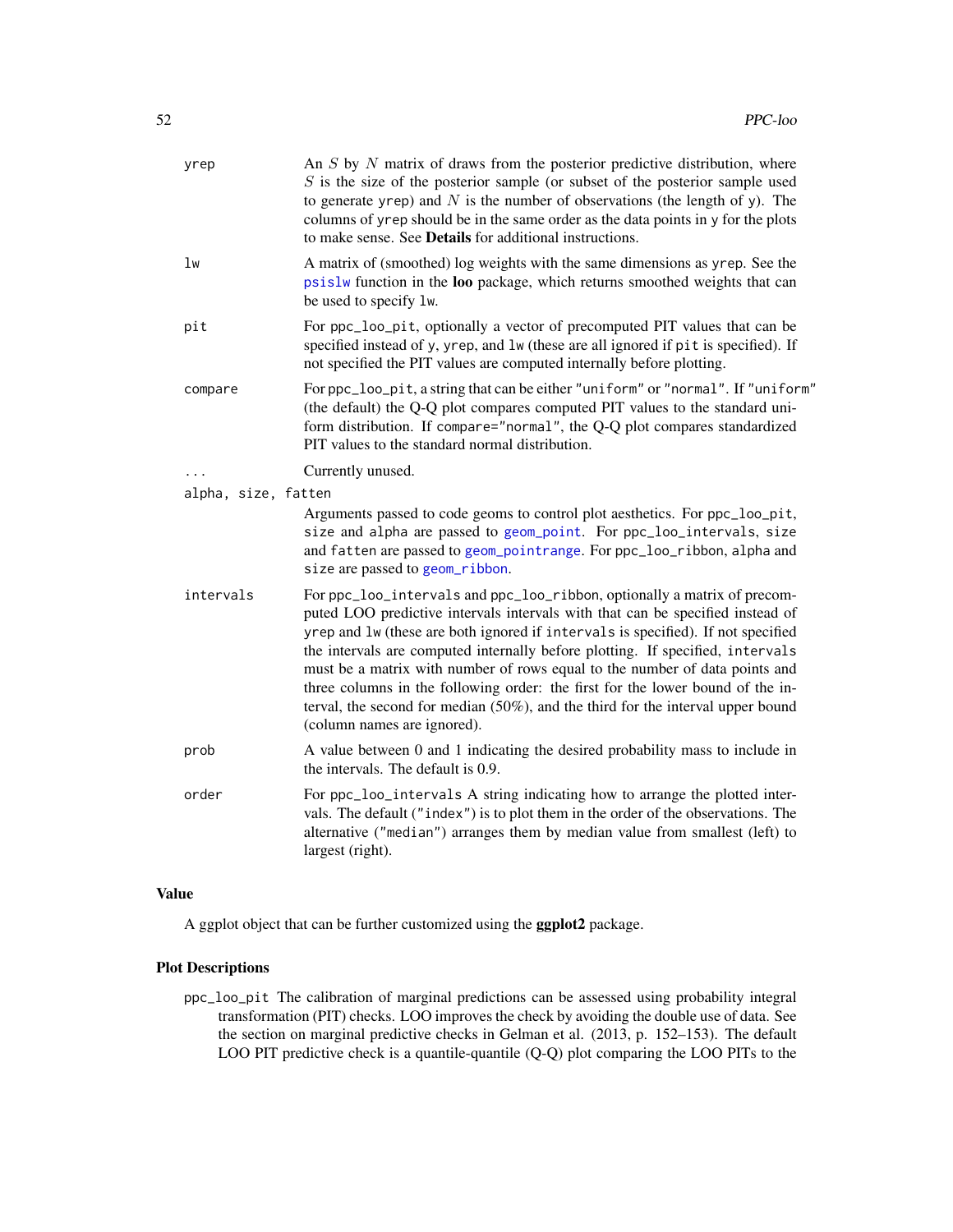<span id="page-52-0"></span>standard uniform distribution. Alternatively, setting the compare argument to "normal" will produce a Q-Q plot comparing standardized PIT values to the standard normal distribution.

ppc\_loo\_intervals, ppc\_loo\_ribbon Similar to [ppc\\_intervals](#page-48-2) and [ppc\\_ribbon](#page-48-2) but the intervals are for the LOO predictive distribution.

## References

Gelman, A., Carlin, J. B., Stern, H. S., Dunson, D. B., Vehtari, A., and Rubin, D. B. (2013). *Bayesian Data Analysis.* Chapman & Hall/CRC Press, London, third edition. (p. 152–153)

Vehtari, A., Gelman, A., and Gabry, J. (2016). Practical Bayesian model evaluation using leave-oneout cross-validation and WAIC. *Statistics and Computing*. Advance online publication. doi:10.1007/s11222- 016-9696-4. arXiv preprint: <http://arxiv.org/abs/1507.04544/>

## See Also

```
Other PPCs: PPC-discrete, PPC-distributions, PPC-errors, PPC-intervals, PPC-overview,
PPC-scatterplots, PPC-test-statistics
```

```
## Not run:
library(rstanarm)
library(loo)
head(radon)
fit <- stan_lmer(log_radon ~ floor + log_uranium + floor:log_uranium
                   + (1 + floor | county), data = radon, cores = 2)
y <- radon$log_radon
yrep <- posterior_predict(fit)
psis <- psislw(-log_lik(fit), cores = 2)
# marginal predictive check using LOO probability integral transform
color_scheme_set("orange")
ppc_loo_pit(y, yrep, lw = psis$lw_smooth)
ppc_loo_pit(y, yrep, lw = psis$lw_smooth, compare = "normal")
# loo predictive intervals vs observations
sel <- 800:900
ppc_loo_intervals(y[sel], yrep[, sel], psis$lw_smooth[, sel],
                  prob = 0.9, size = 0.5)
color_scheme_set("gray")
ppc_loo_intervals(y[sel], yrep[, sel], psis$lw_smooth[, sel],
                  order = "median", prob = 0.8, size = 0.5)
## End(Not run)
```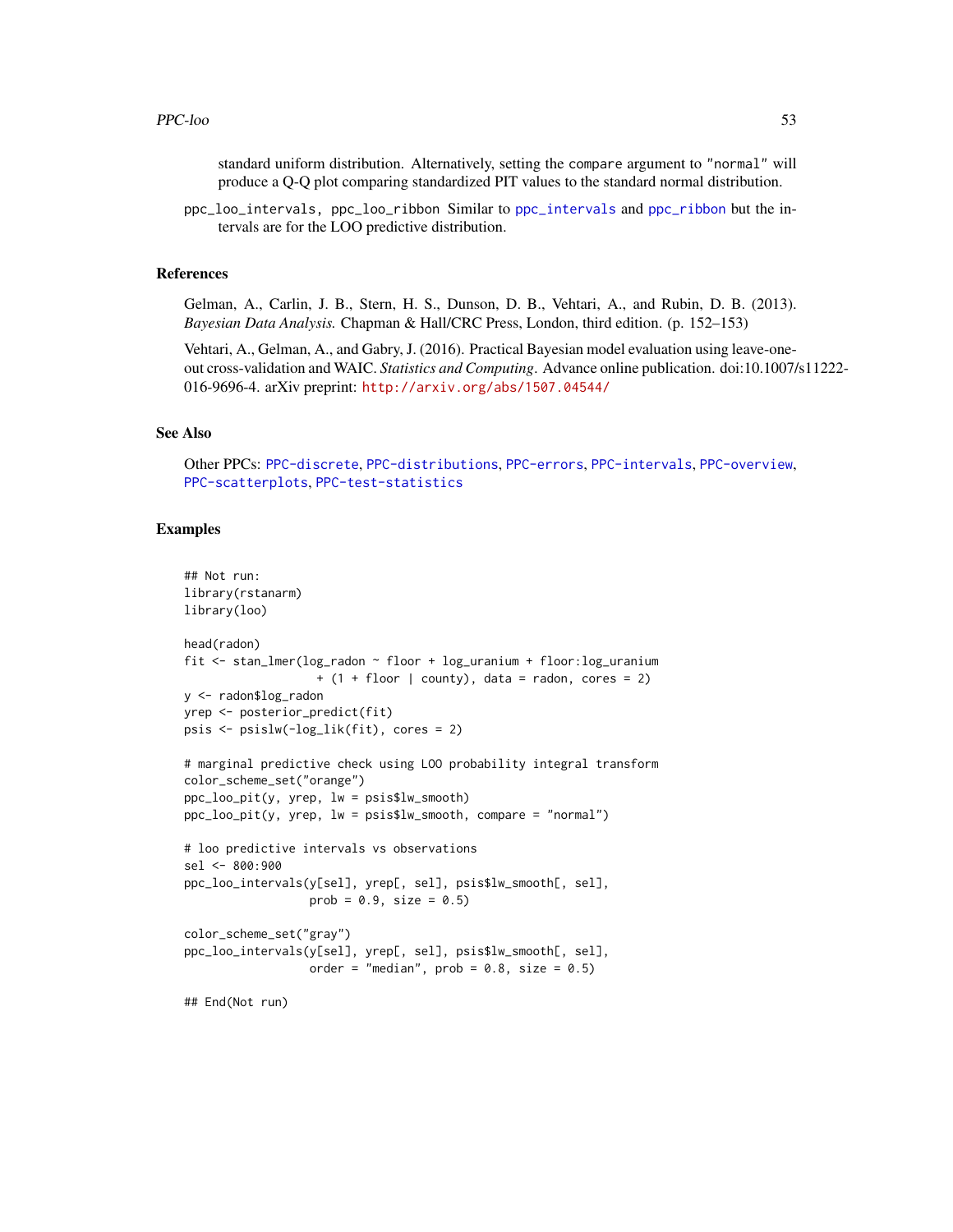<span id="page-53-1"></span><span id="page-53-0"></span>

## <span id="page-53-2"></span>Description

The bayesplot PPC module provides various plotting functions for creating graphical displays comparing observed data to simulated data from the posterior predictive distribution. See below for a brief discussion of the ideas behind posterior predictive checking, a description of the structure of this package, and tips on providing an interface to **bayesplot** from another package.

## Details

The idea behind posterior predictive checking is simple: if a model is a good fit then we should be able to use it to generate data that looks a lot like the data we observed.

**Posterior predictive distribution:** To generate the data used for posterior predictive checks we simulate from the *posterior predictive distribution*. The posterior predictive distribution is the distribution of the outcome variable implied by a model after using the observed data  $\gamma$  (a vector of outcome values), and typically predictors  $X$ , to update our beliefs about the unknown parameters θ in the model. For each draw of the parameters θ from the posterior distribution  $p(\theta | y, X)$  we generate an entire vector of outcomes. The result is an  $S \times N$  matrix of simulations, where S is the the size of the posterior sample (number of draws from the posterior distribution) and  $N$  is the number of data points in  $y$ . That is, each row of the matrix is an individual "replicated" dataset of N observations.

Notation: When simulating from the posterior predictive distribution we can use either the same values of the predictors  $X$  that we used when fitting the model or new observations of those predictors. When we use the same values of X we denote the resulting simulations by  $y^{rep}$  as they can be thought of as *replications* of the outcome y rather than predictions for future observations. This corresponds to the notation from Gelman et. al. (2013) and is the notation used throughtout the documentation for this package.

**Graphical posterior predictive checking:** Using the datasets  $y^{rep}$  drawn from the posterior predictive distribution, the functions in the bayesplot package produce various graphical displays comparing the observed data  $y$  to the replications. For a more thorough discussion of posterior predictive checking see Chapter 6 of Gelman et. al. (2013).

## PPC plotting functions

The plotting functions for posterior predictive checking in this package are organized into several categories, each with its own documentation:

- [Distributions](#page-42-1) Histograms, kernel density estimates, boxplots, and other plots comparing the empirical distribution of the observed data y to the distributions of individual replicated datasets (rows) in yrep.
- [Test statistics](#page-56-1) The distribution of a test statistic, or a pair of test statistics, over the replicated datasets (rows) in yrep compared to value of the statistic(s) computed from y.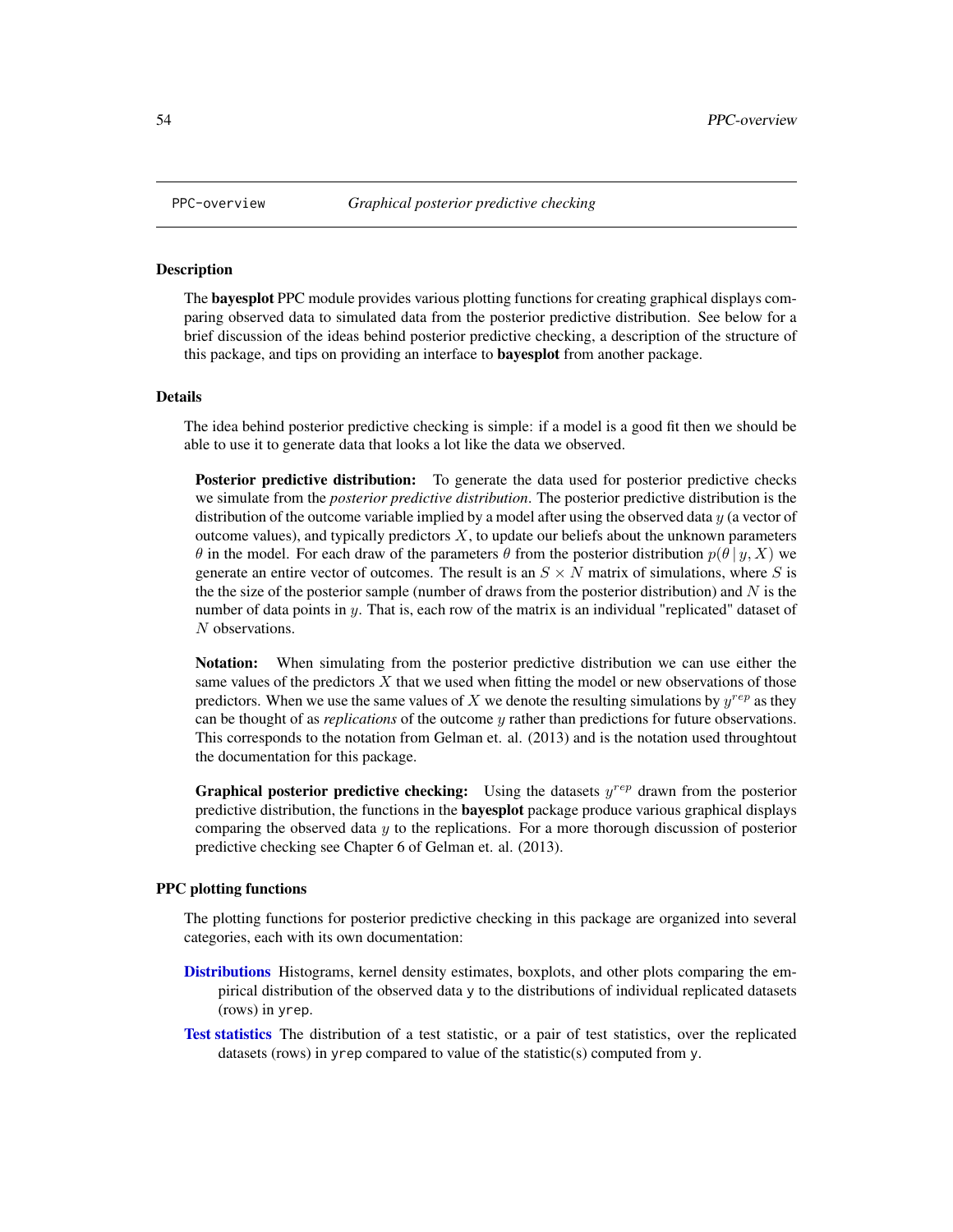#### <span id="page-54-0"></span>PPC-scatterplots 55

- [Intervals](#page-48-1) Interval estimates of yrep with y overlaid. The x-axis variable can be optionally specified by the user (e.g. to plot against against a predictor variable or over time).
- **[Predictive errors](#page-45-1)** Plots of predictive errors  $(y yrep)$  computed from y and replicated datasets (rows) in yrep. For binomial models binned error plots are also available.
- [Scatterplots](#page-54-1) Scatterplots (and similar visualizations) of the observed data y vs. individual replicated datasets (rows) in yrep, or vs. the average value of the distributions of each data point (columns) in yrep.
- [Plots for discrete outcomes](#page-39-1) PPC functions that can only be used if y and yrep are discrete. For example, rootograms for count outcomes and bar plots for ordinal, categorical, and multinomial outcomes.
- [LOO predictive checks](#page-50-1) PPC functions for predictive checks based on (approximate) leave-oneout (LOO) cross-validation.

#### Providing an interface for posterior predictive checking from another package

In addition to the various plotting functions, the **bayesplot** package provides the S3 generic [pp\\_check](#page-58-1). Authors of R packages for Bayesian inference are encouraged to define pp\_check methods for the fitted model objects created by their packages. See the package vignettes for more details and a simple example, and see the **rstanarm** and **brms** packages for full examples of pp\_check methods.

## References

Gelman, A., Carlin, J. B., Stern, H. S., Dunson, D. B., Vehtari, A., and Rubin, D. B. (2013). *Bayesian Data Analysis.* Chapman & Hall/CRC Press, London, third edition. (Ch. 6)

## See Also

Other PPCs: [PPC-discrete](#page-39-1), [PPC-distributions](#page-42-1), [PPC-errors](#page-45-1), [PPC-intervals](#page-48-1), [PPC-loo](#page-50-1), [PPC-scatterplots](#page-54-1), [PPC-test-statistics](#page-56-1)

<span id="page-54-1"></span>PPC-scatterplots *PPC scatterplots*

## **Description**

Scatterplots of the observed data y vs. simulated/replicated data yrep from the posterior predictive distribution. See the Plot Descriptions and Details sections, below.

#### Usage

```
ppc_scatter(y, yrep, ..., size = 2.5, alpha = 0.8)ppc_scatter_avg(y, yrep, ..., size = 2.5, alpha = 0.8)ppc_scatter_avg_grouped(y, yrep, group, ..., size = 2.5, alpha = 0.8)
```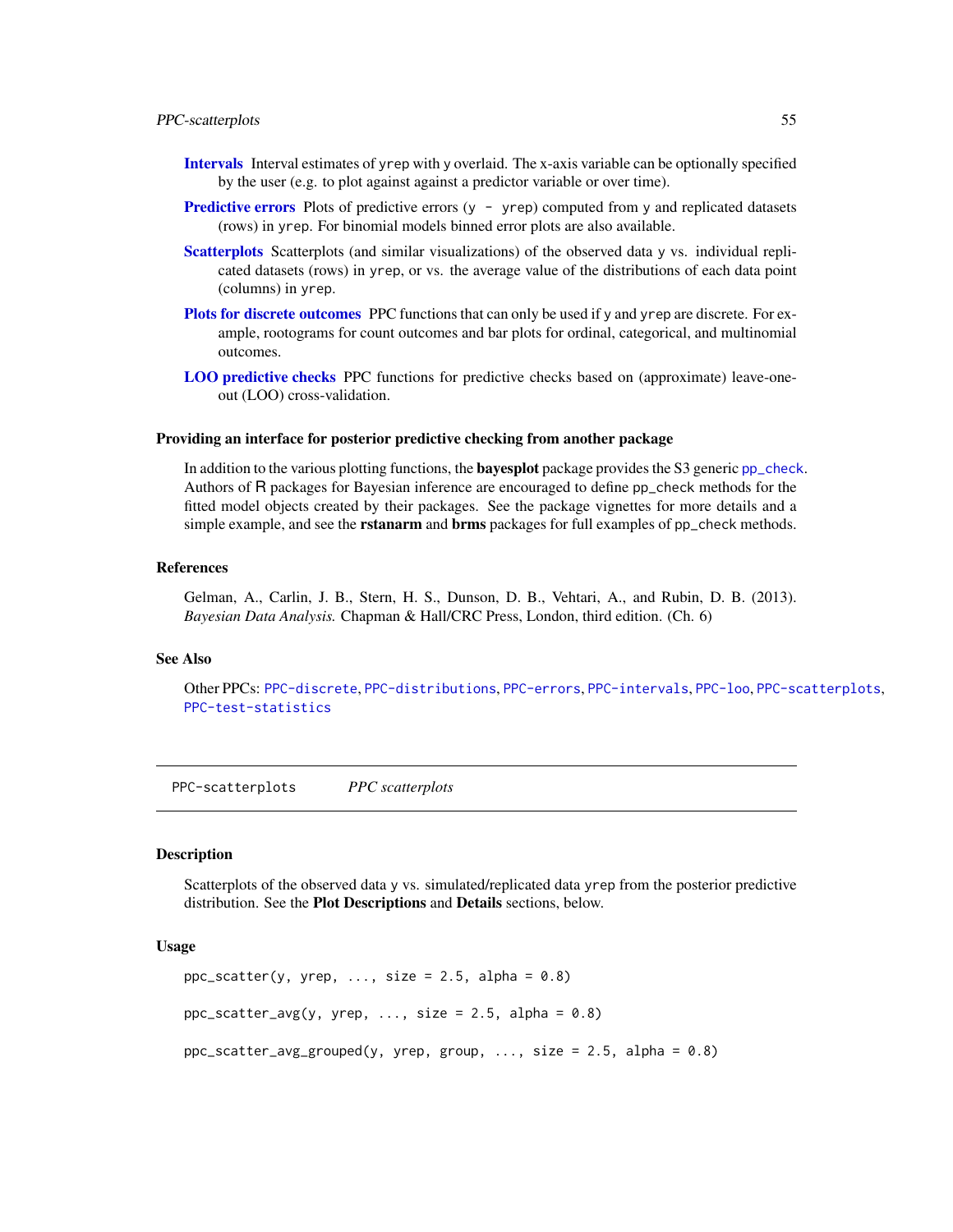## <span id="page-55-0"></span>Arguments

| У           | A vector of observations. See <b>Details</b> .                                                                                                                                                                                                                                                                                                                                                          |
|-------------|---------------------------------------------------------------------------------------------------------------------------------------------------------------------------------------------------------------------------------------------------------------------------------------------------------------------------------------------------------------------------------------------------------|
| yrep        | An $S$ by $N$ matrix of draws from the posterior predictive distribution, where<br>S is the size of the posterior sample (or subset of the posterior sample used<br>to generate yrep) and N is the number of observations (the length of y). The<br>columns of yrep should be in the same order as the data points in y for the plots<br>to make sense. See <b>Details</b> for additional instructions. |
| $\cdot$     | Currently unused.                                                                                                                                                                                                                                                                                                                                                                                       |
| size, alpha | Arguments passed to geom_point to control the appearance of the points.                                                                                                                                                                                                                                                                                                                                 |
| group       | A grouping variable (a vector or factor) the same length as y. Each value in<br>group is interpreted as the group level pertaining to the corresponding value of<br>у.                                                                                                                                                                                                                                  |

## Details

For Binomial data, the plots will typically be most useful if y and yrep contain the "success" proportions (not discrete "success" or "failure" counts).

#### Value

A ggplot object that can be further customized using the ggplot2 package.

#### Plot Descriptions

- ppc\_scatter For each dataset (row) in yrep a scatterplot is generated showing y against that row of yrep. For this plot yrep should only contain a small number of rows.
- ppc\_scatter\_avg A scatterplot of y against the average values of yrep, i.e., the points (mean(yrep[, n]), y[n]), where each yrep[, n] is a vector of length equal to the number of posterior draws.
- ppc\_scatter\_avg\_grouped The same as ppc\_scatter\_avg, but a separate plot is generated for each level of a grouping variable.

## References

Gelman, A., Carlin, J. B., Stern, H. S., Dunson, D. B., Vehtari, A., and Rubin, D. B. (2013). *Bayesian Data Analysis.* Chapman & Hall/CRC Press, London, third edition. (Ch. 6)

## See Also

Other PPCs: [PPC-discrete](#page-39-1), [PPC-distributions](#page-42-1), [PPC-errors](#page-45-1), [PPC-intervals](#page-48-1), [PPC-loo](#page-50-1), [PPC-overview](#page-53-1), [PPC-test-statistics](#page-56-1)

```
y <- example_y_data()
yrep <- example_yrep_draws()
p1 <- ppc_scatter_avg(y, yrep)
p<sub>1</sub>p2 \leq ppc_scatter(y, yrep[20:23, ], alpha = 0.5, size = 1.5)
```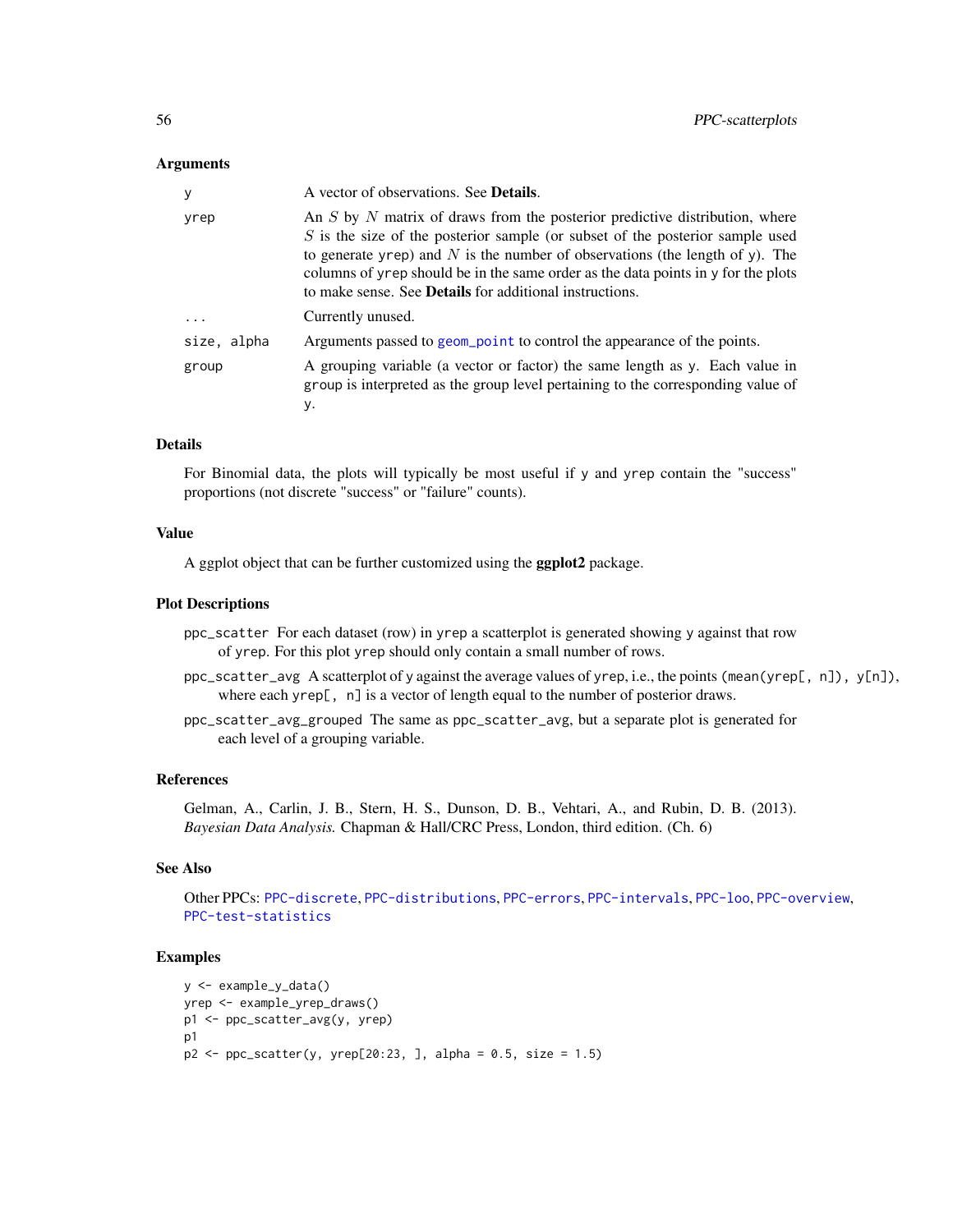## <span id="page-56-0"></span>PPC-test-statistics 57

```
p2
# give x and y axes the same limits
lims \le ggplot2::lims(x = c(0, 160), y = c(0, 160))
p1 + lims
p2 + lims
group <- example_group_data()
ppc_scatter_avg_grouped(y, yrep, group, alpha = 0.7) + lims
```
<span id="page-56-1"></span>PPC-test-statistics *PPC test statistics*

## Description

The distribution of a test statistic  $T(yrep)$ , or a pair of test statistics, over the simulated datasets in yrep, compared to the observed value T(y) computed from the data y. See the Plot Descriptions and Details sections, below.

## Usage

ppc\_stat(y, yrep, stat = "mean", ..., binwidth = NULL, freq = TRUE)  $ppc\_stat\_grouped(y, yrep, group, stat = "mean", ..., binwidth = NULL,$  $freq = TRUE$ ) ppc\_stat\_freqpoly\_grouped(y, yrep, group, stat = "mean", ..., binwidth = NULL, freq = TRUE)  $ppc\_stat\_2d(y, yrep, stat = c("mean", "sd"), ..., size = 2.5, alpha = 0.7)$ 

## Arguments

| у    | A vector of observations. See <b>Details</b> .                                                                                                                                                                                                                                                                                                                                                                              |
|------|-----------------------------------------------------------------------------------------------------------------------------------------------------------------------------------------------------------------------------------------------------------------------------------------------------------------------------------------------------------------------------------------------------------------------------|
| yrep | An $S$ by $N$ matrix of draws from the posterior predictive distribution, where<br>$S$ is the size of the posterior sample (or subset of the posterior sample used<br>to generate yrep) and $N$ is the number of observations (the length of y). The<br>columns of yrep should be in the same order as the data points in y for the plots<br>to make sense. See <b>Details</b> for additional instructions.                 |
| stat | A single function or a string naming a function, except for ppc_stat_2d which<br>requires a vector of exactly two functions or function names. In all cases the<br>function(s) should take a vector input and return a scalar test statistic. If specified<br>as a string (or strings) then the legend will display function names. If specified<br>as a function (or functions) then generic naming is used in the legend. |
|      | Currently unused.                                                                                                                                                                                                                                                                                                                                                                                                           |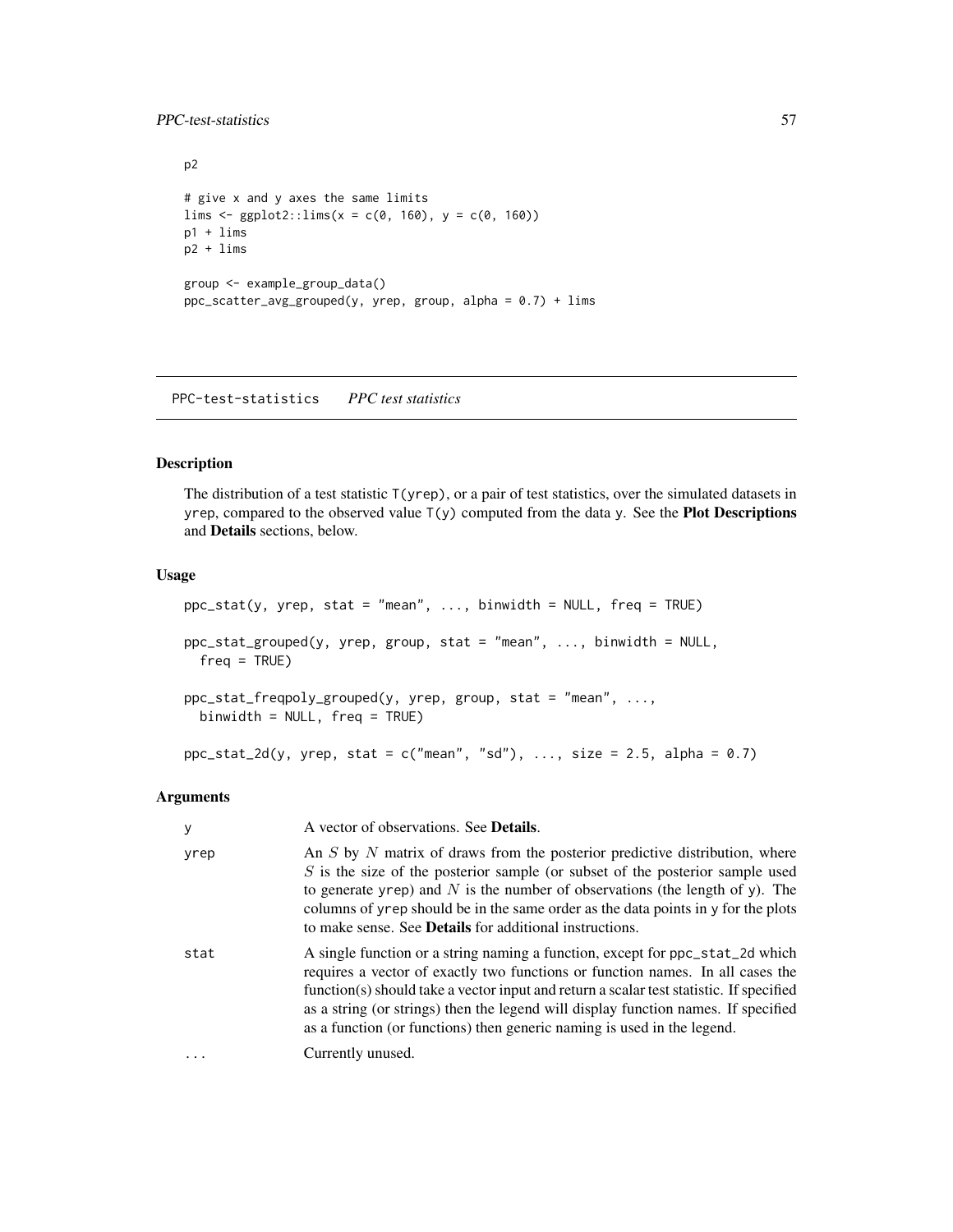<span id="page-57-0"></span>

| binwidth    | An optional value used as the binwidth argument to geom_histogram to over-<br>ride the default binwidth.                                                                                                                                                                 |
|-------------|--------------------------------------------------------------------------------------------------------------------------------------------------------------------------------------------------------------------------------------------------------------------------|
| freg        | For histograms, freq=TRUE (the default) puts count on the y-axis. Setting freq=FALSE<br>puts density on the y-axis. (For many plots the y-axis text is off by default. To<br>view the count or density labels on the y-axis see the yaxis_text convenience<br>function.) |
| group       | A grouping variable (a vector or factor) the same length as y. Each value in<br>group is interpreted as the group level pertaining to the corresponding value of<br>у.                                                                                                   |
| size, alpha | Arguments passed to geom_point to control the appearance of scatterplot points.                                                                                                                                                                                          |

#### Details

For Binomial data, the plots will typically be most useful if y and yrep contain the "success" proportions (not discrete "success" or "failure" counts).

## Value

A ggplot object that can be further customized using the ggplot2 package.

## Plot Descriptions

- ppc\_stat A histogram of the distribution of a test statistic computed by applying stat to each dataset (row) in yrep. The value of the statistic in the observed data, stat(y), is overlaid as a vertical line.
- ppc\_stat\_grouped,ppc\_stat\_freqpoly\_grouped The same as ppc\_stat, but a separate plot is generated for each level of a grouping variable. In the case of ppc\_stat\_freqpoly\_grouped the plots are frequency polygons rather than histograms.
- ppc\_stat\_2d A scatterplot showing the joint distribution of two test statistics computed over the datasets (rows) in yrep. The value of the statistics in the observed data is overlaid as large point.

## References

Gelman, A., Carlin, J. B., Stern, H. S., Dunson, D. B., Vehtari, A., and Rubin, D. B. (2013). *Bayesian Data Analysis.* Chapman & Hall/CRC Press, London, third edition. (Ch. 6)

## See Also

Other PPCs: [PPC-discrete](#page-39-1), [PPC-distributions](#page-42-1), [PPC-errors](#page-45-1), [PPC-intervals](#page-48-1), [PPC-loo](#page-50-1), [PPC-overview](#page-53-1), [PPC-scatterplots](#page-54-1)

```
y <- example_y_data()
yrep <- example_yrep_draws()
ppc_stat(y, yrep)
ppc\_stat(y, yrep, stat = "sd") + legend\_none()ppc_stat_2d(y, yrep)
```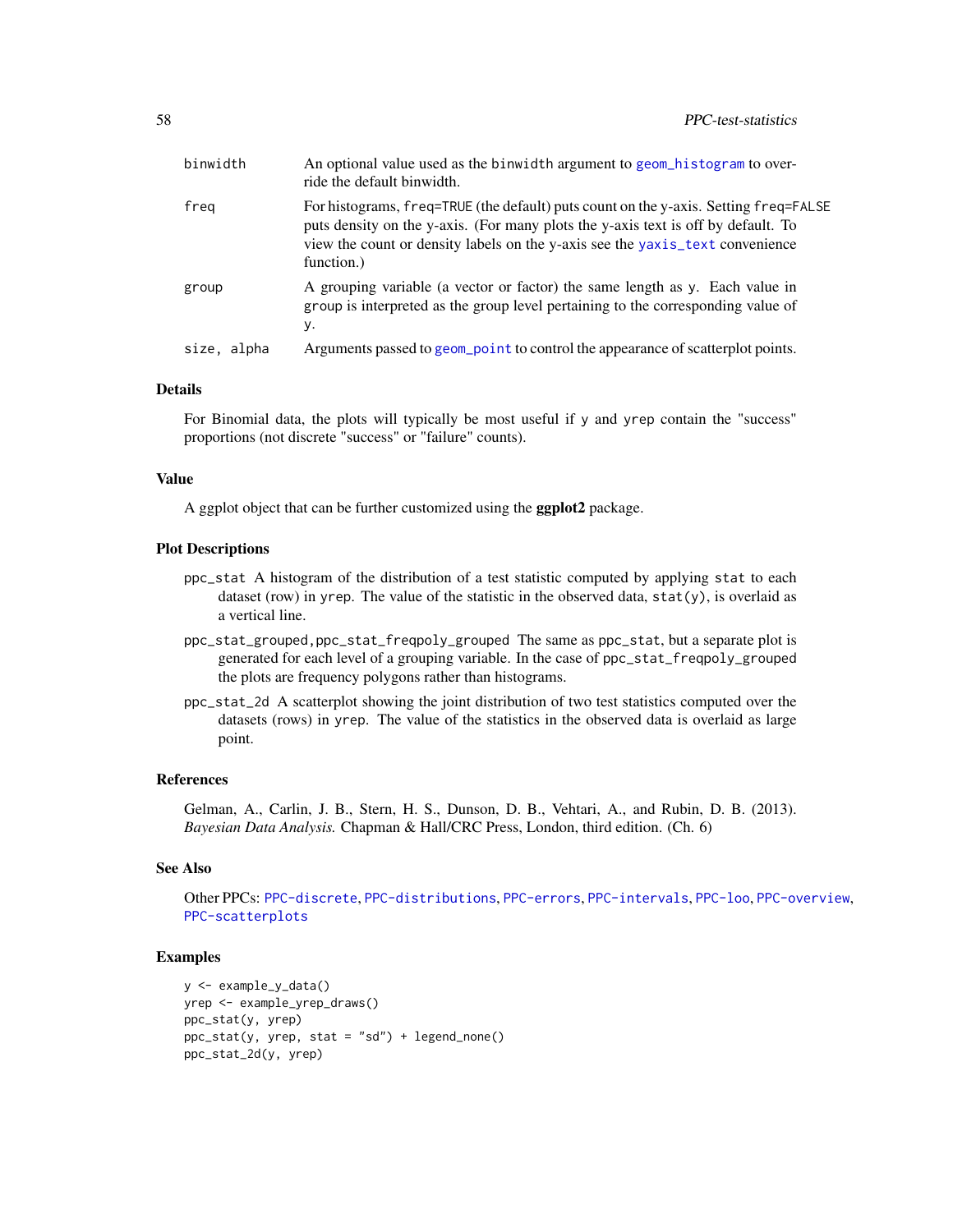#### <span id="page-58-0"></span>pp\_check 59

```
ppc_stat_2d(y, yrep, stat = c("median", "mean")) + legend_move("bottom")
color_scheme_set("teal")
group <- example_group_data()
ppc_stat_grouped(y, yrep, group)
color_scheme_set("mix-red-blue")
ppc_stat_freqpoly_grouped(y, yrep, group)
# use your own function to compute test statistics
color_scheme_set("brightblue")
q25 \leq function(y) quantile(y, 0.25)
ppc\_stat(y, yrep, stat = "q25") # legend includes function name
# can define the function in the 'stat' argument but then
# the legend doesn't include a function name
ppc_stat(y, yrep, stat = function(y) quantile(y, 0.25))
```
<span id="page-58-1"></span>pp\_check *Posterior predictive checks (S3 generic and default method)*

#### Description

S3 generic with simple default method. The intent is to provide a generic so authors of other R packages who wish to provide interfaces to the functions in bayesplot will be encouraged to include pp\_check methods in their package, preserving the same naming conventions for posterior predictive checking across many R packages for Bayesian inference. This is for the convenience of both users and developers. See the Details and Examples sections, below, and the package vignettes for examples of defining pp\_check methods.

## Usage

```
pp_check(object, ...)
## Default S3 method:
pp_check(object, yrep, fun, ...)
```
## Arguments

| object   | Typically a fitted model object. The default method, however, takes object to<br>be a y (outcome) vector.                                                                  |
|----------|----------------------------------------------------------------------------------------------------------------------------------------------------------------------------|
| $\cdots$ | For the generic, arguments passed to individual methods. For the default method,<br>these are additional arguments to pass to fun.                                         |
| yrep     | For the default method, a vrep matrix passed to fun.                                                                                                                       |
| fun      | For the default method, the plotting function to call. Can be any of the PPC<br>functions. The "ppc_" prefix can optionally be dropped if fun is specified as a<br>string. |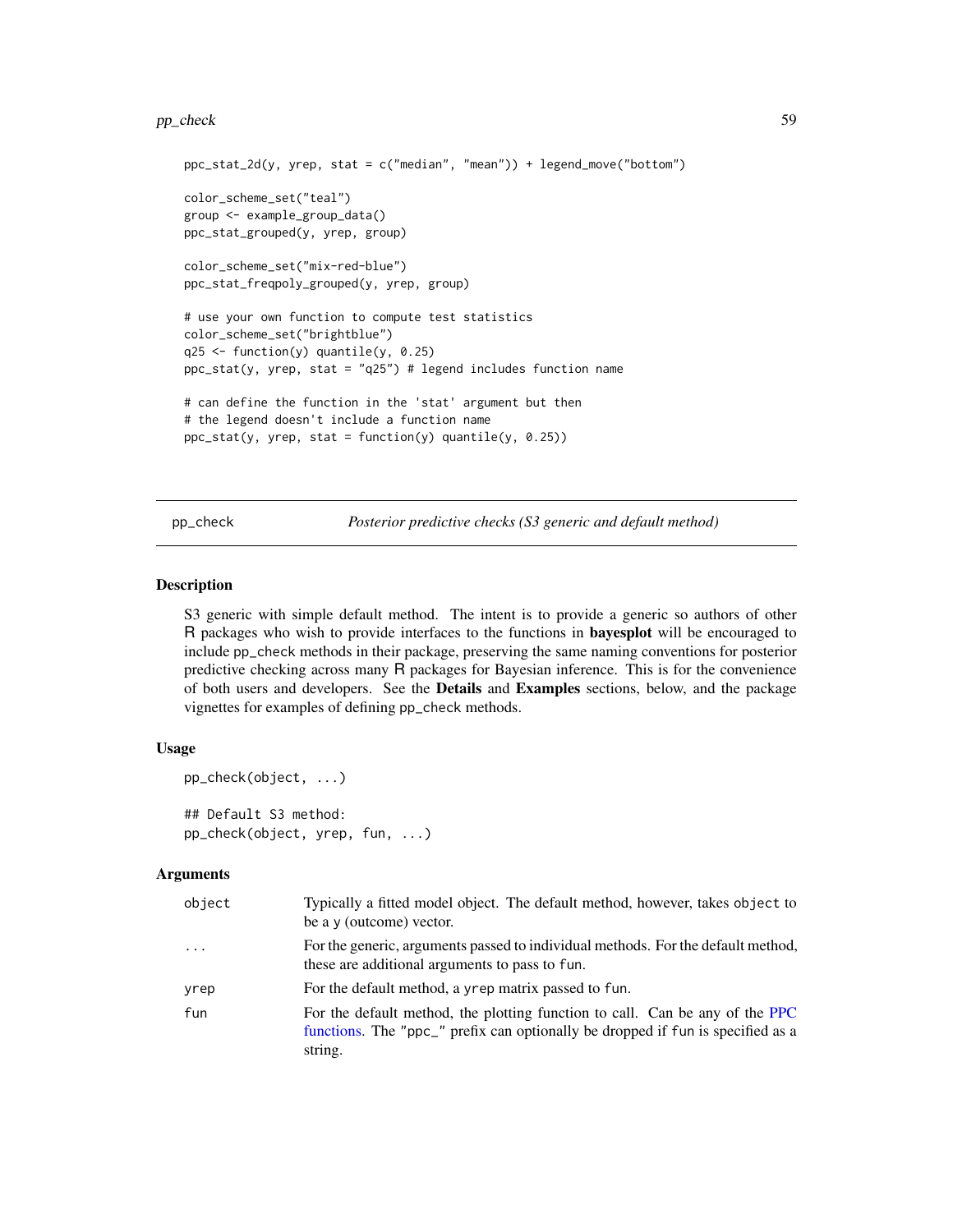## Details

A package that creates fitted model objects of class "foo" can include a method pp\_check.foo that prepares the appropriate inputs (y, yrep, etc.) for the **bayesplot** functions. The pp\_check.foo method may, for example, let the user choose between various plots, calling the functions from bayesplot internally as needed. See Examples, below, and the package vignettes.

## Value

The exact form of the value returned by pp\_check may vary by the class of object, but for consistency we encourage authors of methods to return the ggplot object created by one of **bayesplot**'s plotting functions. The default method returns the object returned by fun.

## Examples

```
# default method
y <- example_y_data()
yrep <- example_yrep_draws()
pp_check(y, yrep[1:50,], ppc_dens_overlay)
g <- example_group_data()
pp_{\text{check}}(y, yrep, fun = "stat_{\text{grouped}}", group = g, stat = "median")# defining a method
x \le -\text{list}(y = \text{rnorm}(50), \text{yrep} = \text{matrix}(\text{rnorm}(5000), \text{nrow} = 100, \text{ncol} = 50))class(x) < - "foo"
pp_check.foo <- function(object, ..., type = c("multiple", "overlaid")) {
  y <- object[["y"]]
  yrep <- object[["yrep"]]
  switch(match.arg(type),
          multiple = \text{ppc\_hist}(y, \text{yrep}[1:min(8, \text{nrow(yrep)}), \text{drop = FALSE}]),
          overlaid = ppc_dens_overlay(y, yrep))
}
pp_{\text{c}}heck(x)pp_check(x, type = "overlaid")
```
<span id="page-59-1"></span>theme\_default *Default plotting theme*

#### **Description**

The [theme\\_default](#page-59-1) function returns the default ggplot [theme](#page-0-0) used by the **bayesplot** plotting functions. Many of the individual plotting functions also make small alterations to the default theme using the convenience functions documented at [bayesplot-helpers.](#page-8-2) To use a different theme simply add that theme to the ggplot objects created by the **bayesplot** plotting functions (see Examples, below).

<span id="page-59-0"></span>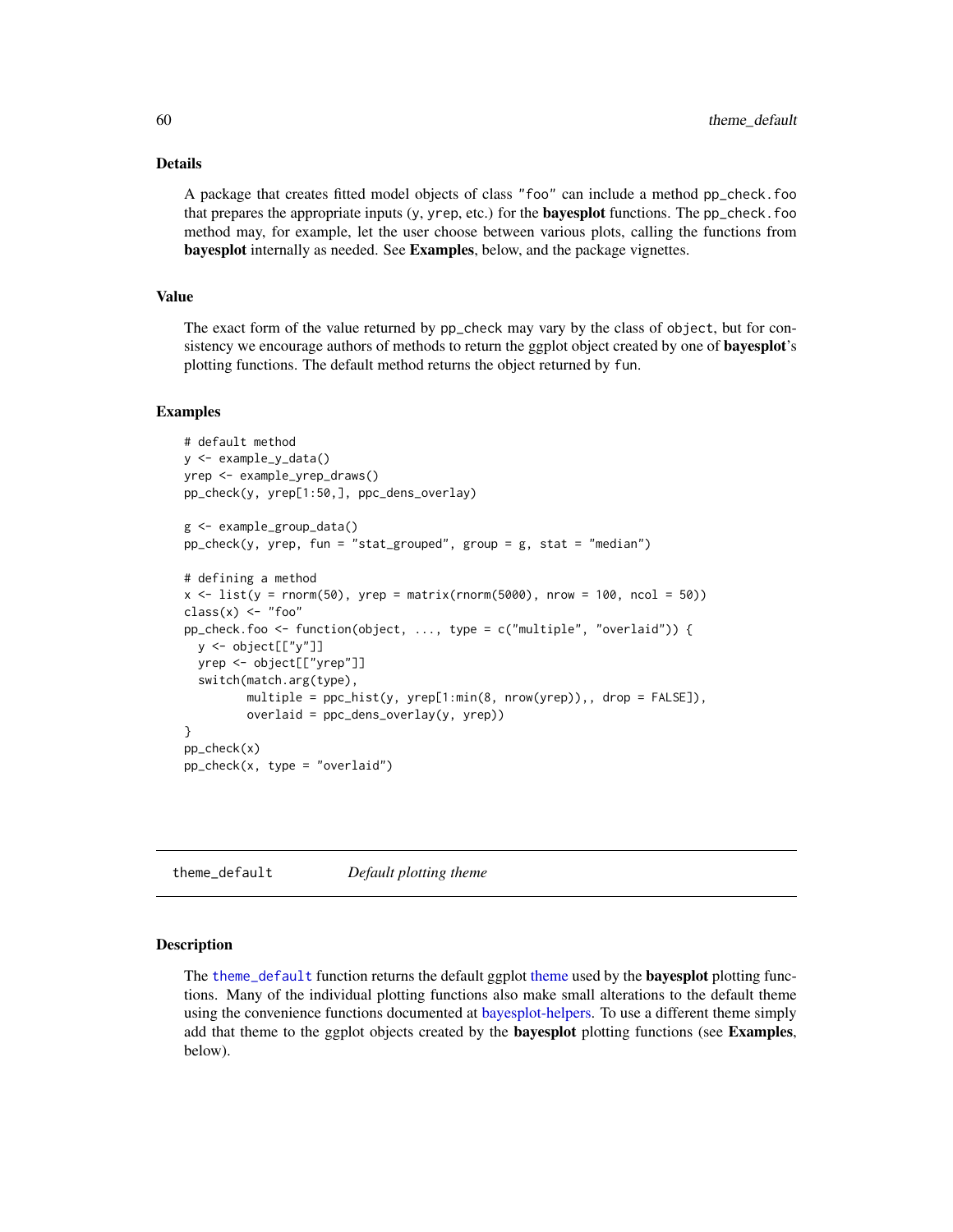## <span id="page-60-0"></span>theme\_default 61

## Usage

```
theme_default(base_size = getOption("bayesplot.base_size", 12),
 base_family = getOption("bayesplot.base_family", "serif"))
```
#### Arguments

```
base_size, base_family
```
Base font size and family (passed to [theme\\_bw](#page-0-0)). It is possible to set "bayesplot.base\_size" and "bayesplot.base\_family" via [options](#page-0-0) to change the defaults, which are 12 and "serif", respectively.

# Value

A ggplot [theme](#page-0-0) object.

## See Also

[bayesplot-helpers](#page-8-2) for a variety of convenience functions, many of which provide shortcuts for tweaking theme elements after creating a plot.

[bayesplot-colors](#page-4-1) to set or view the color scheme used for plotting.

#### Examples

```
thm <- theme_default()
class(thm)
names(thm)
# plot using the default theme
x <- example_mcmc_draws()
mcmc_hist(x)
# change the default font size and family
options(bayesplot.base_size = 10,
        bayesplot.base_family = "sans")
mcmc_hist(x)
mcmc_areas(x, regex_pars = "beta")
# change back
options(bayesplot.base_size = 12,
        bayesplot.base_family = "serif")
mcmc_2areas(x, regex_pars = "beta")
```
# use one of the themes included in ggplot2 mcmc\_dens\_overlay(x) + ggplot2::theme\_gray()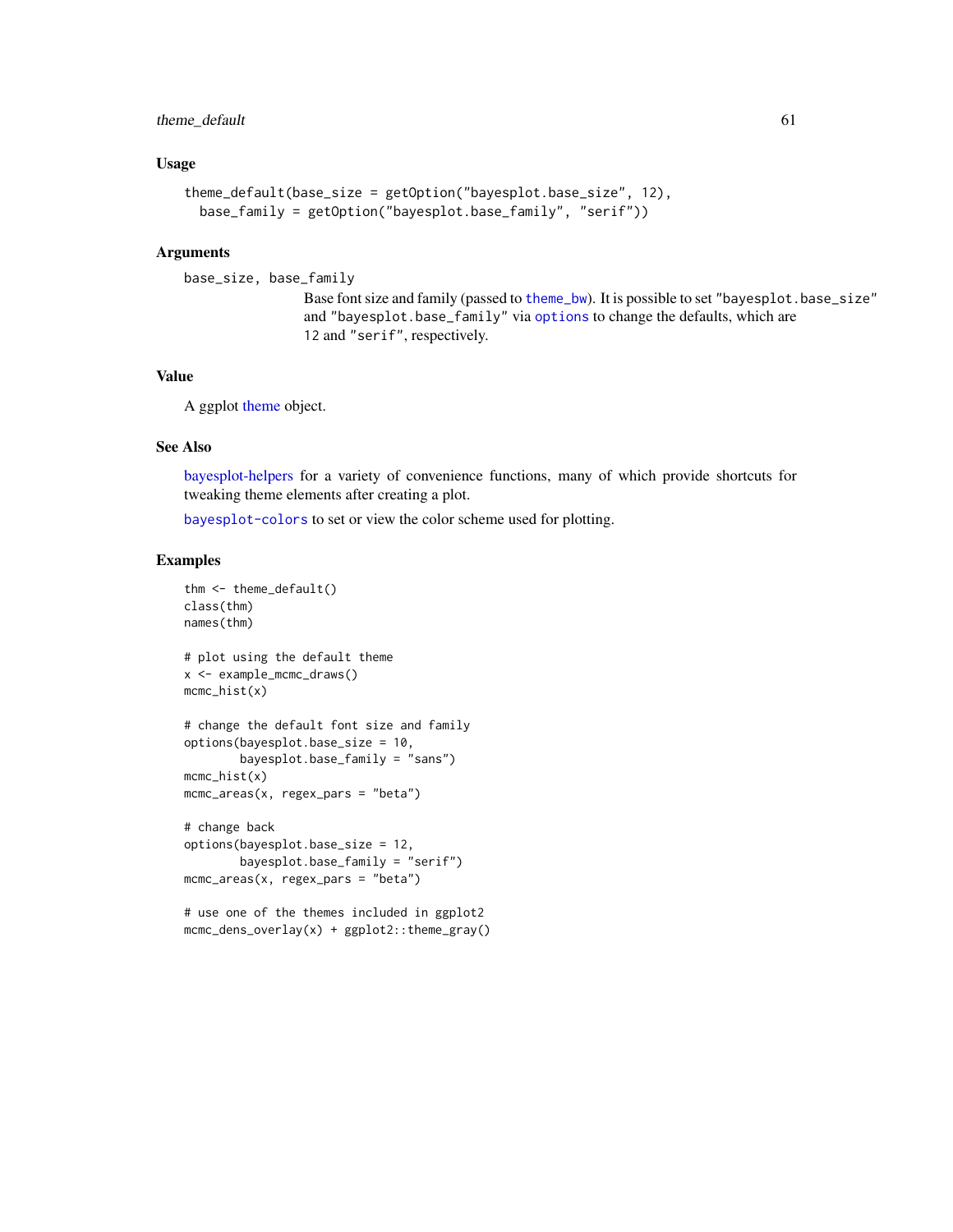# <span id="page-61-0"></span>**Index**

abline\_01 *(*bayesplot-helpers*)*, [9](#page-8-0) aes, *[11](#page-10-0)* arrangeGrob, *[15,](#page-14-0) [16](#page-15-0)*, *[27](#page-26-0)* array, *[29](#page-28-0)* available\_mcmc *(*available\_ppc*)*, [4](#page-3-0) available\_ppc, [4](#page-3-0) bayesplot *(*bayesplot-package*)*, [2](#page-1-0) bayesplot-colors, [5](#page-4-0) bayesplot-extractors, [7](#page-6-0) bayesplot-helpers, [9,](#page-8-0) *[60,](#page-59-0) [61](#page-60-0)* bayesplot-package, [2](#page-1-0) bayesplot\_grid, [14,](#page-13-0) *[35](#page-34-0)* binnedplot, *[47](#page-46-0)* color\_scheme\_get *(*bayesplot-colors*)*, [5](#page-4-0) color\_scheme\_set *(*bayesplot-colors*)*, [5](#page-4-0) color\_scheme\_view *(*bayesplot-colors*)*, [5](#page-4-0) colors, *[6](#page-5-0)* Combinations, *[29](#page-28-0)* Comparisons to true values, *[29](#page-28-0)* data frames, *[29](#page-28-0)* density, *[24](#page-23-0)* Distributions, *[54](#page-53-0)* element\_blank, *[10](#page-9-0)* element\_line, *[10](#page-9-0)* element\_rect, *[10](#page-9-0)* element\_text, *[10](#page-9-0)* facet\_bg *(*bayesplot-helpers*)*, [9](#page-8-0) facet\_grid, *[18](#page-17-0)*, *[21](#page-20-0)* facet\_text *(*bayesplot-helpers*)*, [9](#page-8-0) facet\_wrap, *[21](#page-20-0)*, *[30](#page-29-0)*, *[38](#page-37-0)*, *[41](#page-40-0)*, *[49](#page-48-0)* geom\_abline, *[10](#page-9-0)*

geom\_bar, *[41](#page-40-0)* geom\_boxplot, *[44](#page-43-0)* geom\_density, *[21](#page-20-0)*, *[44](#page-43-0)* geom\_hex, *[33](#page-32-0)*

geom\_histogram, *[18](#page-17-0)*, *[21](#page-20-0)*, *[27](#page-26-0)*, *[31](#page-30-0)*, *[44](#page-43-0)*, *[47](#page-46-0)*, *[58](#page-57-0)* geom\_hline, *[10](#page-9-0)* geom\_jitter, *[44](#page-43-0)* geom\_line, *[18](#page-17-0)*, *[41](#page-40-0)* geom\_point, *[18](#page-17-0)*, *[31](#page-30-0)*, *[33,](#page-32-0) [34](#page-33-0)*, *[39](#page-38-0)*, *[47](#page-46-0)*, *[52](#page-51-0)*, *[56](#page-55-0)*, *[58](#page-57-0)* geom\_pointrange, *[41](#page-40-0)*, *[49](#page-48-0)*, *[52](#page-51-0)* geom\_ribbon, *[49](#page-48-0)*, *[52](#page-51-0)* geom\_violin, *[21](#page-20-0)*, *[44](#page-43-0)* geom\_vline, *[10](#page-9-0)* ggsave, *[3](#page-2-0)* grep, *[4](#page-3-0)* grid\_lines *(*bayesplot-helpers*)*, [9](#page-8-0)

hline\_0 *(*bayesplot-helpers*)*, [9](#page-8-0) hline\_at *(*bayesplot-helpers*)*, [9](#page-8-0)

integer, *[42](#page-41-0)* Intervals, *[55](#page-54-0)* invisibly, *[6](#page-5-0)*

labs, *[11](#page-10-0)* lbub *(*bayesplot-helpers*)*, [9](#page-8-0) legend\_move *(*bayesplot-helpers*)*, [9](#page-8-0) legend\_none, *[16](#page-15-0)* legend\_none *(*bayesplot-helpers*)*, [9](#page-8-0) legend\_text *(*bayesplot-helpers*)*, [9](#page-8-0) log\_posterior, *[26](#page-25-0)*, *[34](#page-33-0)* log\_posterior *(*bayesplot-extractors*)*, [7](#page-6-0) LOO predictive checks, *[55](#page-54-0)*

match.fun, *[21](#page-20-0)*, *[24](#page-23-0)*, *[33](#page-32-0)*, *[38](#page-37-0)* matrix, *[29](#page-28-0)* MCMC, *[3,](#page-2-0) [4](#page-3-0)*, *[16](#page-15-0)* MCMC *(*MCMC-overview*)*, [29](#page-28-0) MCMC-combos, [16](#page-15-0) MCMC-diagnostics, [17](#page-16-0) MCMC-distributions, [20](#page-19-0) MCMC-intervals, [23](#page-22-0) MCMC-nuts, *[17](#page-16-0)*, *[19](#page-18-0)*, [26](#page-25-0) MCMC-overview, *[16](#page-15-0)*, *[18](#page-17-0)*, *[21](#page-20-0)*, *[23](#page-22-0)*, [29,](#page-28-0) *[30](#page-29-0)*, *[32](#page-31-0)*, *[38](#page-37-0)*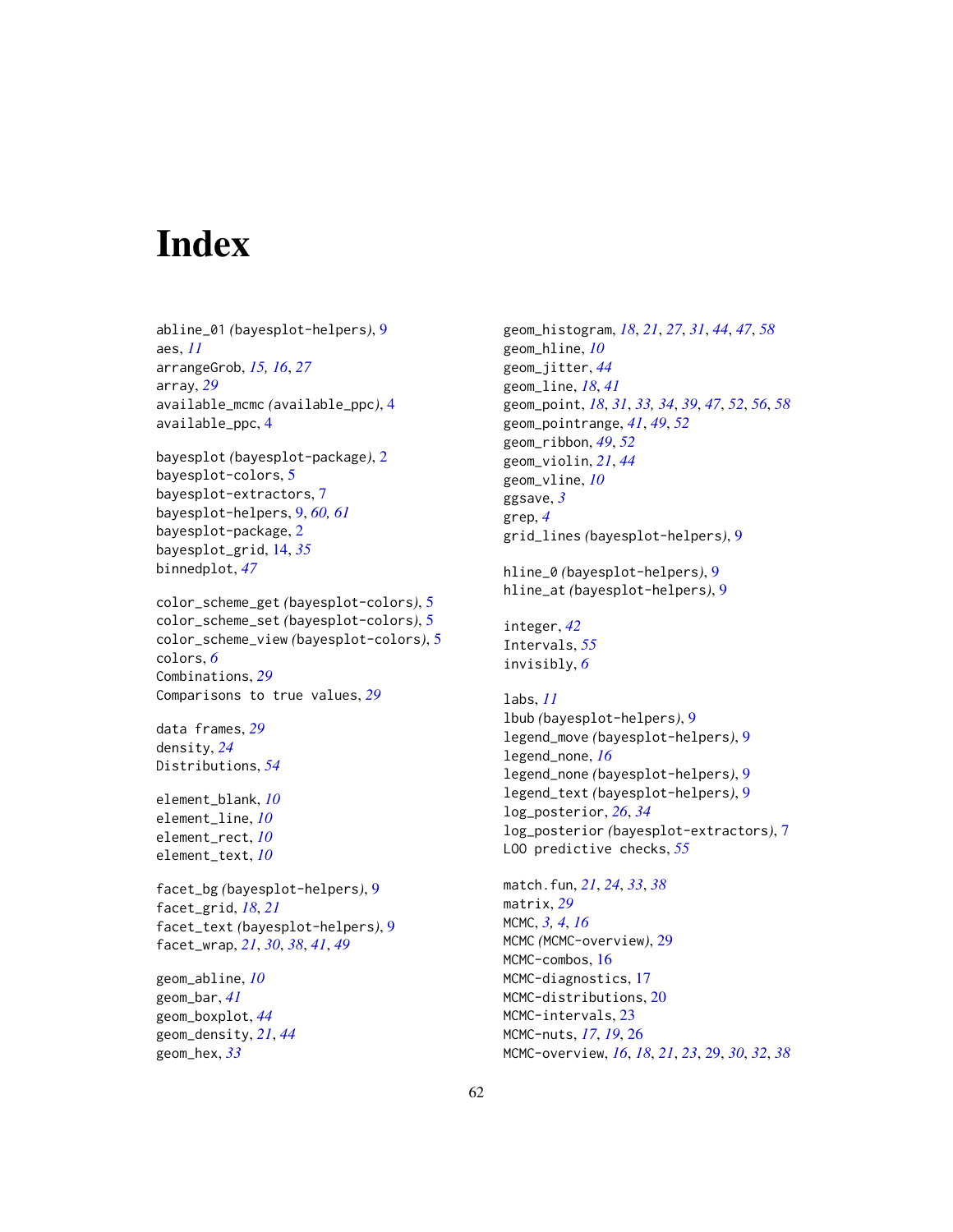## $I<sub>N</sub>DEX$  63

MCMC-recover, [30](#page-29-0) MCMC-scatterplots, [32](#page-31-0) MCMC-traces, [37](#page-36-0) mcmc\_acf *(*MCMC-diagnostics*)*, [17](#page-16-0) mcmc\_acf\_bar *(*MCMC-diagnostics*)*, [17](#page-16-0) mcmc\_areas *(*MCMC-intervals*)*, [23](#page-22-0) mcmc\_combo *(*MCMC-combos*)*, [16](#page-15-0) mcmc\_dens *(*MCMC-distributions*)*, [20](#page-19-0) mcmc\_dens\_overlay *(*MCMC-distributions*)*, [20](#page-19-0) mcmc\_hex *(*MCMC-scatterplots*)*, [32](#page-31-0) mcmc\_hist *(*MCMC-distributions*)*, [20](#page-19-0) mcmc\_hist\_by\_chain *(*MCMC-distributions*)*, [20](#page-19-0) mcmc\_intervals *(*MCMC-intervals*)*, [23](#page-22-0) mcmc\_neff *(*MCMC-diagnostics*)*, [17](#page-16-0) mcmc\_neff\_hist *(*MCMC-diagnostics*)*, [17](#page-16-0) mcmc\_nuts\_acceptance *(*MCMC-nuts*)*, [26](#page-25-0) mcmc\_nuts\_divergence *(*MCMC-nuts*)*, [26](#page-25-0) mcmc\_nuts\_energy *(*MCMC-nuts*)*, [26](#page-25-0) mcmc\_nuts\_stepsize *(*MCMC-nuts*)*, [26](#page-25-0) mcmc\_nuts\_treedepth *(*MCMC-nuts*)*, [26](#page-25-0) mcmc\_pairs, *[28](#page-27-0)* mcmc\_pairs *(*MCMC-scatterplots*)*, [32](#page-31-0) mcmc\_recover\_hist *(*MCMC-recover*)*, [30](#page-29-0) mcmc\_recover\_intervals *(*MCMC-recover*)*, [30](#page-29-0) mcmc\_recover\_scatter *(*MCMC-recover*)*, [30](#page-29-0) mcmc\_rhat *(*MCMC-diagnostics*)*, [17](#page-16-0) mcmc\_rhat\_hist *(*MCMC-diagnostics*)*, [17](#page-16-0) mcmc\_scatter *(*MCMC-scatterplots*)*, [32](#page-31-0) mcmc\_trace, *[28](#page-27-0)* mcmc\_trace *(*MCMC-traces*)*, [37](#page-36-0) mcmc\_trace\_highlight *(*MCMC-traces*)*, [37](#page-36-0) mcmc\_violin *(*MCMC-distributions*)*, [20](#page-19-0) melt, *[8](#page-7-0)* neff\_ratio, *[18](#page-17-0)* neff\_ratio *(*bayesplot-extractors*)*, [7](#page-6-0)

```
No-U-Turn Sampler (NUTS), 3
NUTS, 35, 39
NUTS (MCMC-nuts), 26
NUTS diagnostics, 29
nuts_params, 26, 34, 39
nuts_params (bayesplot-extractors), 7
```
options, *[61](#page-60-0)* overlay\_function *(*bayesplot-helpers*)*, [9](#page-8-0)

pairs\_condition *(*MCMC-scatterplots*)*, [32](#page-31-0) pairs\_style\_np *(*MCMC-scatterplots*)*, [32](#page-31-0) panel\_bg *(*bayesplot-helpers*)*, [9](#page-8-0) plot\_bg *(*bayesplot-helpers*)*, [9](#page-8-0) Plots for discrete outcomes, *[55](#page-54-0)* Posterior distributions, *[29](#page-28-0)* pp\_check, *[55](#page-54-0)*, [59](#page-58-0) PPC, *[3,](#page-2-0) [4](#page-3-0)* PPC *(*PPC-overview*)*, [54](#page-53-0) PPC functions, *[59](#page-58-0)* PPC-discrete, [40](#page-39-0) PPC-distributions, [43](#page-42-0) PPC-errors, [46](#page-45-0) PPC-intervals, [49](#page-48-0) PPC-loo, [51](#page-50-0) PPC-overview, [54](#page-53-0) PPC-scatterplots, [55](#page-54-0) PPC-test-statistics, [57](#page-56-0) ppc\_bars *(*PPC-discrete*)*, [40](#page-39-0) ppc\_bars\_grouped *(*PPC-discrete*)*, [40](#page-39-0) ppc\_boxplot *(*PPC-distributions*)*, [43](#page-42-0) ppc\_dens *(*PPC-distributions*)*, [43](#page-42-0) ppc\_dens\_overlay *(*PPC-distributions*)*, [43](#page-42-0) ppc\_ecdf\_overlay *(*PPC-distributions*)*, [43](#page-42-0) ppc\_error\_binned *(*PPC-errors*)*, [46](#page-45-0) ppc\_error\_hist *(*PPC-errors*)*, [46](#page-45-0) ppc\_error\_hist\_grouped *(*PPC-errors*)*, [46](#page-45-0) ppc\_error\_scatter *(*PPC-errors*)*, [46](#page-45-0) ppc\_error\_scatter\_avg *(*PPC-errors*)*, [46](#page-45-0) ppc\_error\_scatter\_avg\_vs\_x *(*PPC-errors*)*, [46](#page-45-0) ppc\_freqpoly *(*PPC-distributions*)*, [43](#page-42-0) ppc\_freqpoly\_grouped *(*PPC-distributions*)*, [43](#page-42-0) ppc\_hist *(*PPC-distributions*)*, [43](#page-42-0) ppc\_intervals, *[53](#page-52-0)* ppc\_intervals *(*PPC-intervals*)*, [49](#page-48-0) ppc\_intervals\_grouped *(*PPC-intervals*)*, [49](#page-48-0) ppc\_loo\_intervals *(*PPC-loo*)*, [51](#page-50-0) ppc\_loo\_pit *(*PPC-loo*)*, [51](#page-50-0) ppc\_loo\_ribbon *(*PPC-loo*)*, [51](#page-50-0) ppc\_ribbon, *[53](#page-52-0)* ppc\_ribbon *(*PPC-intervals*)*, [49](#page-48-0) ppc\_ribbon\_grouped *(*PPC-intervals*)*, [49](#page-48-0) ppc\_rootogram *(*PPC-discrete*)*, [40](#page-39-0) ppc\_scatter *(*PPC-scatterplots*)*, [55](#page-54-0) ppc\_scatter\_avg *(*PPC-scatterplots*)*, [55](#page-54-0)